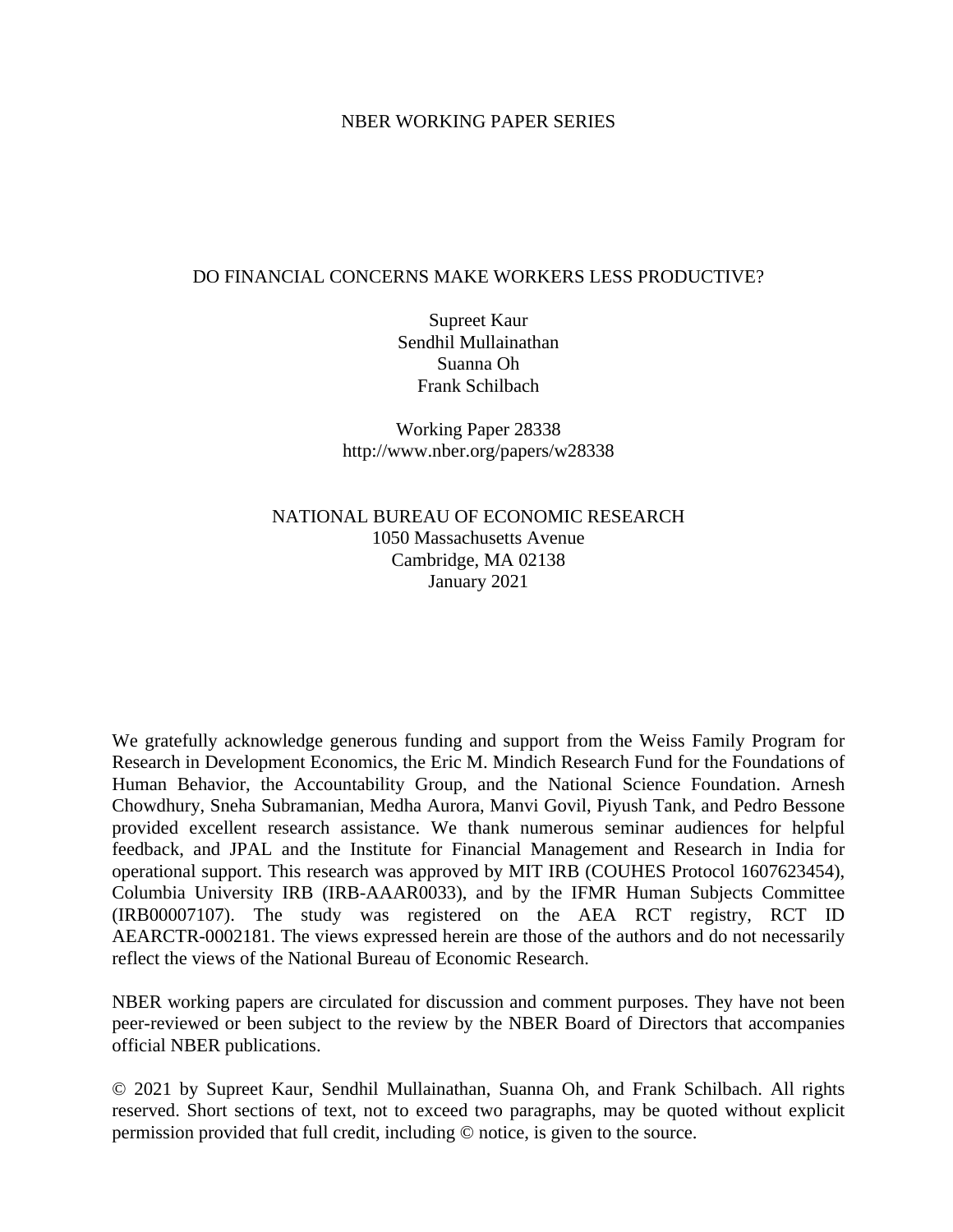Do Financial Concerns Make Workers Less Productive? Supreet Kaur, Sendhil Mullainathan, Suanna Oh, and Frank Schilbach NBER Working Paper No. 28338 January 2021 JEL No. D03,D14,D31,J24,O1

#### **ABSTRACT**

We test whether increasing cash-on-hand raises the productivity of poor workers. Our motivation is psychological. Concerns about money can create mental burdens such as worry, stress, or sadness. These in turn could interfere with the ability to work effectively. We empirically test for this possibility using a field experiment with piece-rate manufacturing workers in India. We randomize the timing of income receipt, so that on a given day some workers have more cash-on-hand than others. This manipulation holds constant wages and piece rates, as well as human and physical capital. On cash-rich days, average productivity increases by 0.11 standard deviations (6.2%); this effect is concentrated among relatively poorer workers. Mistakes also decline on these days --- an effect that is again concentrated among poorer workers. Having more cash-on-hand thus enables workers to work faster while making fewer errors, suggesting improved cognition. We argue that mechanisms such as gift exchange, trust, and nutrition cannot account for our findings. Instead, our results suggest a range of psychological mechanisms wherein alleviating financial concerns allows workers to be more attentive and productive at work.

Supreet Kaur Department of Economics University of California, Berkeley Evans Hall Berkeley, CA 94720 and NBER supreet@berkeley.edu

Sendhil Mullainathan Booth School of Business University of Chicago 5807 South Woodlawn Avenue Chicago, IL 60637 and NBER Sendhil.Mullainathan@chicagobooth.edu Suanna Oh Paris School of Economics 6th floor, office 38 48 boulevard Jourdan 75014 Paris France suanna.oh@psemail.eu

Frank Schilbach MIT Department of Economics, E52-560 The Morris and Sophie Chang Building 77 Massachusetts Avenue Cambridge, MA 02139 and NBER fschilb@mit.edu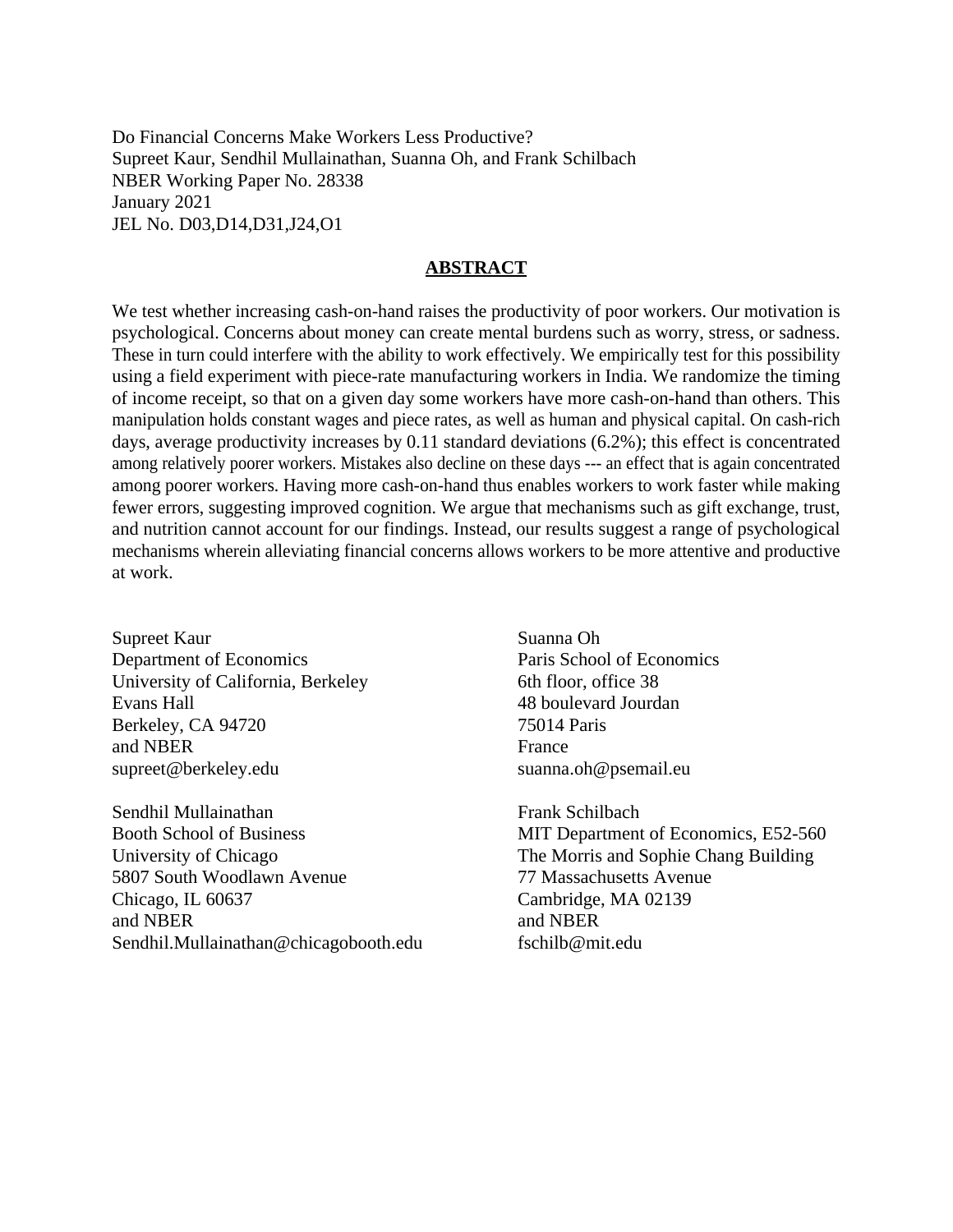## **1 Introduction**

Earning less, almost by definition, is what makes someone poor. The causality, however, might also run in the other direction: being poor may also lead someone to earn less. One well-studied reason is that the poor may lack the money to make productive investments such as education, equipment, or health. While the benefits of these investments can take months or even years to realize, we hypothesize a more direct and immediate way poverty could impede earnings. The poor do not just have less total wealth to make investments. They also face day-to-day financial pressures: needing money for an unexpected expense or shuffling between loans to keep afloat. Making ends meet on a daily basis can create financial concerns resulting in, as recent research argues, worry, stress, or sadness (e.g. [Mullainathan and Shafir, 2013;](#page-37-0) [Chemin et al.,](#page-35-0) [2013;](#page-35-0) [Haushofer and Fehr, 2014;](#page-36-0) [Haushofer and Shapiro, 2016\)](#page-36-1). These diverse psychological mechanisms have a shared implication: Workers carry these trouble with them to work, which may make it hard to work effectively. As such, this raises the possibility that the very experience of being poor—having less cash-on-hand—could directly reduce worker productivity.

We test this hypothesis using a field experiment with 408 small-scale manufacturing workers in Odisha, India, who are employed full-time for a two-week contract job—a typical form of employment. Their job is to make disposable plates for restaurants. Though the task is manual labor, it can also be cognitively demanding. Workers are paid piece rates for their output, so that changes in productivity translate into changes in earnings. Our experiment is set during the lean season when people are typically strapped for cash. For example, at baseline, 71% of workers in our sample have outstanding loans, and  $86\%$  report being worried about their finances (Figure [1\)](#page-38-0). They also carry these concerns with them to work: on any given day, roughly one in two workers reports worrying about their finances while at work.

To study whether having less cash-on-hand hinders productivity, we experimentally alleviate financial constraints for some workers. Specifically, we vary the timing of income receipt, so that some workers receive their earnings sooner than others. These early payments are sizable, equivalent to almost one month's worth of typical labor earnings in the lean season. This large cash infusion appears to immediately reduce financial constraints: within three days, early-payment workers are 40 percentage points (222%) more likely to repay their loans. Only the timing of payment changes: the piece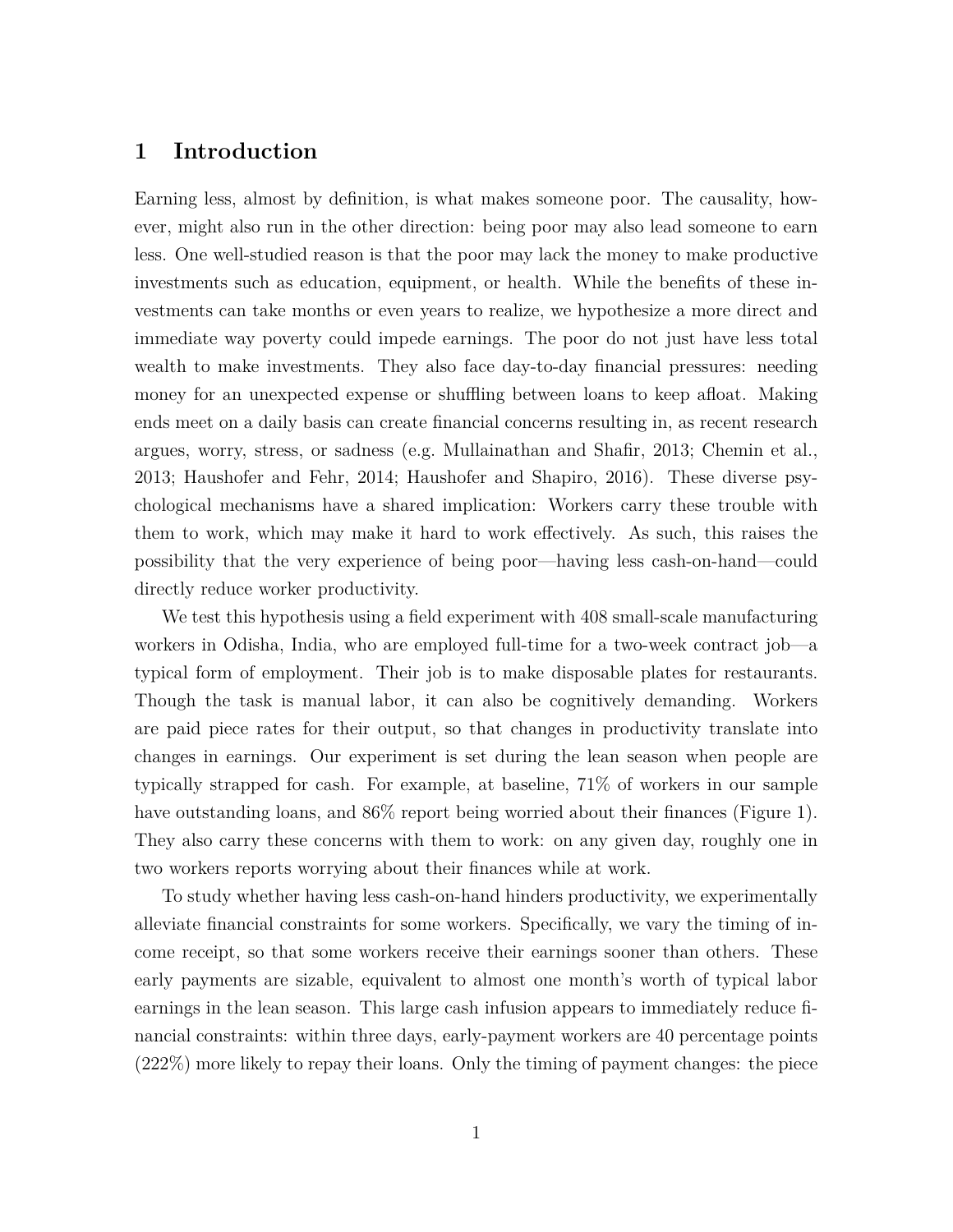rate and all other aspects of the job are unchanged.<sup>[1](#page--1-0)</sup> As such, our treatment aims to reduce short-term financial concerns without affecting overall wealth or financial incentives to work. This design enables us to measure an immediate effect of cash-on-hand on productivity, one that could operate in hours.

We find that alleviating financial constraints boosts worker productivity. The day after receiving a cash infusion, workers are 0.12 standard deviations (SDs) more productive relative to the control group. These gains persist—sustaining throughout the work day and for the remaining days of the treatment period. Moreover, the gains are concentrated among workers who were more financially strained to begin with, measured both by having fewer assets and less liquidity. Early payment increases productivity for these poorer workers by 0.22 SDs.[2](#page--1-0)

Our data allows us to measure changes in *how* workers worked. To produce a leaf plate, irregularly sized leaves must be assembled together to form a clean circle. Doing so efficiently requires planning and focus: to think through how the leaves fit together and to make sure each stitch is in line with that plan. Otherwise, there will be more work: if a plate becomes irregularly shaped, either stitches have to be removed or additional leaves will be needed to compensate—all of which raises the time per plate and reduces the amount a worker can make in a day. Each finished leaf plate contains traces of how attentive a worker was in making it—the number of leaves or stitches used, or pairs of holes that indicate where mistaken stitches were removed—which we measured unbeknownst to workers. The cash infusion treatment not only increases total plates produced, it also appears to improve planning and focus. We find fewer such "attentional lapses" in early payment workers, particularly among the financially strained ones, among whom attentional lapses fell by 0.26 SDs. These reductions also persisted across the remaining days of the contract period.

Are workers more attentive because they are less weighed down by financial concerns or because they are simply more motivated? Could any increase in worker motivation and effort mechanically increase attentiveness? To test this, we experimentally vary

<sup>1</sup>This variation does not cause direct wealth effects—only the timing of payment varies. If we see effects from this modest manipulation, then one may expect effects from an unconditional cash transfer, for example, as well. Our manipulation matches an empirical reality for the poor: a wide range of studies indicates that the poor face mounting liquidity constraints and financial stress while waiting for expected income payments to arrive (e.g. [Shapiro, 2005;](#page-37-1) [Fehr et al., 2020\)](#page-35-1), and that these may trigger changes in their psychological state (e.g. [Mani et al., 2013;](#page-37-2) [Ellwood-Lowe et al., 2020\)](#page-35-2).

<sup>2</sup>These magnitudes are particularly noteworthy given the low wage elasticity of productivity that has been found in many real-effort settings [\(DellaVigna et al., 2019\)](#page-35-3).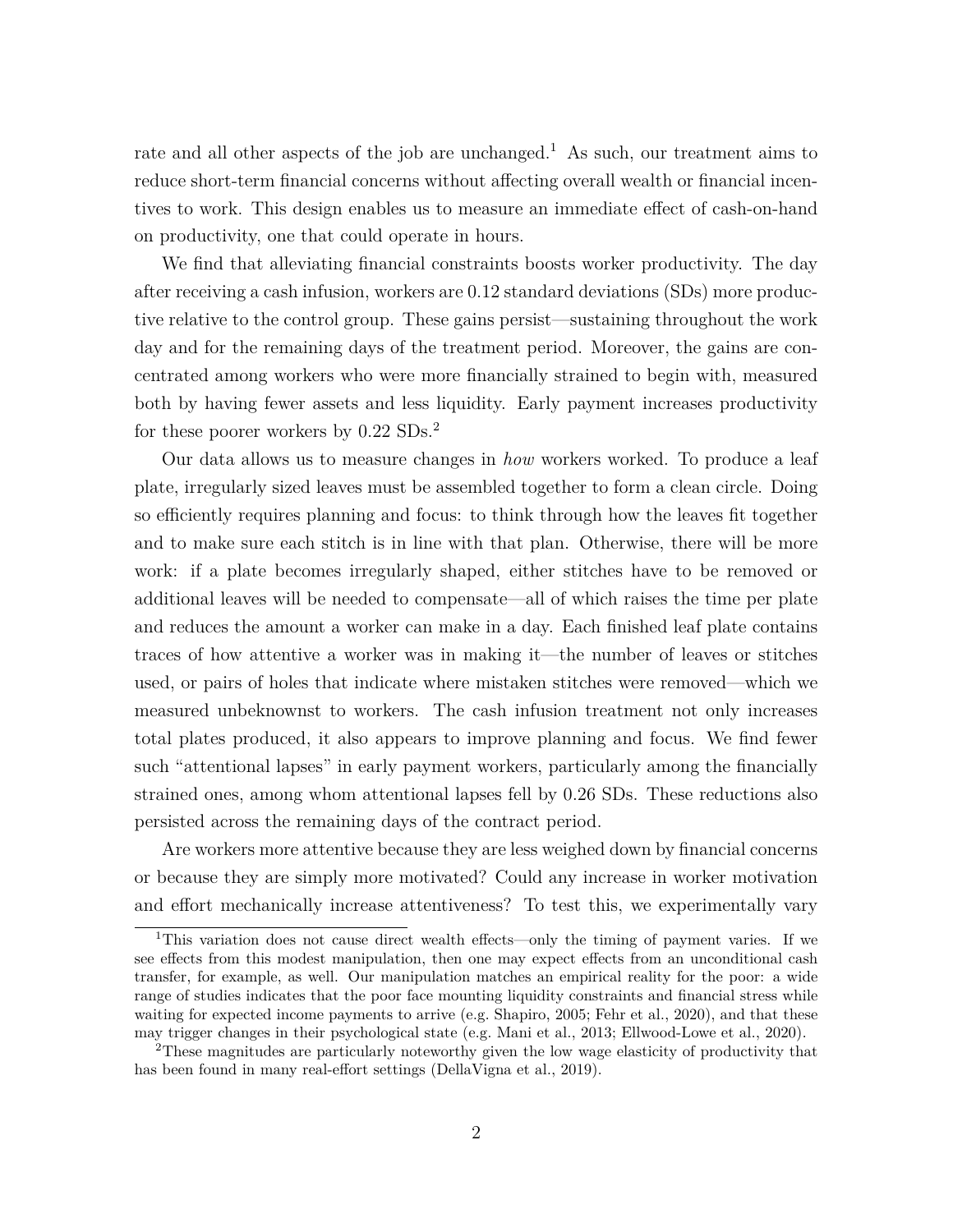the piece rate between Rs. 2 to Rs. 4, adjusting the base wage to hold overall earnings constant. Each one rupee increase in the piece rate raises output by 0.018 SDs. However, these piece-rate increases produce no discernible change in attentional lapses: the estimated coefficient is essentially zero and significantly different from the output effect (p=0.004). In other words, motivated workers do exert more effort, but are not able to alter their level of attentiveness. These facts together suggest that the productivity effect of being flush with cash is mediated, at least in part, through a mechanism not fully under the control of workers—consistent with some psychological mechanisms such as worry.[3](#page--1-0) They suggest a model of worker productivity where attentiveness and effort enter separately into the production function; interventions that affect effort (such as the piece rate) and interventions that affect attentiveness (such as financial strain) can operate along different dimensions and be of very different magnitudes. In fact, the reduction in attentional lapses is particularly striking given that workers are working *faster*: having more cash-on-hand increases pace while simultaneously reducing the rate of mistakes.

These facts might potentially be explained in other ways, as we discuss in detail in Section [6.](#page-25-0) First, gift exchange and fairness theories suggest if employers pay workers more, they will work harder. Here, we have held total pay constant. Still, perhaps workers view receiving the same amount of pay early as a "gift" of sorts. We use the timing of worker productivity increases to test for this possibility: the days between the announcement of early payment and the actual payday. In fact, productivity does not increase in the days after workers learn of the "gift"—inconsistent with what one may expect under gift-exchange models. This does not appear to be a matter of them distrusting the announcement: workers who will be paid early do not show differential productivity increases when they see the employer follow through on early payment to other workers (whose early payment occurs on an earlier day).[4](#page--1-0) It is also unclear why in this explanation, only the poorer workers would engage in gift exchange or exhibit fairness, with no treatment effects on the other workers. Finally, it is unclear why workers motivated by gift exchange would be more attentive, when those motivated by piece rate incentives are not. Second, we address the possibility that our results are due to workers making other productivity-enhancing investments.

<sup>3</sup>Though our goal is not to isolate any particular psychological mechanisms, several—including worries, stress, or sadness—have the property of involuntarily interfering with workers' attention.

<sup>4</sup>Specifically, within each round, we further randomized the day of cash receipt among treated workers, so that some workers were paid early on day 8 and others on day 9.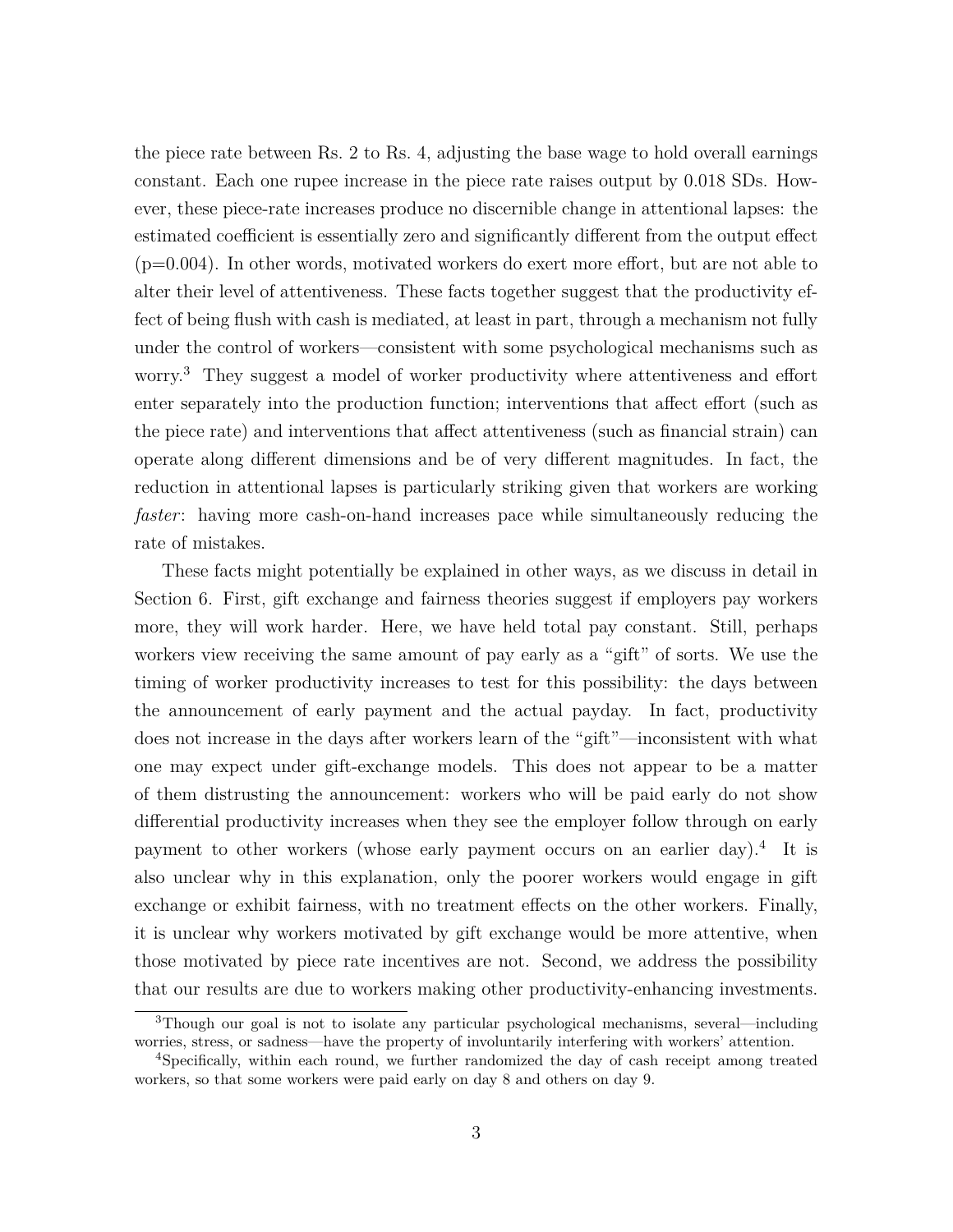The immediacy of the effect rules out longer-run investments such as training, and our knowledge of the production function rules out physical equipment investments. One important remaining possibility though is better nutrition. Yet, prior work in health and related fields indicates that nutritional changes require longer horizons to translate to productivity effects (e.g. [Gómez-Pinilla, 2008;](#page-36-2) [Schofield, 2014\)](#page-37-3), whereas our results manifest overnight.<sup>[5](#page--1-0)</sup> In addition, we directly measure workers' breakfast intake (all of them are fed the same food after arriving to work, e.g. lunch) and find it is unaffected by early payment. Though plausible ex ante, we argue neither confound appears to explain our results.

Finally, motivated by the prior psychological literature (e.g. [Mani et al., 2013\)](#page-37-2), we cross-randomized a priming intervention: some workers were asked in the morning of one workday to recount their outstanding loans and think about how they would come up with a large sum in an emergency. Our hypothesis was that the prime would affect cash-rich workers less, so the productivity effect of priming should be less positive when workers are cash-poor. We find suggestive but not statistically significant evidence of such a differential effect. However, the main effect of the prime intriguingly is positive, which could have various explanations.<sup>[6](#page--1-0)</sup> For example, the wording of the prime may itself have served as an encouragement to work harder, as in [Karlan et al.](#page-36-3) [\(2016\)](#page-36-3). These findings, coupled with a growing concern in psychology about the reliability of priming [\(Kahneman, 2012;](#page-36-4) [Molden, 2014\)](#page-37-4), suggest that rather than using attention as a treatment, it might be more effective to use it as an outcome.

We view the primary contribution of our paper as establishing a direct and immediate impact of cash-on-hand on worker productivity and earnings—one that operates distinctly outside of traditional investment channels such as human or physical capital investments. We document that a cash infusion can directly boost productivity holding fixed all other aspects, including workers' occupation, hours worked, and other inputs. This novel finding complements existing studies showing that comprehensive interventions that transfer assets and skills to poor workers can boost their labor supply and productivity (e.g. [Banerjee et al., 2015,](#page-34-0) [2020;](#page-34-1) [Bandiera et al., 2017;](#page-34-2) [Balboni et](#page-34-3)

<sup>&</sup>lt;sup>5</sup>[In addition, while the workers in our sample are poor, they are not at subsistence—for example,](#page-34-3) [at baseline, 94% of our sample reported not missing any meals in the previous week—limiting the](#page-34-3) [potential scope for large productivity gains from simply increasing calories.](#page-34-3)

<sup>&</sup>lt;sup>6</sup>[Recent evidence indicates that increased focus on money due to scarcity also produces some](#page-34-3) [benefits: Shah et al. \(2015\) show that the poor are less affected by framing effects, and Fehr et al.](#page-34-3) [\(2020\) find that scarcity reduces the endowment effect. This may help explain the overall positive](#page-34-3) [effect of priming, and counteract our prediction that cash-poor workers will have less positive effects.](#page-34-3)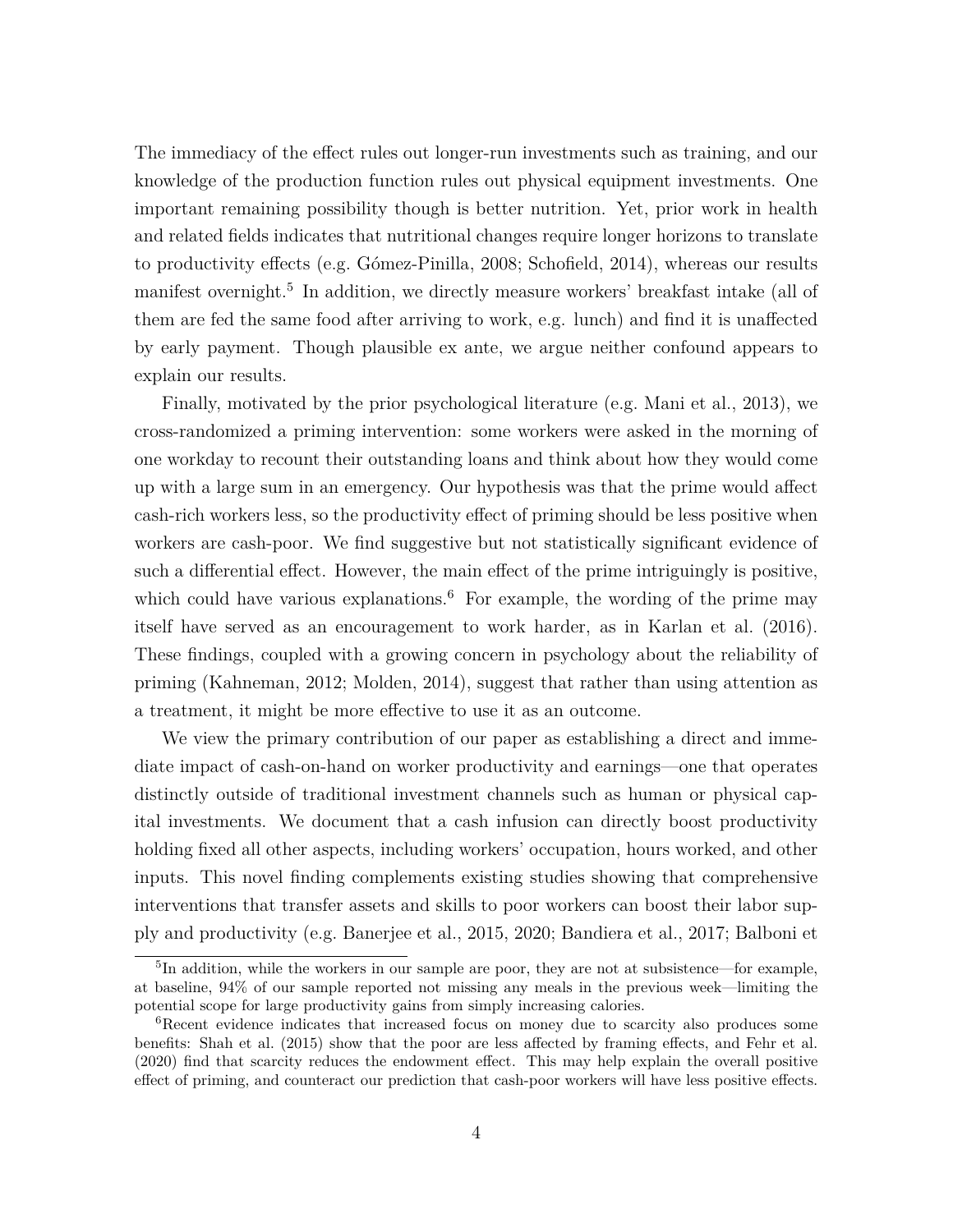[al., 2020;](#page-34-3) [Blattman et al., 2015;](#page-34-4) [Bedoya et al., 2019\)](#page-34-5).<sup>[7](#page--1-0)</sup> We highlight another way such increases could happen, other than through investment. In addition, the time frame of our design establishes the potentially immediate nature of feedback effects—opening new possibilities for how anti-poverty programs could deliver benefits to individuals.

Our study also contributes to the nascent but growing literature on the psychology of poverty [\(Haushofer and Fehr, 2014;](#page-36-0) [Schilbach et al., 2016\)](#page-37-6). Existing studies have examined the effects of financial constraints using laboratory measures or self-reported psychometric scales. This includes measures of cognitive function, such as Raven's Matrices [\(Mani et al., 2013;](#page-37-2) [Carvalho et al., 2016;](#page-35-4) [Lichand and Mani, 2019\)](#page-37-7); decisionmaking and preferences, such as time discounting [\(Shah et al., 2015;](#page-37-5) [Ong et al., 2019;](#page-37-8) [Fehr et al., 2020;](#page-35-1) [Bartos et al., 2018\)](#page-34-6); or psychological well-being, such as happiness or depression [\(Haushofer and Shapiro, 2016,](#page-36-1) [2018;](#page-36-5) [Green et al., 2016\)](#page-36-6).<sup>[8](#page--1-0)</sup> We advance this literature by testing for impacts on high-stakes field behavior—worker productivity with direct consequences for earnings.

Finally, our results have potential relevance for the poverty traps literature. Existing work has largely focused on neoclassical channels such as capital market imperfections (e.g. [Dasgupta and Ray, 1986;](#page-35-5) [Kraay and McKenzie, 2014;](#page-36-7) [Ghatak, 2015;](#page-36-8) [Balboni](#page-34-3) [et al., 2020\)](#page-34-3). Our evidence suggests psychological factors, such as attention, could also play a role in creating poverty traps [\(Banerjee and Mullainathan, 2008\)](#page-34-7).

## <span id="page-6-0"></span>**2 Context: Financial Concerns**

We undertake our study with low-income workers engaged in small-scale manufacturing in Odisha, India. In this area, laborers work in agriculture during peak planting and harvesting, which comprise about 4 to 6 months of the year. In the remaining lean agricultural months, they typically seek short-term contract employment in nonagricultural jobs, such as manufacturing and construction. However, such jobs are not easy to find and employment rates are low—with workers finding wage employment only 1.9 days per week on average during lean months (Appendix Table [A1,](#page-49-0) Panel A). Such low lean season employment rates are consistent with those found in other studies

<sup>&</sup>lt;sup>7</sup>In closely related work, [Banerjee et al.](#page-34-1) [\(2020\)](#page-34-1) document that individuals who receive a livestock asset transfer—shifting them from being wage laborers to increased time as farmers—are more likely to be willing to engage in and increase productivity in a bag-sewing task.

<sup>8</sup>For reviews, see [Mullainathan and Shafir](#page-37-0) [\(2013\)](#page-37-0), [Haushofer and Fehr](#page-36-0) [\(2014\)](#page-36-0), and [Kremer et al.](#page-36-9) [\(2019\)](#page-36-9). A notable exception is [Duquennois](#page-35-6) [\(2019\)](#page-35-6), who shows that low-income students who encounter a math question that is phrased in terms of money do worse on subsequent questions.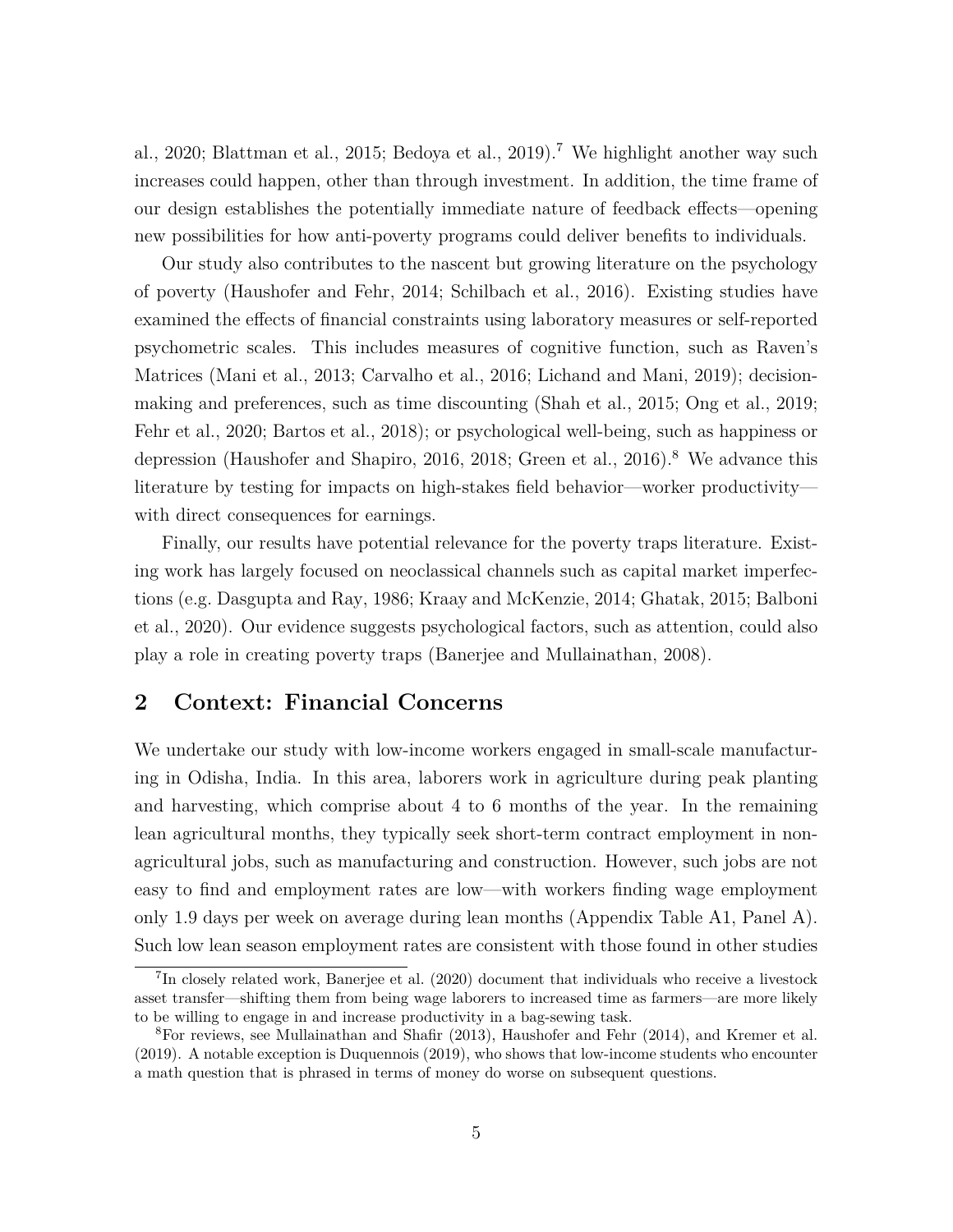in rural India (e.g. [Muralidharan et al., 2016;](#page-37-9) [Breza et al., 2020\)](#page-34-8). This low employment leads to high levels of financial constraints, especially among workers who are dependent on wage labor for their primary earnings (i.e. who own little or no farmland). We conduct our experiment within this context, during the lean season.

In our sample, 71 percent of workers report outstanding loans (Appendix Table [A1,](#page-49-0) Panel B). Over 50% have outstanding credits with local shops for basic household consumption, indicating difficulties in meeting basic daily expenditures.<sup>[9](#page--1-0)</sup> Overall,  $68\%$ of workers say they would have difficulty coming up with Rs. 1,000 (i.e. 4 days of wage labor income) in case of an emergency—indicating a low level of cash-on-hand. These patterns, while stark, are not unique to our setting. The poor report low levels of cash-on-hand and difficulty in coming up with the liquidity to cope with shocks in a range of contexts, including in the U.S. and in other developing countries [\(Lusardi et](#page-37-10) [al., 2011;](#page-37-10) [Morduch and Schneider, 2017;](#page-37-11) [Collins et al., 2009\)](#page-35-7).

These financial burdens are reflected in high levels of worries. In Figure [1,](#page-38-0) we depict workers' self-reports of how thoughts about finances interact with their daily lives.<sup>[10](#page--1-0)</sup> When asked how concerned they were about their (future) finances, 70% of workers say they are "very worried". This number rises to 86% when also including those who said they were "quite worried" (Panel A). Workers' worries arise top of mind often: nearly half (52%) report they worry about finances at least once per day, and almost all reporting worrying at least a few times per week (Panel B). When finances do rise top of mind, workers say they ruminate anywhere from a few minutes (29%) to a few hours (43%) to a whole day (10%) (Panel C). In Panel E, we depict workers' responses to an open-ended qualitative question asking them what makes them think of financial issues; the figure aggregates raw text responses in a word cloud, where larger text denotes phrases that appear more frequently.<sup>[11](#page--1-0)</sup> The results indicate that the struggle to meet daily expenses and pay off loans looms large.

Perhaps most relevant for our hypothesis, workers bring worries with them to work (Figure [1,](#page-38-0) Panel D). At the end of one workday, we asked workers an open-ended question about what they were thinking about that day while working—with no prompts

<sup>9</sup>Specifically, among the 50% with outstanding credits, 84% have credits with shopkeepers. The remaining have credits with neighbors, former employers, etc.

<sup>&</sup>lt;sup>10</sup>As our goal is not to distinguish between particular psychological mechanisms, we use the words worry, anxiety, and rumination in their lay sense. Psychologists have more precise definitions and measurement constructs for each these (e.g. [Fresco et al., 2002;](#page-36-10) [Zebb and Beck, 1998\)](#page-37-12).

<sup>&</sup>lt;sup>11</sup>Surveyors entered workers' responses in short phrases or sentences. We visualized their frequency distribution without processing (i.e. without forming unigrams or bigrams) (e.g. [Fellows, 2012\)](#page-35-8).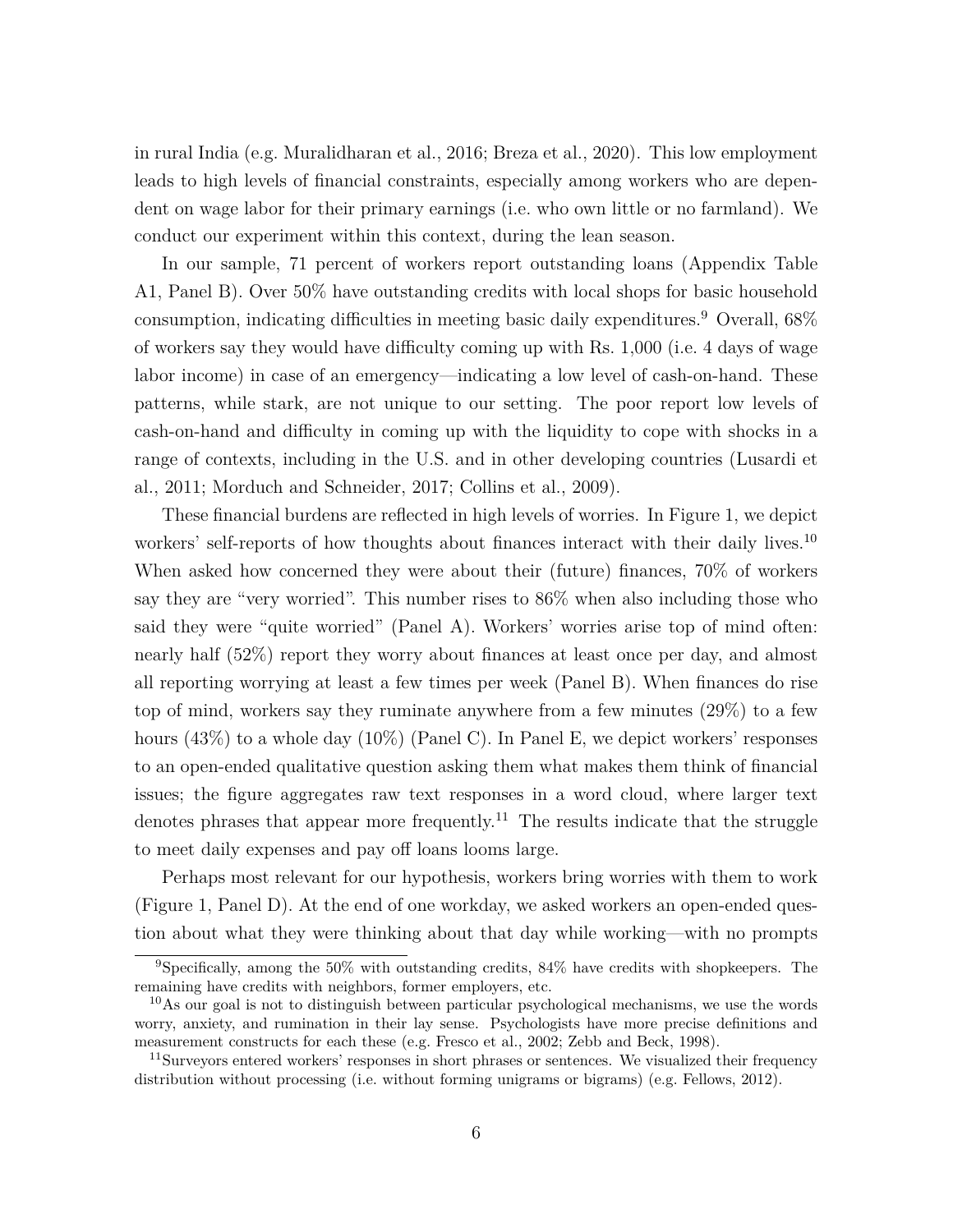related to finances, so workers could have talked about anything, such as their weekend plans. 50% of workers reported that they thought about their finances—indicating that, on a given day, one out of two workers was ruminating about financial concerns while at work. After this unprompted question, we then ask workers specifically whether they thought about their finances while working, and  $83\%$  of workers report doing so.<sup>[12](#page--1-0)</sup> Such motivational data are of course only suggestive; they do not necessarily indicate that financial concerns alter productivity. However, they provide a glimpse into how frequently such worries rise top of mind while individuals are working.

## **3 Experimental Design**

Our primary aim is to test for a direct impact of financial constraints on worker productivity. To enable this, we utilize the worksite infrastructure developed by [Breza,](#page-34-9) [Kaur and Shamdasani](#page-34-9) [\(2018\)](#page-34-9), wherein workers are hired in contract jobs during the agricultural lean season. Workers are employed full-time for two weeks in a small-scale manufacturing task: making disposable plates for restaurants. They are paid piece rates for output, so that changes in output translate directly into changes in earnings. During the experiment, the workers' job is their main source of income, providing an impetus to put in effort—especially given the financial constraints documented above.

#### **3.1 Treatment: Variation in Cash-on-Hand**

Our design manipulates immediate financial constraints through changes in cash-onhand. Workers enter the experiment with substantial debt and having had low income during the lean season for weeks or months. Workers consequently have little liquidity with which to meet shocks and can struggle to meet expenses, as suggested by Figure [1](#page-38-0) in our context, and documented in the lean season in other contexts (e.g. [Fink et al.,](#page-36-11) [2018\)](#page-36-11). In such liquidity-constrained environments, having more cash-on-hand today could have large effects (relative to its negligible effect on permanent wealth). We hypothesize that more cash-on-hand will meaningfully alleviate financial concerns.

**Cash treatment.** To produce variation in cash-on-hand, we randomly pay some workers early. Figure [2](#page-39-0) provides an overview of the timeline for a typical experimental round. Control workers receive all their accrued earnings at the end of the contract period (on workday 12). In contrast, treatment workers receive their accrued earnings

<sup>&</sup>lt;sup>12</sup>The results in Figure [1](#page-38-0) are very similar if we restrict the sample to those in the control group or those who did not receive priming on the survey day.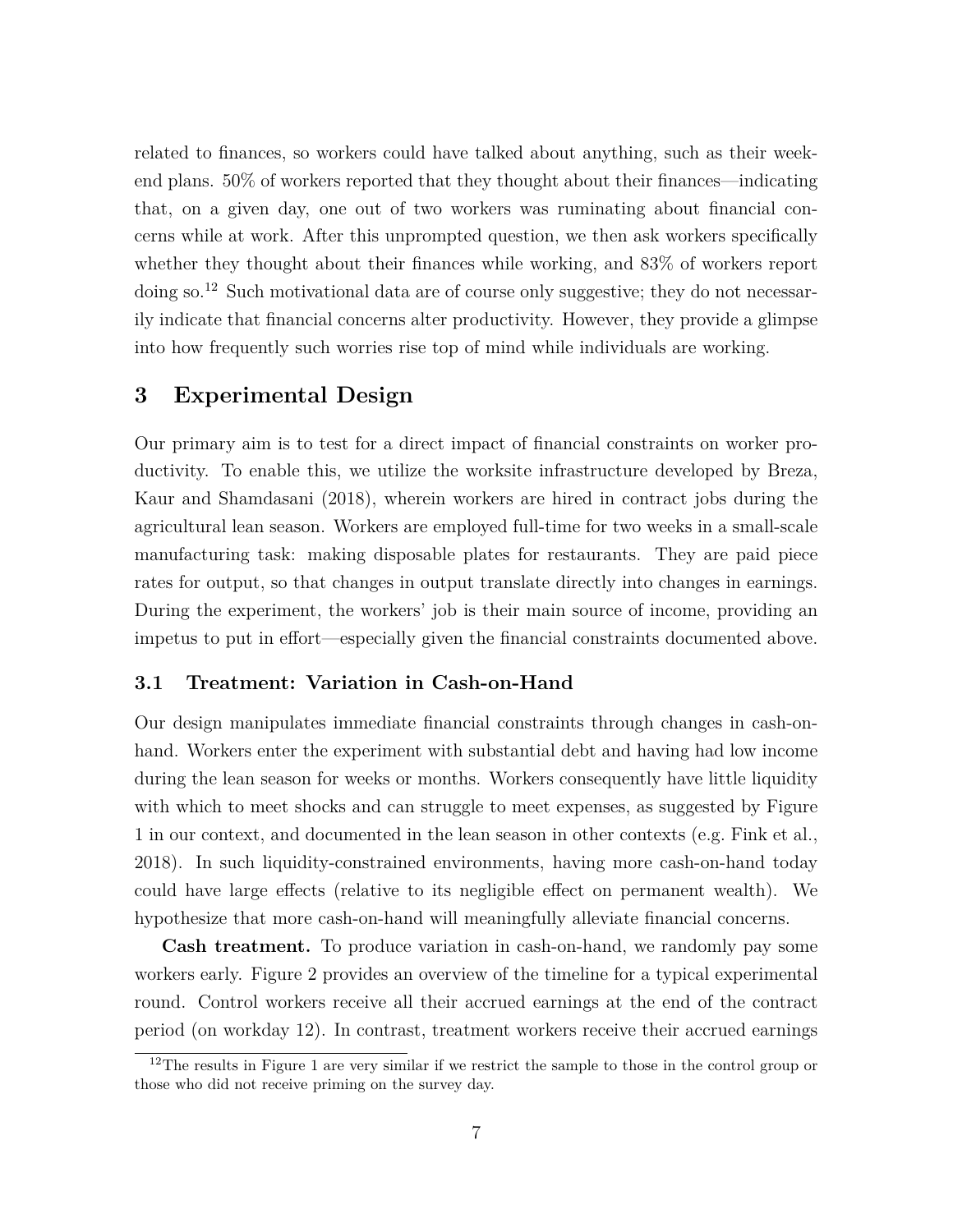to date early—randomly varied to be on either workday 8 or 9—with the balance of their earnings paid at the end of the contract on day 12 (see Section [3.4](#page-14-0) below for implementation details).

This early payment is a substantial cash infusion, corresponding to what workers typically earned in the month before joining the study.[13](#page--1-0) Consequently, in the "postpay" period—the days after the early payment through the end of the contract—some workers are flush with cash while others are not. We examine worker output in this period to test whether there is an immediate effect of cash receipt on productivity.

**Announcement.** The early payment is not delivered as a surprise. When workers arrive on day 1, they are told that some workers may receive their earnings in two tranches rather than one, and that each worker's exact payment schedule will be announced in a few days. In the morning of workday 5, each worker is told individually when he will receive his payment(s). The subsequent "announcement period" between days 5 to 8 enables us to test whether workers immediately react to news of their payment schedule, and more broadly whether we see any changes in productivity in anticipation of cash arrival. We use this for supplementary analyses—for example, as one of our tests for potential confounds such as fairness concerns and gift exchange. In addition, we combine this with variation in when early payment arrived (day 8 vs. 9) to rule out confounds such as trust in the employer (see Section [6\)](#page-25-0).

**Discussion.** Our manipulation focuses on isolating, if there is one, an effect of cash-on-hand on productivity that could operate immediately, in hours. As discussed below, we supplement these manipulations with outcome measures that might suggest potential (cognitive) mechanisms behind any such effect.

Our cash-on-hand manipulation does not change wealth levels, it only alters the timing of when cash arrives.<sup>[14](#page--1-0)</sup> Consequently, our test will only have power to detect effects if the psychological impact primarily ensues once workers are actually flush with cash and can spend it—as opposed to the knowledge that cash will arrive by the end of the contract period. This is a strong test relative to, for example, randomizing unconditional cash transfers. If we find impacts under our more modest manipulation, then cash transfers can be expected to have positive productivity effects as well. In

<sup>&</sup>lt;sup>13</sup>This is primarily due to low employment rates in the lean season (see Section [2](#page-6-0) and Appendix Table [A1\)](#page-49-0).

<sup>&</sup>lt;sup>14</sup>The treatment could have a modest effect on wealth levels due to the implied 3-day interest rate on the funds: workers could save some interest by paying back loans early. The presence of such wealth effects, which we quantify below, does not alter the core interpretation of our design.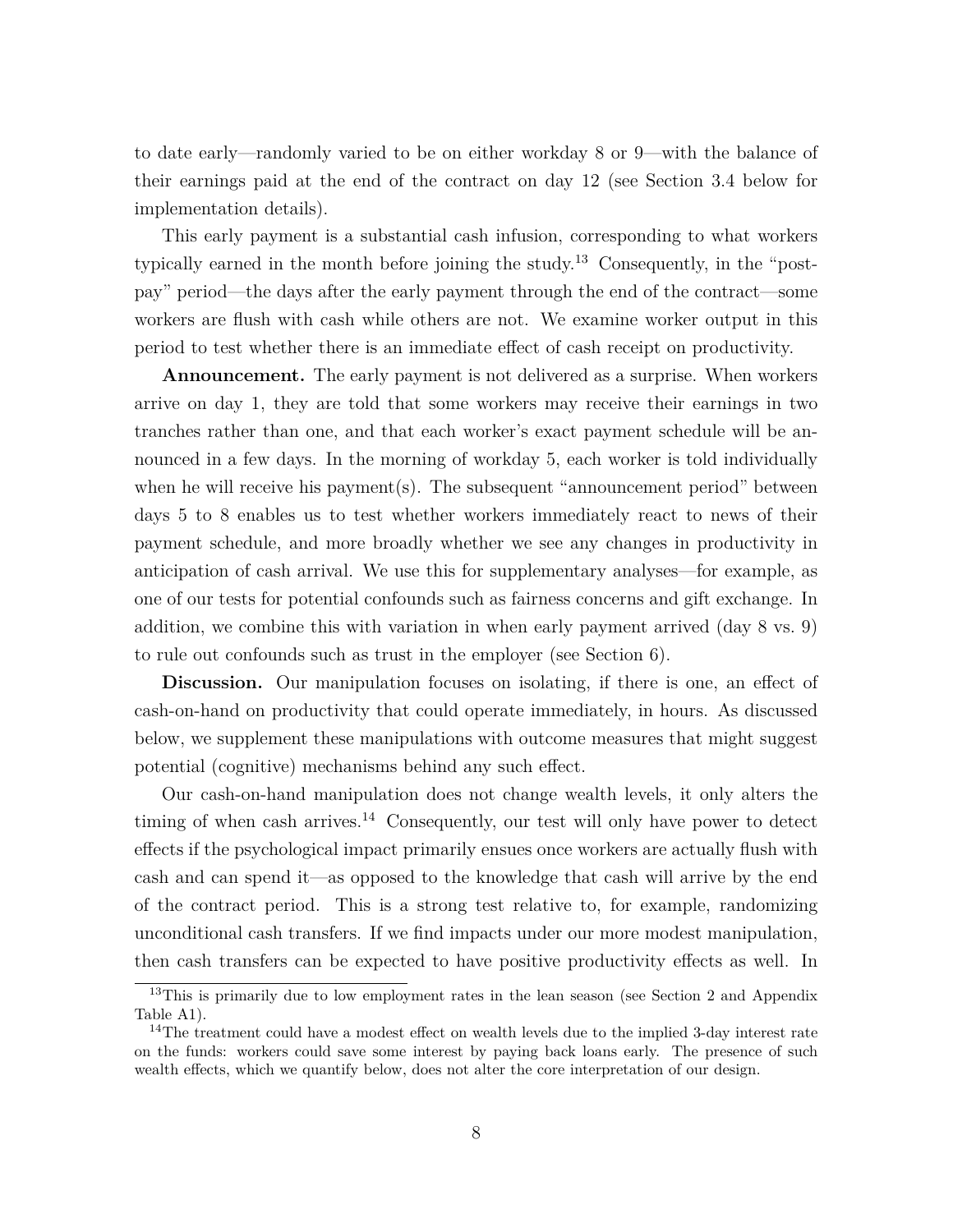addition, as a design choice, income receipt variation mimics realistic variation in the lives of the poor who often face heightened financial strain toward the end of their income cycles (e.g. [Shapiro, 2005;](#page-37-1) [Fehr et al., 2020\)](#page-35-1), which has been hypothesized to trigger changes in their psychological state (e.g. [Mani et al., 2013;](#page-37-2) [Ellwood-Lowe et al.,](#page-35-2) [2020\)](#page-35-2). This body of suggestive evidence motivates our prior for why simply changing the date of cash receipt could potentially produce treatment effects.

#### **3.2 Work Task and Outcomes**

**Work Task.** Workers produced disposable plates, made from stitching together leaves from sal trees (Figure [A.1\)](#page-47-0). Such plates are a ubiquitous local product used, for example, in virtually all low-tier restaurants in the region. The standards for the plates were set by partnering contractors, and all output was sold to restaurants.

Workers were paid a flat base wage for attendance plus a piece rate per completed leaf plate that satisfied the quality standards developed by contractors. To qualify for payment, a leaf plate was required to: (i) meet a minimum size requirement; (ii) have no holes or gaps so that it could hold food (e.g. curry) without leaks; (iii) have all leaf stalks covered by other leaves; and (iv) have the inner center parts placed underneath the outer rings of the plates.

Making leaf plates is physically exacting—stitching plates requires repeated fine motor movement. It is also cognitively demanding. The process begins with leaves that come in irregular (oval) shapes and sizes, and each leaf is different. These varying shapes must be stitched together so as to produce a circular plate. And since each additional leaf takes time to stitch, workers try to use as few leaves as possible. Making leaf plates therefore requires making and adhering to a plan.

The consequences of failing to do so are clear when a watching plates being made. A worker who has not thought things through might find partway through making a plate that the shape has started to veer from circular toward oblong, thus requiring him to undo stitches to detach the most recent leaves added to the plate, and re-attach them with different positioning. Or, after joining together a series of leaves, a worker might find that a stem is visible or a small gap has appeared between leaves, leading the worker to patch it with another leaf on top.

When focus wanders, work suffers. Workers may need to use more leaves and stitches to compensate for lack of strategic placement. They may need to undo errors by removing stitches in order to re-arrange leaves. Mental errors consequently come at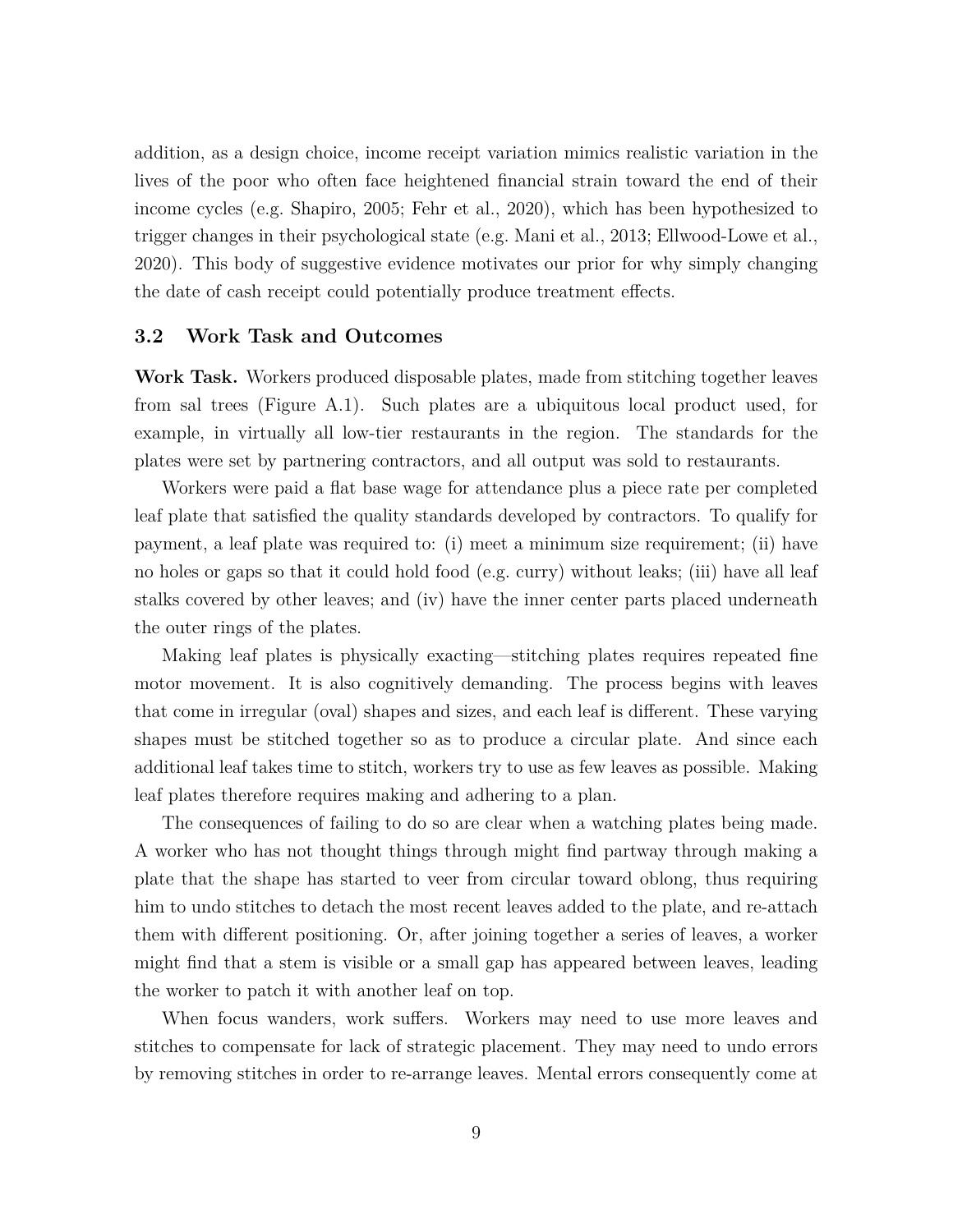a cost. They increase the time to produce each plate and thus reduce earnings.

Of course, focusing on the task is costly; and as such workers may choose how much focus they devote to the task. The capacity to focus may also vary across workers. The core of our hypothesis is that cash-on-hand reduces the capacity to focus. Concretely, workers making leaf plates may find their mind wandering to their financial concerns and when they come back to task realize they have made a mistake. By raising the cost of focusing, a worker who seeks to trade off the cost and benefits of attentiveness may end up earning less when they have looming concerns.

**Outcome: Output.** Our main measure of output is the number of accepted leaf plates, measured at the hourly level. We focus on on accepted leaf plates as these determine workers' payment but we also measure rejected leaf plates. Workers quickly learned to meet the required standards such that over 97% of leaf plates were accepted overall and over 98% after the baseline period. Given the high acceptance rates, using the completed number of leaf plates yields nearly identical results.

**Outcome: Attentiveness index.** We hypothesize that cash receipt affects workers' psychological state—easing the mental burdens indicated in Figure [1](#page-38-0) and potentially enabling workers to be more attentive at work. We directly test for positive evidence for such a channel by unpacking how workers produce their plates. Specifically, as part of collecting product quality indicators, we measured three unincentivized markers of attentiveness on each plate: (a) the number of "double holes"—the telltale sign that a worker removed a stitch from a plate in order to detach a leaf to undo a mistake;[15](#page--1-0) (b) the number of leaves used; and (c) the number of stitches used. A worker who has to undo fewer mistakes, or who makes a completed plate without using extra leaves or stitches to compensate for poor planning or mistakes can be expected to work faster, spending less time per plate.

We collected these three measures for a subset of hours in each experimental round. Workers were not aware that these dimensions of their output were being measured. We normalize these measures and combine them into an "attentiveness index", with the scale reversed so that a higher value on the index corresponds to improved attentiveness (i.e. fewer double holes, leaves, or stitches).[16](#page--1-0) We also create an indicator of "high

<sup>15</sup>When a stitch is removed from the plate, it leaves 2 holes (one at each end of the stitch), indicating that a stitch was undone so that the leaf could be removed and re-positioned.

<sup>&</sup>lt;sup>16</sup>Specifically, we calculate the average number of leaves, stitches, and double holes per plate during each worker-hour slot. The three measures are normalized using the control group's production (mean and standard deviation) in the post-pay period, and then averaged to created the attentiveness index.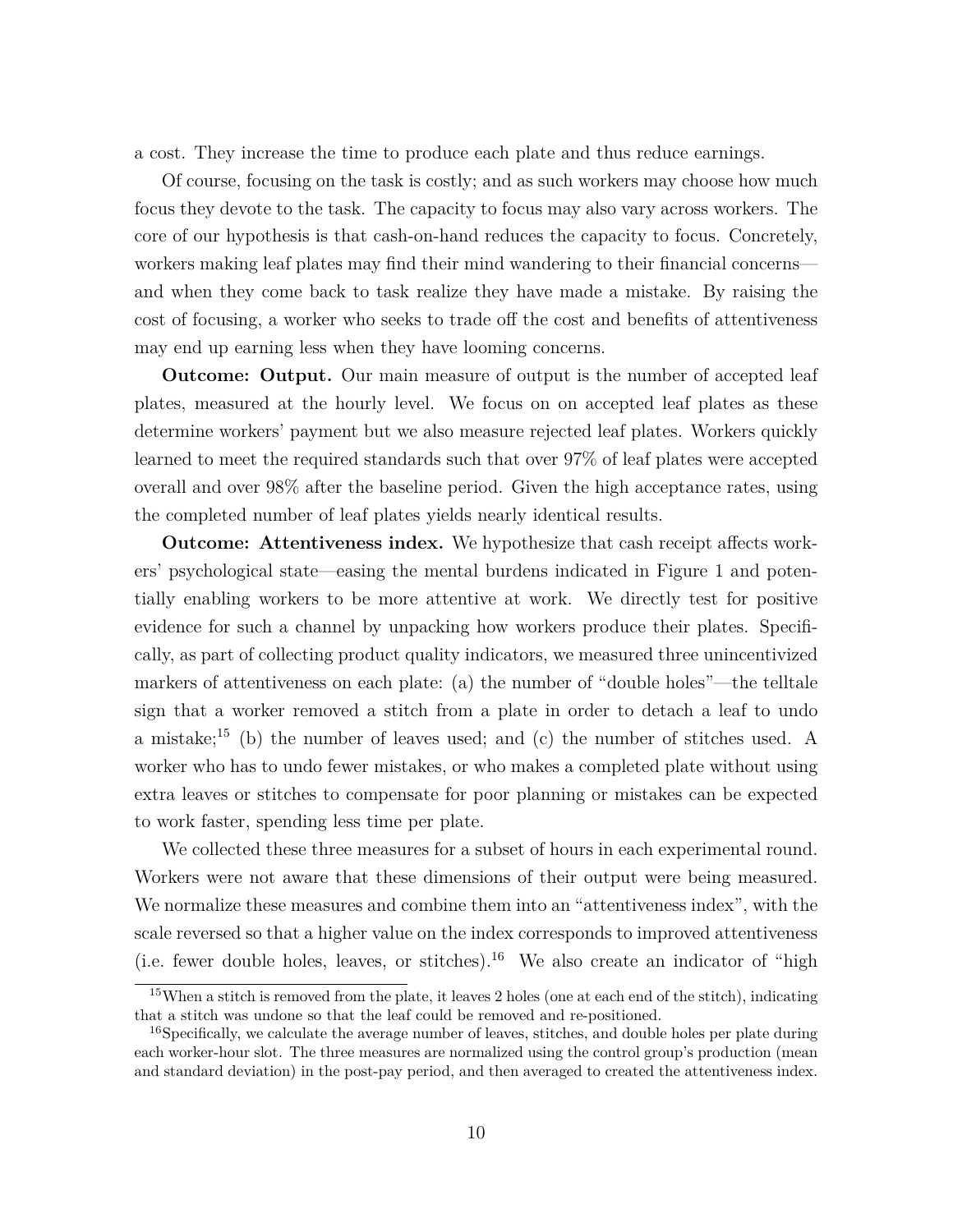attentiveness", defined as having an index value greater than the median, to show robustness in addition to the linear measure.

If we find that being flush with cash improves attentiveness—leading to fewer mistakes while working and more efficient production—this would be consistent with improved cognition at work. However, this would not distinguish between various psychological mechanisms that could give rise to such improvements, for example, worrying, mind wandering, stress, or affect. Rather, it would indicate that the mechanism at play operates by improving attentiveness at work.

#### <span id="page-12-0"></span>**3.3 Additional Treatments**

We augment our design with two additional pieces of variation.

**Priming.** Our primary test relies on using real income variation to examine the impact of cash constraints on productivity. As a supplementary exercise, following the previous literature (e.g. [Mani et al., 2013\)](#page-37-2), we implemented a priming intervention intended to direct workers' attention to their finances. During this intervention, surveyors told workers about another (fictional) worker's financial strain and then administered a survey asking them to list all their loans, employment opportunities, and discuss their finances. This discussion, conducted as part of a financial planning exercise, lasted about 30 minutes and took place in the morning. Before returning back to work, again following [Mani et al.](#page-37-2) [\(2013\)](#page-37-2), workers were asked if they were to cover an unexpected large expense, how they would raise the money. Workers were asked to think about this question so that their answers could be discussed at the end of the day with the same surveyor. The "priming" manipulation itself resembles a detailed finances survey—a common activity in standard household surveys.

Note that priming interventions are viewed as not creating new thoughts, but rather giving cues that bring existing associations top of mind—only if they already exist in the subject's mind. From our baseline survey, such thoughts are already on workers' minds (Section [2\)](#page-6-0). The prime merely serves to make those thoughts salient at a specific moment, rather than a later moment. In fact, it is the short-livedness of priming interventions (sometimes on the order of minutes) that makes them weak stimuli (e.g. [Molden, 2014;](#page-37-4) [Wentura and Rothermund, 2014\)](#page-37-13). Consequently, we analyze the effects of the intervention in the time window immediately post priming.

Some workers received the priming treatment on day 6 of the study, others on day 10 of the study, and others not at all. We hypothesized that priming would cause two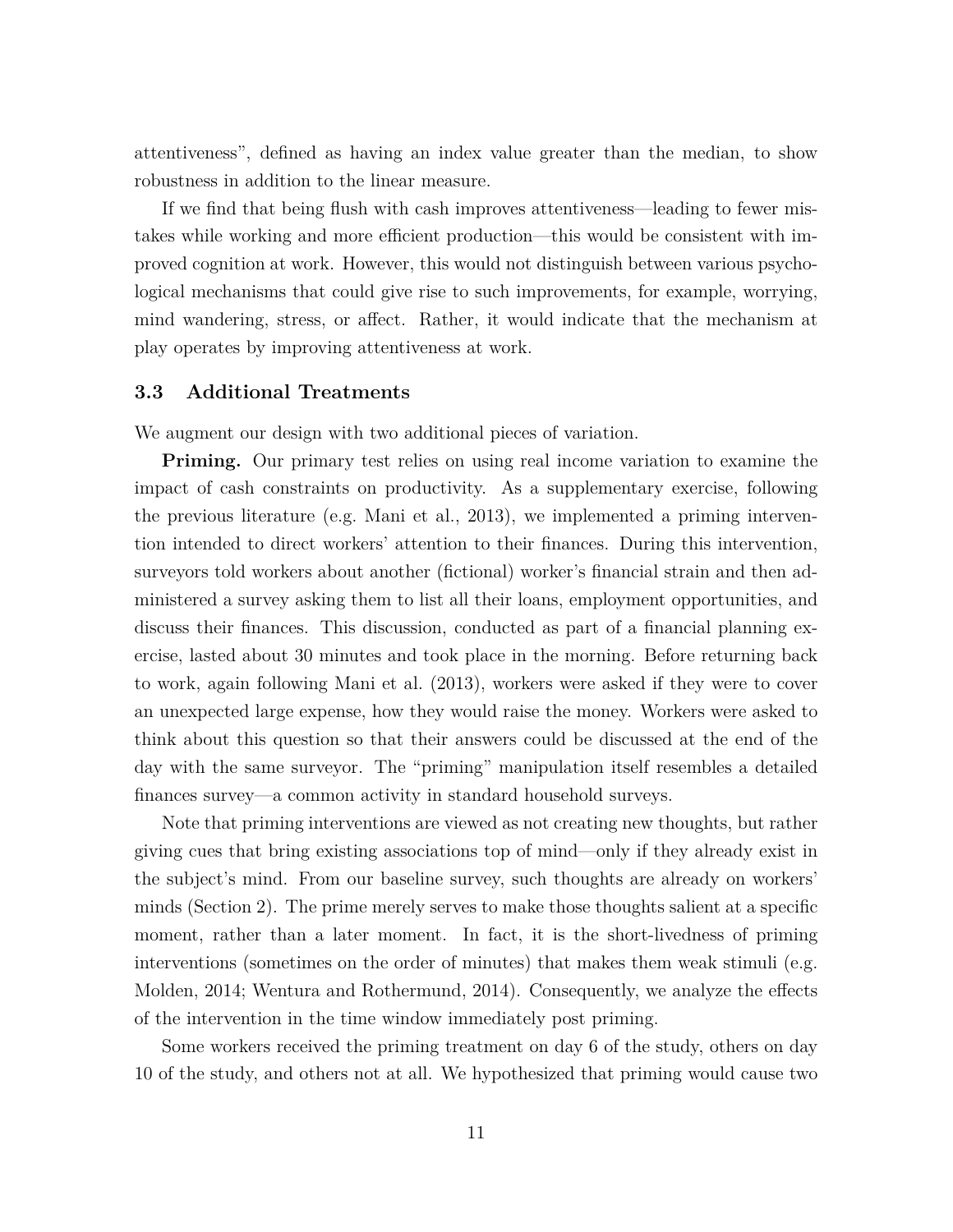competing effects: while bringing financial concerns top of mind could reduce output through a cognition effect, reminding workers about their financial needs could motivate them to work harder, increasing output through an effort effect.<sup>[17](#page--1-0)</sup> We thus crossrandomized the priming intervention with workers' treatment status for the early cash payments to test our hypothesis that priming would more negatively affect productivity among cash-poor workers (those who received the priming before being paid) compared to its impact on cash-rich workers (those who received the priming after being paid early). Our design enables us to test for this pattern, while also allowing us to estimate the overall effect of priming by comparing all primed workers to those who were not primed at all.

**Piece-rate variation.** Following the completion of the main experiment, we conducted supplementary short rounds that involved varying piece rates for output. We implemented a separate set of rounds involving workers who had participated in the main experiment, and generated within-worker variation in piece rates across six work days.<sup>[18](#page--1-0)</sup> We adjusted the base wage to hold overall earnings roughly constant across days. Consequently, the piece-rate variation enables us to examine what happens to output when the marginal return to work has changed, but wealth and financial strain have not. Unlike our main cash-on-hand manipulation, this variation should produce no change in workers' level of mental burdens.[19](#page--1-0)

The piece-rate variation uncovers the extent to which output can be changed by *conscious* effort—when workers are motivated to work harder through increased marginal returns to effort—within the context of our particular task. In addition, we also measure the effects of increased piece rates on the attentiveness measures. This allows us to measure whether workers can be more focused when they are more motivated, in this case by a piece rate. In contrast, psychological mechanisms (e.g. worry) are at least partly beyond a worker's control: A worker who is more motivated may not be able to simply worry less and be more focused. Finally, by comparing the impacts on

<sup>&</sup>lt;sup>17</sup>The prior literature has only examined the negative cognition effect, because the outcomes in prior work were laboratory measures of cognition—providing no scope to examine a positive motivational effect wherein working harder and earning more would help one solve the financial concerns that are now top of mind.

<sup>&</sup>lt;sup>18</sup>The sample in these extra rounds is balanced between those who were treated (i.e. received early cash) in the main rounds and those who were in the control group. See Section [3.4](#page-14-0) for details.

<sup>19</sup>A separate literature considers whether *very* large incentives can deteriorate performance via "choking" [\(Ariely et al., 2009\)](#page-34-10). However, the size of the incentives required to induce choking are much larger than in our setting.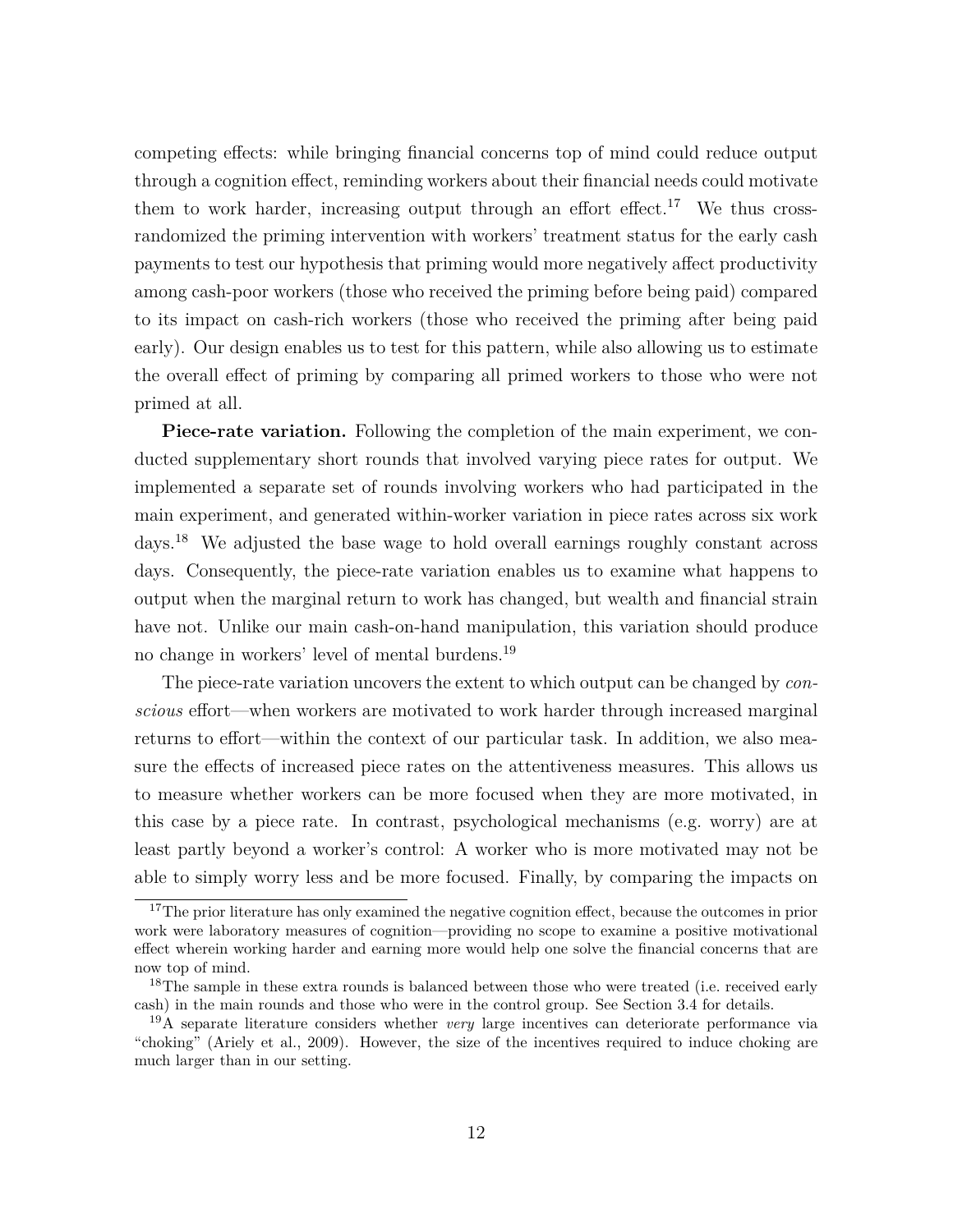<span id="page-14-1"></span>output and attentiveness, we can examine whether both measures exhibit an inherent correlation or whether one can change without the other.

#### <span id="page-14-0"></span>**3.4 Implementation and Protocols**

We conducted the experiment during the main lean season (between March and June) of 2017 and 2018 in Odisha, India. The main experiment was conducted over 14 experimental rounds across five worksite locations in four districts in Odisha. Our sample is comprised of 408 workers, drawn from 47 villages within daily commuting distance of the five worksites. We lay out our protocols for a typical round below; deviations from these protocols are documented in Appendix [A.2.](#page-59-0)

**Recruitment.** A few days prior to the start of a new round of experiment, recruiters visited a set of new target villages and advertised the upcoming work opportunity through door-to-door visits and fliers. Potential participants were informed about the location, the tasks that they would be asked to do, the duration of the study, and their potential compensation. Workers were eligible to sign-up if they satisfied the following criteria: (i) aged between 18 and 55, (ii) fluent in Odiya (the local language), (iii) work regularly as wage laborers, and (iv) not migrants (i.e. present in their home village for at least 3 of the past 6 months). All workers were male due to cultural norms that restrict women traveling outside the village for work.

Since the number of interested workers exceeded the worksite capacity in each experimental round, we hired 30 randomly selected workers from the sign-up list for that round. In addition, 5 back-up participants were selected to replace any participants who dropped out of the study during the first three days of a round (i.e. before treatment assignment). The main experiment sample is comprised of 408 male workers from 14 experimental rounds with about 30 workers each.[20](#page--1-0)

**Worksite setup.** Workers worked full-time at the worksite during the contract period, which was 12 consecutive days in a typical round.<sup>[21](#page--1-0)</sup> Hours matched the norms for casual wage work in the villages corresponding to each round. Work typically began at 8 am or 9 am, and ended between 2 pm and 5 pm, with 5 hours of work per day in the modal round.[22](#page--1-0) Workers worked individually in their own personal work areas,

 $^{20}$ This number excludes 21 participants who dropped out in the first four days before the payment schedules (i.e. treatment status) were announced. Each round had 26 to 30 workers each.

<sup>&</sup>lt;sup>21</sup>It is common for short contract jobs to require attendance on consecutive days.

<sup>&</sup>lt;sup>22</sup>In 9 rounds, the workday ended at 2 pm, when laborers in villages go home to have lunch and rest to avoid the afternoon heat. 5 to 6 hour workdays are common for casual labor jobs in these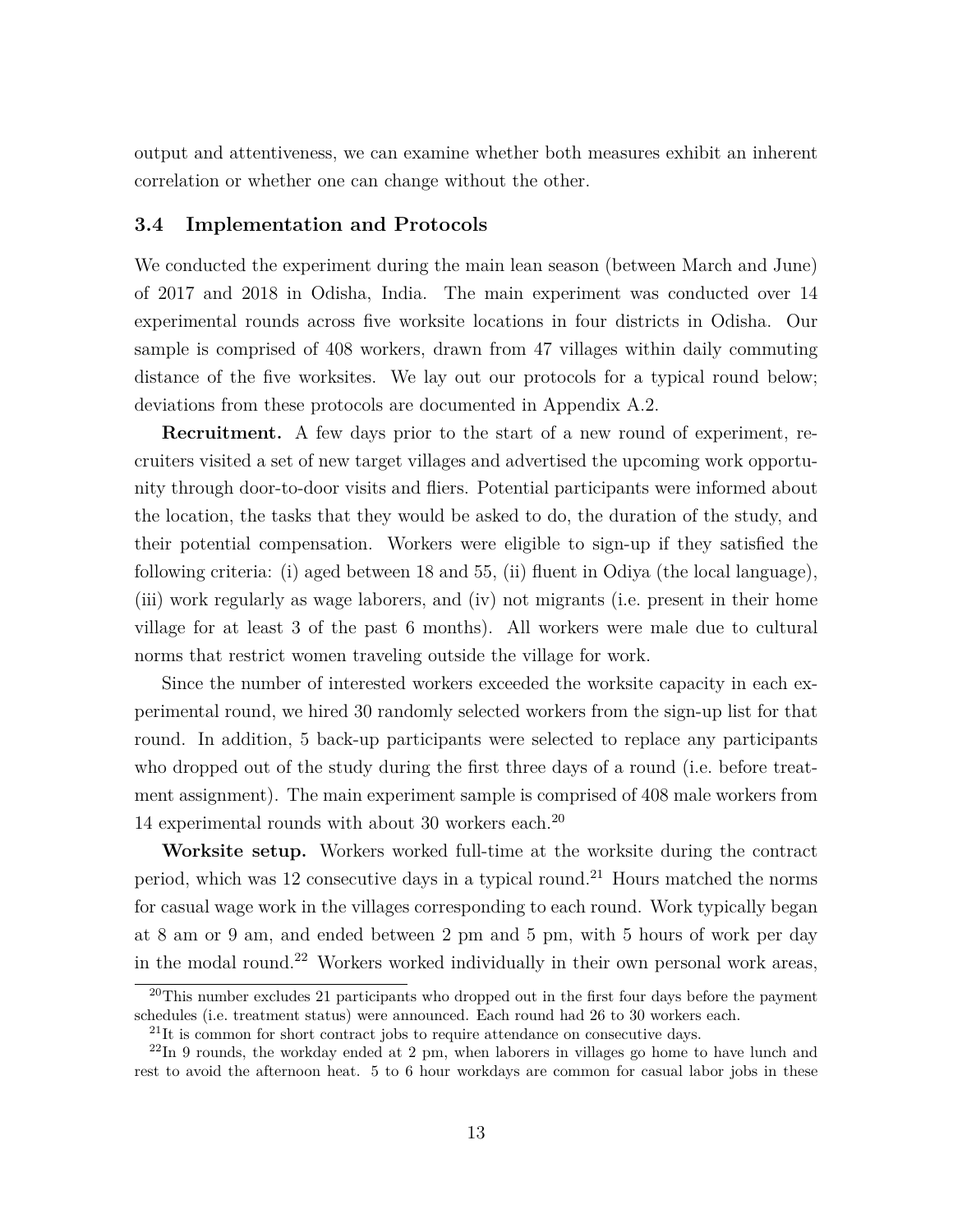where they also ate lunch, physically distanced from other workers; this limited the scope for interactions between workers in order to minimize workers' ability to compare output with each other or engage in social conversation at work.

Workers were told their daily output each day throughout the experiment, limiting any uncertainty about the outstanding payment amount. At the end of day 1, all workers were paid a flat wage of Rs. 250 (about US \$4) as a training wage, with the goal to foster trust in the worksite among workers.<sup>[23](#page--1-0)</sup> For the remaining days, workers were paid a base wage of Rs. 200 and a piece-rate wage of Rs. 3 per plate. The performance payment comprised about 20% of the overall payment. To encourage high attendance, workers were given a completion bonus (Rs. 300) if they attended all of days 6 through 11, paid out on the final day of the contract. The completion bonus limits the potential extensive margin labor supply responses to the treatment. This enables us to cleanly investigate our primary research question—whether workers' capacity to be productive is affected by their cash-on-hand—without (selective) attrition induced by absences confounding the analysis.[24](#page--1-0)

**Payment schedule implementation.** When workers were recruited, they expected to receive a training payment at the end of day 1, and receive the rest of their earnings on the final day of the contract. On day 1, when workers arrived to the worksite, they were told that some workers would receive their subsequent payments in two tranches instead of one, and that each worker would be told his payment schedule on day 5. In the morning of day 5 (i.e. the "announcement day"), workers were reminded as a group that each worker would learn his payment schedule that day, and after this, each worker was told his individual payment schedule by his manager.

Importantly, workers' output during the day of the early payment itself did not affect how much they were paid on that day. For example, workers who were paid

areas, especially in the lean season due to elevated heat levels. The other rounds had different daily work schedules, e.g. from 9 to 5, based on local norms, and some rounds were shorter or longer than 12 days. Appendix [A.2](#page-59-0) provides additional details.

<sup>&</sup>lt;sup>23</sup>While larger or additional early payments would have been desirable to foster further trust, they would have eased financial constraints among all workers, thus limiting the potential for the experimental variation to create meaningful differences in financial constraints.

 $^{24}$ When considering the extensive (labor supply) margin, other forces come into play. Recent research argues that the total effects could be even larger due to a positive labor supply response [\(Banerjee et al., 2020\)](#page-34-1), though ex ante the extensive margin effect is ambiguous. Our goal is not to characterize the overall policy response from a cash drop, but rather to construct a clean test for whether there is a direct and immediate effect of cash on productivity. If such a relationship does exist, then this would motivate work to examine behavioral responses in policy-relevant settings.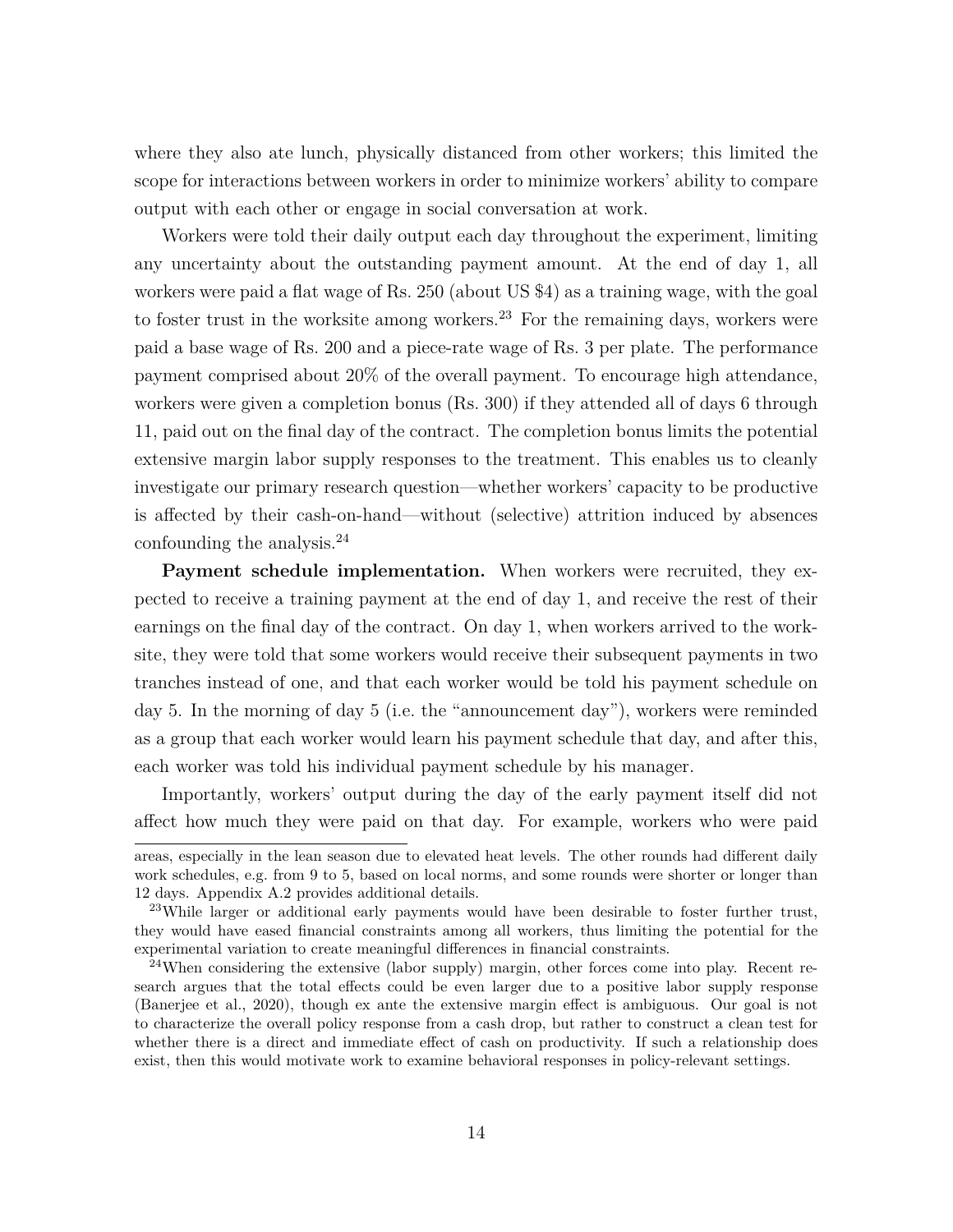on the evening of day 8 were paid their earnings from days 2 to 7 only. This was designed to limit payday effects driven by present focus as found in [Kaur et al.](#page-36-12) [\(2015\)](#page-36-12). While payments were made in private at the end of each day, all workers were aware of payments when they occurred at their worksite.

**Measurement of outcomes.** At the end of each work hour, staff collected completed leaf plates from each worker, under the premise of clearing work areas. Plates were then counted in a private back room, away from workers. For a subset of days, staff also recorded the number of double holes, leaves, and stitches for every plate produced (the components of the attentiveness index). We had two staff members independently count output and the attentiveness measures, with any discrepancies reconciled by a supervisor through a third count, to minimize measurement error.

**Randomization.** In each experimental round, workers were randomly assigned to the early-pay cash infusion (treatment) group and half to the control group. In addition, within each round, treatment and control workers were cross-randomized into Wave A or Wave B, which determined the specific timing of treatments. Among treatment workers, those in Wave A received their early payment on day 8, while those in Wave B received theirs on day 9. Workers were also randomly assigned to one of three mutually exclusive arms of the priming intervention: cash-poor priming (i.e. 2 days before their wave's early payment), cash-rich priming (i.e. 2 days after their wave's early payment), or no priming. The priming intervention was cross-randomized with the early-pay treatment assignment, so that in each wave, some treatment and control workers would be assigned to each of the three priming arms.<sup>[25](#page--1-0)</sup>

**Supplementary survey data.** To maintain a natural work environment and to avoid influencing workers' attention through survey activities, we only collected a relatively small set of survey data.[26](#page--1-0) All study participants completed a short baseline survey that included basic demographics such as age, education, and measures of income and wealth, and information about outstanding loans and financial worries. We use these variables to establish baseline balance across treatment groups and to

<sup>&</sup>lt;sup>25</sup>In rounds 1 to 3, the early-pay group were over-weighted in the randomization to comprise nearly 70% of the sample. Starting with round 4, the sizes of the control group and the early-pay group were approximately equal. Conditional on early-pay treatment status, the sizes of groups that receive a priming intervention on day 6 vs. day 10 vs. not at all, was randomized to be 2:2:1.

 $^{26}$ For the same reason, we also did not collect attention measures using cognitive tests as described in [Dean et al.](#page-35-9) [\(2018\)](#page-35-9). The most effective versions of the tests are computerized (e.g. the Psychomotor Vigilance Tasks), which would have been a highly unusual event for most the workers in our sample who were largely unfamiliar with computers.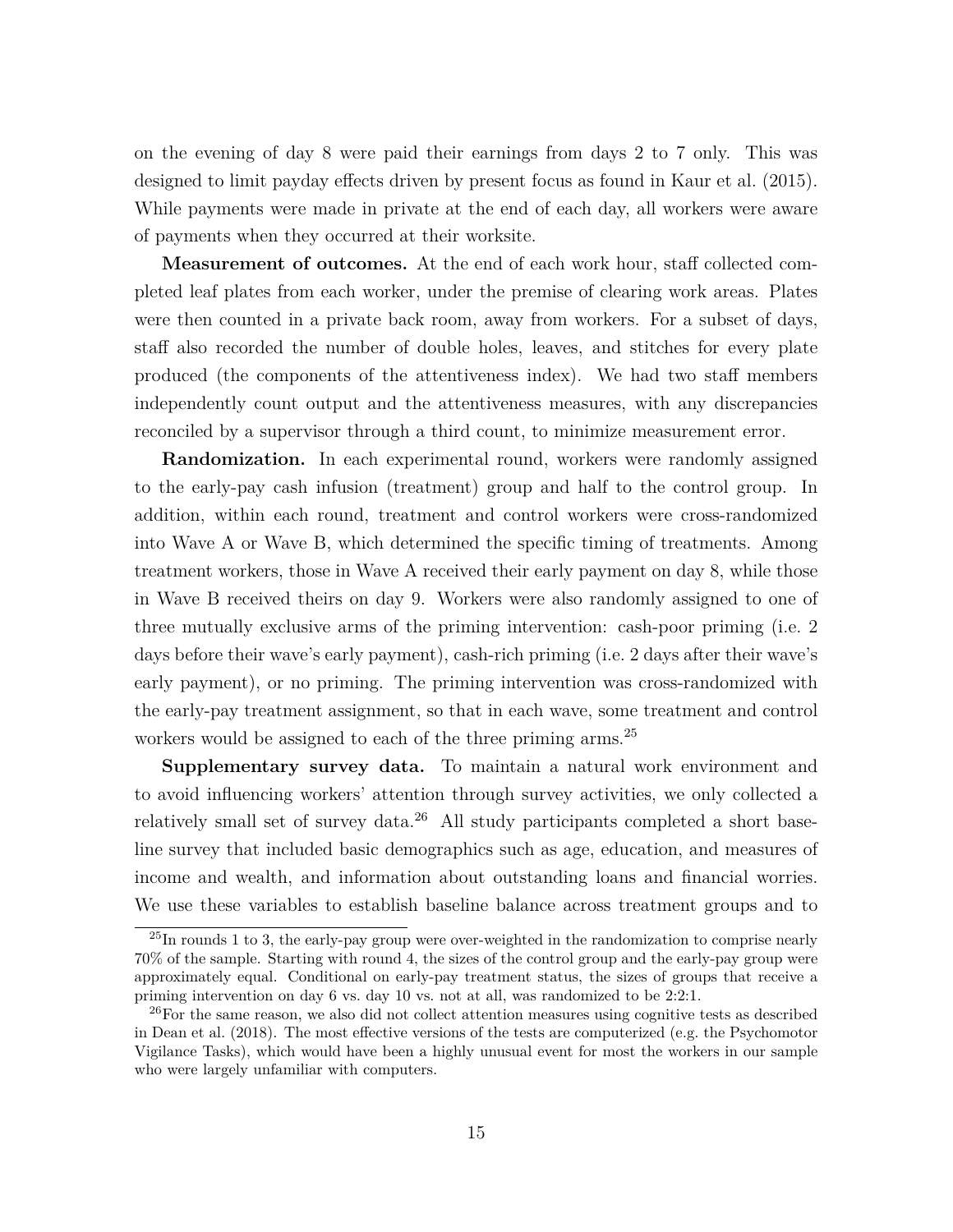<span id="page-17-1"></span>consider heterogeneous treatment effects.

On the last day of each round, we conducted more intensive endline surveys. These collected information about financial worries as well as expenditure patterns and food consumption over the last 3 to 4 days. Finally, we conducted a short survey on day 10 or 11 asking workers about what they thought about while working earlier that day.

**Supplementary piece-rate rounds.** We implemented five additional short rounds that involved *only* randomized piece-rate variation (i.e. none of the above treatments). Workers for these rounds were redrawn from the main experimental sample, one year after the main rounds were conducted. Re-hiring these workers ensured that our estimates are representative of those for our main experimental sample. It also enabled us to hire experienced workers who knew how to make leaf plates from day 1, avoiding strong learning trends in the data. These rounds, implemented in March and April 2019, involved a total of 151 workers.

Workers were hired for seven days with piece rates changing across the last six days. On the first day, workers received a flat wage of Rs. 250 with no piece-rate component. In the remaining six days, workers were paid a piece rate of Rs. 2, 3, or 4 in randomized order, with each rate lasting for two consecutive days. This order varied across workers within a round, so that on any given day, a third of workers each faced one of the three piece rates. The base wage was adjusted so that average daily earnings would be approximately similar (about Rs. 270 per day) for all three piece rates (see Appendix [A.2](#page-59-0) for details). In addition, mirroring the main experimental rounds, workers received an attendance bonus of Rs. 200 if they attended all days, leading to a high attendance rate of 97% during these rounds.

## **4 Data and Empirical Strategy**

#### <span id="page-17-0"></span>**4.1 Summary Stats, Heterogeneity in Financial Strain, and Balance**

Appendix Table [A1](#page-49-0) presents summary statistics and tests for baseline balance. Column 1 shows means and standard deviations for all control group workers. A typical worker in our sample was about 40 years old and had 4 to 5 years of education. Overall, 72% of workers reported casual daily labor as their primary source of earnings over the year, and 56% own some farmland. As discussed in Section [2,](#page-6-0) workers exhibit substantial financial constraints and worries.

To compute a summary measure of baseline financial strain, we use the last four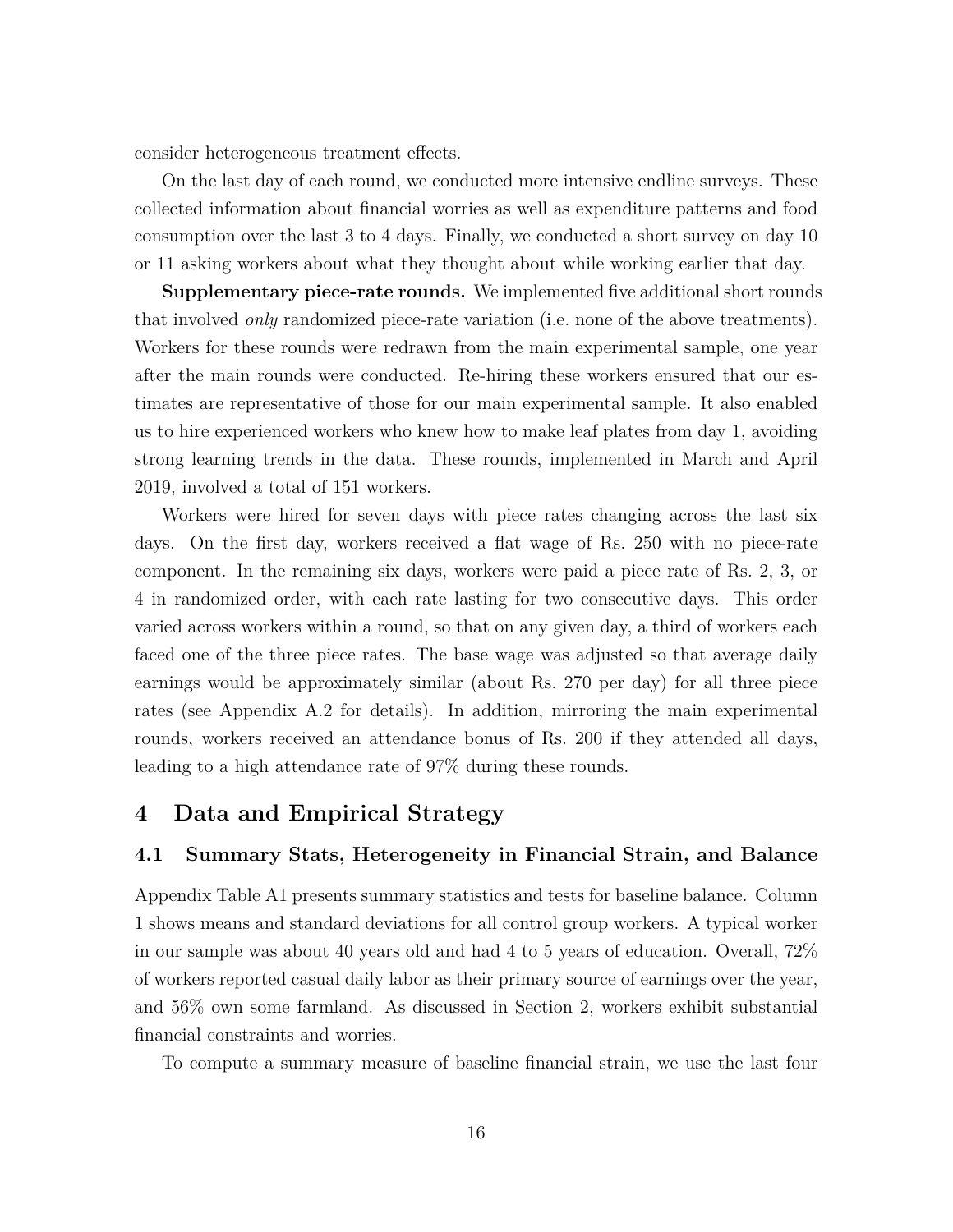binary variables in Panel A: owning farmland; living in a non-mud house (i.e. constructed of durable material); not having resorted to obtaining food or daily goods on credit from grocers and neighbors; and being able to come up with Rs. 1,000 in an emergency. The first two measures are common indicators of assets in our setting, and the latter two reflect liquidity levels. Workers with more assets or liquidity would be expected to have less financial strain at baseline. We take a simple average of these four binaries to form a financial strain index, where higher values reflect lower strain.

Columns 3 and 5 show means separately for workers with above and below median values of this index, respectively. While all workers in our sample are poor by absolute standards, and report substantive levels of financial concerns, this median split segregates workers with substantively different levels of wealth. For example, 80% of richer workers own land versus 26% of poorer ones, and 55% of richer workers report no difficulty in producing Rs. 1,000 in an emergency versus 11% of poorer ones. In the experiment, we examine heterogeneity with respect to this index.<sup>[27](#page--1-0)</sup>

The baseline characteristics do not statistically differ between the treatment and control groups overall (Appendix Table [A1,](#page-49-0) Col. 2), indicating a successful randomization procedure. In addition, the treatment and control groups within each of the above and below median wealth categories are also balanced (Cols. 4 and 6, respectively). Appendix Table [A2](#page-50-0) provides a more detailed set of balance checks.

#### <span id="page-18-1"></span>**4.2 Empirical Strategy**

<span id="page-18-0"></span>For our primary test of treatment effects of the cash infusion, we run difference-indifferences regressions using panel data at the worker-hour level:

$$
y_{irdh} = \beta(\text{Cash} \times \text{Post-Pay}_{ird}) + \gamma(\text{Cash} \times \text{Post-Announce}_{ird}) + \theta_i + \sigma_d + \delta_{rh} + X'_{irdh}\lambda + \varepsilon_{irdh}
$$
\n(1)

where  $y_{irdh}$  is the outcome of worker *i* in round *r* on day *d* in hour *h*. Cash×Post-Pay<sub>irdh</sub> is an indicator that equals 1 if a worker has received the early cash payment (i.e. corresponding to the treatment group's post-pay period in Figure [2\)](#page-39-0). Cash×Post-Announce*irdh* is an indicator that equals 1 for the treatment group during the days after the payment schedule was announced until early payment was disbursed, and equals zero otherwise (i.e. corresponding to the announcement period for the treatment group in Figure [2\)](#page-39-0).

 $27$ Note that we do not have baseline survey data for one worker due to an administrative oversight; analyses using this heterogeneity are therefore comprised of a sample of 407 workers (instead of 408).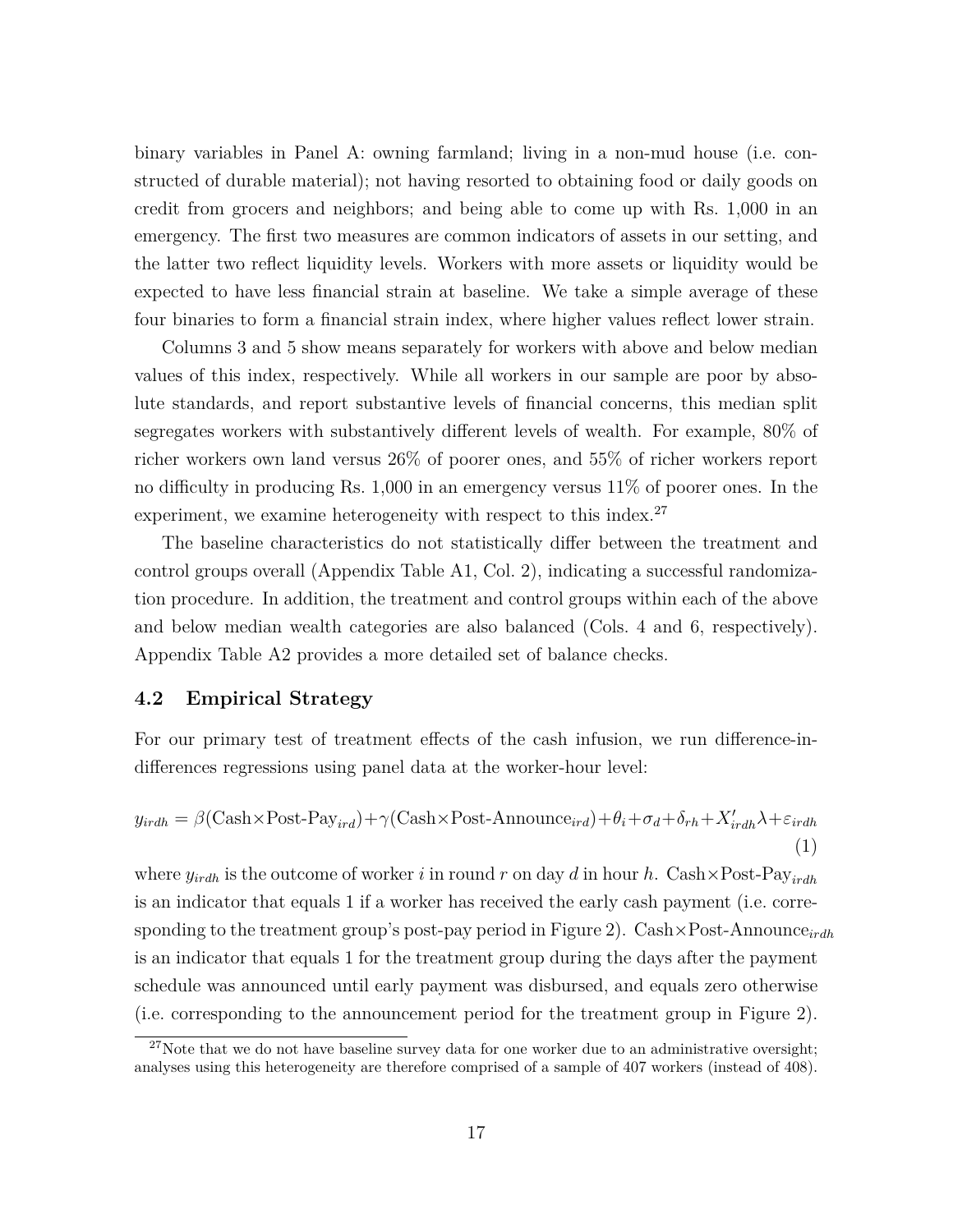Regressions control for worker  $(\theta_i)$ , day  $(\sigma_d)$ , and round times hour-of-the-day  $(\delta_{rh})$ fixed effects. Finally, the  $X'_{irdh}$  includes a vector of supplementary controls, including for whether a worker received the priming intervention that day; we show robustness to including or omitting these priming controls.[28](#page--1-0) In addition, we show robustness to alternate specifications, including both fewer and more detailed sets of fixed effects, with the results virtually unchanged.

The key coefficient of interest is *β*, which represents the treatment effect of the early payment on worker output. Specifically, it estimates the difference in output between the treatment and the control groups in the post-pay period, relative to their difference in the baseline period (i.e. before payment schedules were announced). In addition, *γ* estimates the announcement effect—the extent to which the treatment and control group's behavior is different after workers are told their payment schedules, but before any money is paid out. These effects are estimated relative to the baseline period, which is the omitted time category in the regressions.

We also examine treatment effect heterogeneity by baseline financial strain levels, using the financial strain index defined in Section [4.1.](#page-17-0) We examine effects using both the continuous index measure and a binary split (i.e. above vs. below median) for robustness. Note that for some outcomes such as expenditures, we only have one observation per worker (collected post payment), such that we estimate a simplified version of equation [\(1\)](#page-18-0), using only cross-sectional variation.

## **5 Results I: Impacts of Cash Infusion**

### <span id="page-19-0"></span>**5.1 Expenditure Patterns**

The early payments provided substantive amounts of liquidity to workers, on average over Rs. 1,400. This amount corresponds to almost one month's typical wages during the lean season, given that the typical worker had 8.6 days of paying wage work in the

<sup>&</sup>lt;sup>28</sup>Because waves A and B receive the payment on different days (e.g. day 8 vs day 9) within a round, we also include Post dummies in regressions to absorb level effects for completeness (since these would not be fully absorbed by the day fixed effects in the regressions). The Post-announce control is an indicator that equals 1 during the days after schedule announcement and before the wave's cash infusion (i.e. the Announcement period), and the Post-pay control is an indicator that equals 1 during the days after the wave's cash infusion. In addition, we include controls for whether the production hour allotted to the worker was shorter than the full hour (e.g. if the worker was primed or administered the endline survey during that hour). We also show robustness to priming controls, which include a dummy for all slots occurring after any priming intervention on that day, and its interaction with an indicator for whether a worker actually received a priming intervention.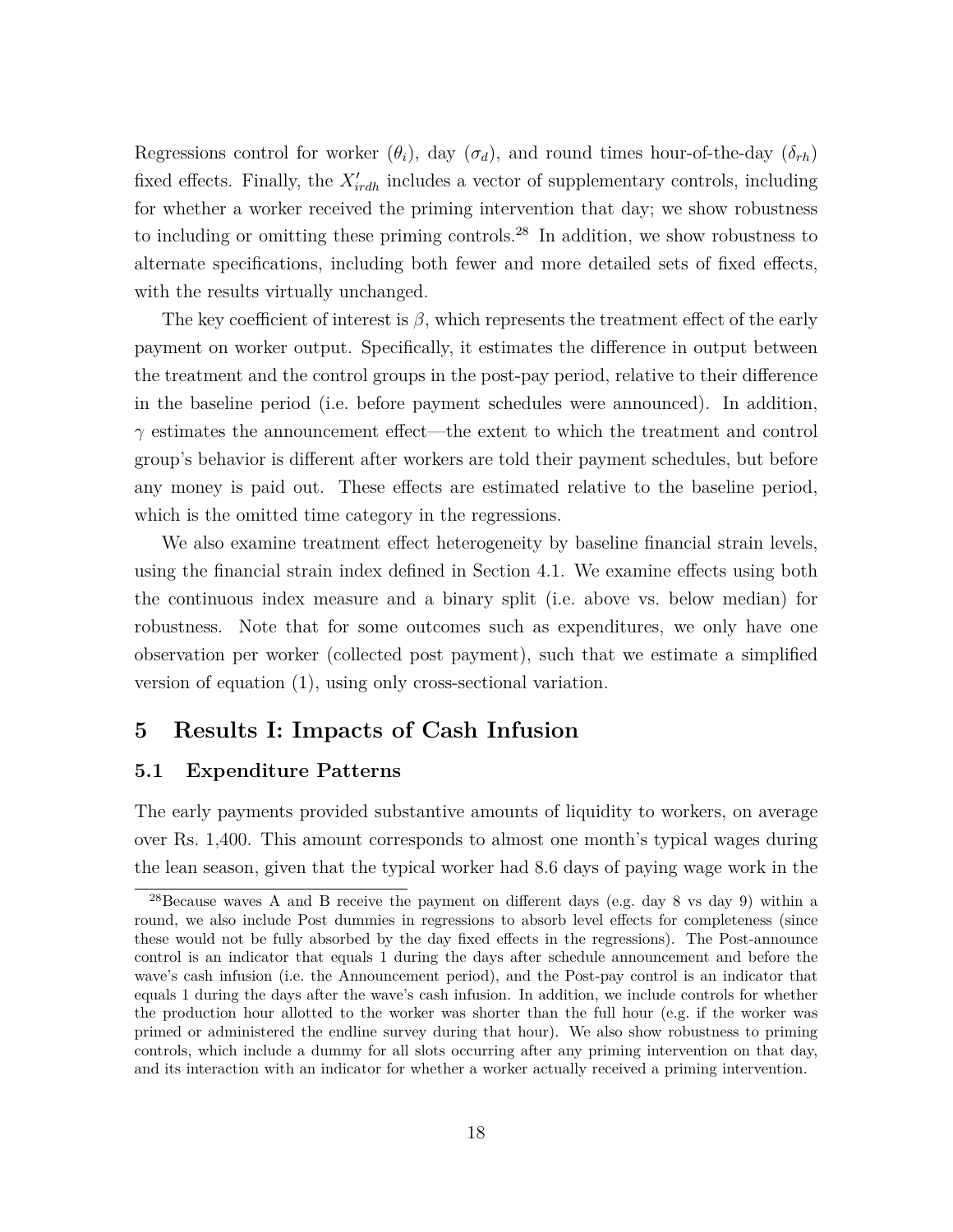month preceding the experiment.

Our treatment design rests on the premise that this cash infusion may provide immediate financial relief to workers. Before turning to treatment effects on output, to check this premise, we examine whether the early payment had immediate impacts on treatment workers' expenditures. In Table [1,](#page-41-0) we present estimates of Intent to Treat regressions at the worker level on expenditures, comparing average expenditures in the 3 days following the early cash payment among treatment vs. control workers.

Upon receiving the cash infusion, many workers immediately use the funds to pay off outstanding loans—a major source of worries at baseline. Within three days of being paid, workers were 40 percentage points (222%) more likely to pay off loans or credits on average (Panel A, Col. 1). This corresponds to an additional Rs. 270 of repaid loans and credits, a 287% increase relative to the control group mean (Col. 2).

The treatment also increased other expenditures. Food expenditures increased by Rs. 67 relative to a control group mean of Rs. 270 (Panel A, Col. 3). These estimates indicate a need to consider potential impacts through nutrition channels, which we discuss in Section [6.2.](#page-29-0) Overall, workers reported increasing their expenditures by Rs. 370 (65\%) following the infusion of cash (Col. 4).<sup>[29](#page--1-0)</sup>

These effects appear to be larger among workers who were relatively more financially strained at baseline. Using the financial strain index variable (see Section [4.1\)](#page-17-0), we examine heterogeneous effects in Panel B of Table [1.](#page-41-0) More financially strained workers were substantively more likely to pay off loans than richer workers (Panel B, Col. 1). Among the most financially strained workers in the sample, with an index score of zero, treated workers were 53 percentage points (279%) more likely to make any payments towards loans and credits than control workers.[30](#page--1-0) We find some suggestive but not statistically significant evidence of heterogeneous impacts by financial strain for repayment amounts, food, and overall expenditures (Cols. 2-4). Overall, while the cash infusion strongly increased expenditures for poorer workers, we cannot reject that

<sup>29</sup>Consistent with previous findings [\(Evans and Popova, 2017\)](#page-35-10), we do not find any evidence of changes in reported expenses on tobacco and alcohol. However, baseline expenditures in this study population are much lower than found in other parts of India [\(Schilbach, 2019\)](#page-37-14), possibly reflecting non-priced (e.g. home-made) alcohol consumption or reporting error.

 $30$ Appendix Table [A3](#page-52-0) shows heterogeneous effects using a median cut of the financial strain measure. The early payment was not sufficient to completely pay off the average worker's loans. The average worker had about Rs. 10,000 outstanding in loans, with similar values for workers with high and low financial strain. Workers suggested in qualitative debriefs that these payments were used to pay off loans that felt most pressing or worrisome, for example, due to pressure from the lender.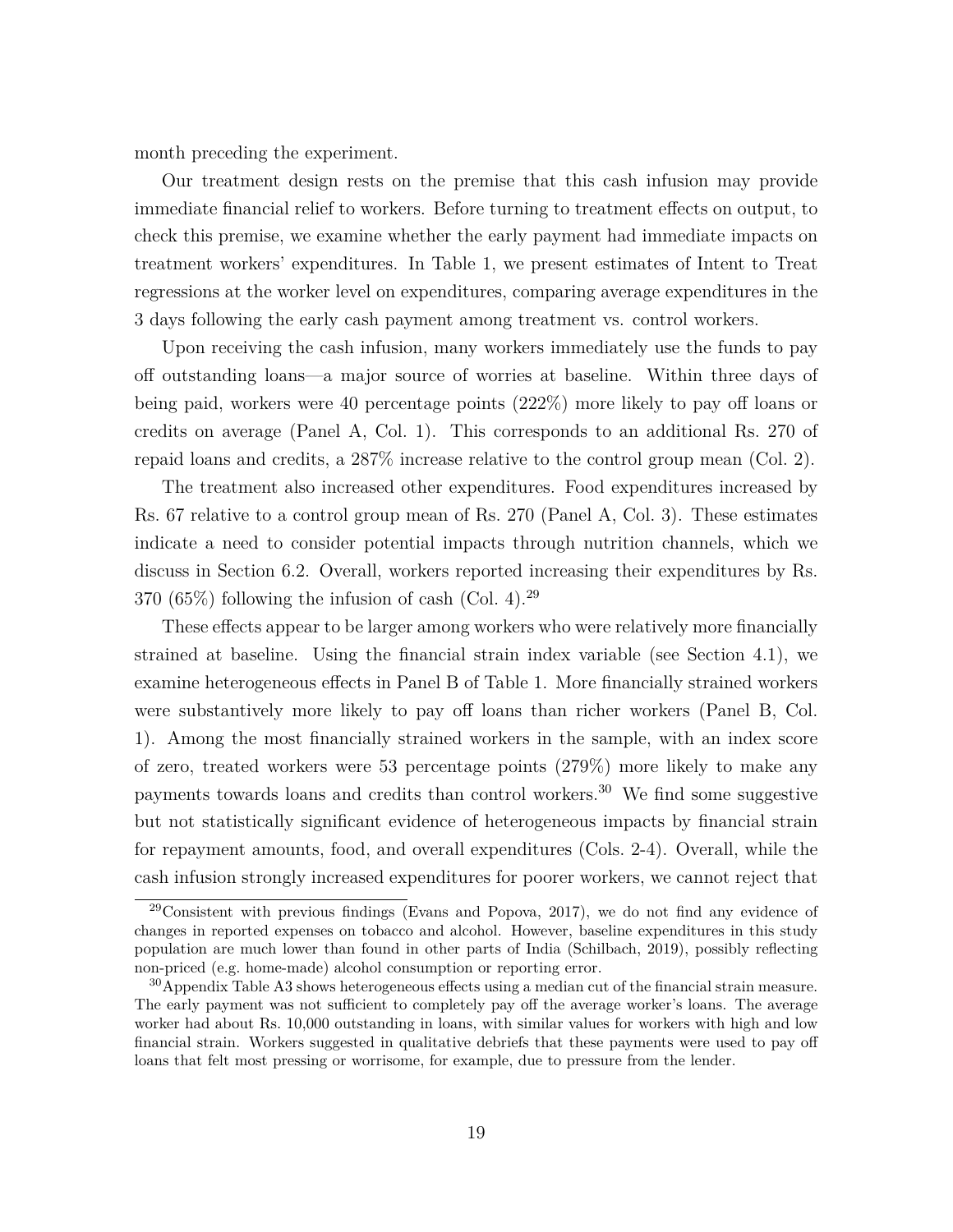there was no impact for those with lower financial strain (i.e., index value of 1,  $p=0.25$ ), though the point estimate for these workers is also positive (Col. 4).

#### <span id="page-21-0"></span>**5.2 Productivity Impacts**

In Table [2,](#page-42-0) we test whether receiving a cash infusion altered worker productivity. In Panel A, we estimate average treatment effects on the number of accepted leaf plates using the approach outlined in Section [4.2.](#page-18-1)

Workers who were cash rich (due to the early income receipt) produced an additional 0.24 leaf plates per hour compared to the control group (Col. 1,  $p=0.007$ ), corresponding to a 6.2% output increase. In normalized terms, these effects correspond to a 0.102 to 0.115 standard deviation increase in output (Cols. 2-5). Column 4 corresponds to the specification in equation [\(1\)](#page-18-0), reflecting a 0.115 standard deviation effect  $(p=0.048)$ . This treatment effect is economically meaningful, especially when compared to the relatively low wage elasticity in this setting (see Section [5.3\)](#page-22-0) and that other researchers have found in real-effort experiments [\(DellaVigna et al., 2019\)](#page-35-3). These results are highly robust to a variety of alternate specifications—changing controls has almost no impact on the estimated effects (see Appendix Table [A4\)](#page-53-0).

These productivity impacts are concentrated among more financially strained workers (Table [2,](#page-42-0) Panel B). Among financially strained workers, the cash infusion increases average output by a remarkable  $0.215$  SDs (Col. 2, p=0.007). In contrast, we cannot reject that there is no impact on the output of above median wealth workers  $(p=0.965)$ . Columns 3 to 6 show heterogeneity using each of the 4 underlying components of the financial strain index, with qualitatively similar results.

There are two potentially complementary interpretations for the stronger impacts among more financially strained workers. First, these workers might have more financial concerns (e.g. loans, worries about finances) to start with, thus increasing the scope for our treatment to reduce such concerns. Alternatively, it is possible that both poorer and richer workers in the sample feel mentally burdened by financial strain since in absolute terms all workers in our sample are poor—but the intervention was more meaningful for workers with fewer assets and liquidity since it was larger compared to their wealth. The fact that both richer and poorer workers report high levels of baseline worries, and have similar magnitudes of outstanding loans (see Appendix Table [A1\)](#page-49-0), is potentially consistent with this second interpretation.<sup>[31](#page--1-0)</sup>

<sup>&</sup>lt;sup>31</sup>Because 86% of workers report being worried about their finances at baseline, we do not have the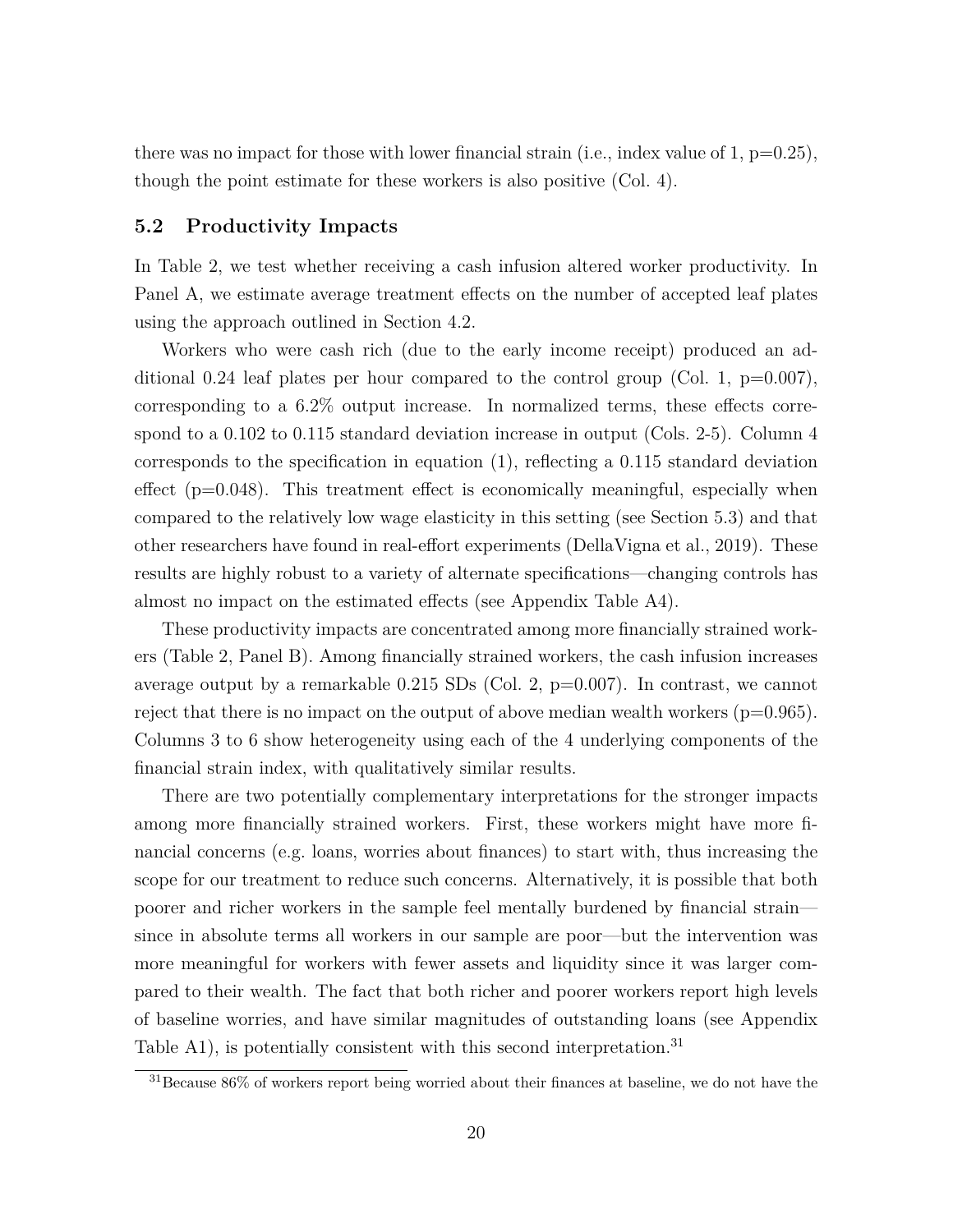In Figure [3,](#page-40-0) we plot daily treatment effects. Recall that treated workers receive their payments in the evening before going home for work on day 8 or 9. We stack these observations so that day 1 corresponds to the first day post-pay for workers, and compare output differences to the baseline period.<sup>[32](#page--1-0)</sup> The figure indicates that, among more financially strained workers, treatment effects materialize immediately, the day after receiving the cash infusion: when workers return to work the following day, their output increases by 0.22 SDs. These effects persist and even slightly increased for the remaining days of the contract period.[33](#page--1-0)

The productivity effects documented above are driven by the intensive margin of productivity per hour. Attendance rates were high during the post-pay period (98.1%), leaving little scope for extensive margin effects. Consistent with this, there is no discernible effect on attendance (Appendix Table [A6,](#page-55-0) Col. 1). Similarly, there was no scope for treatment response in hours per day as work hours were fixed.

In addition, after training, workers understood how to create plates and modify mistakes to prevent rejections. During the post-pay period, the average share of rejected plates was only 1.3% in the control group, and we find no significant impacts of the early payment on this share (Col. 2). Consequently, estimates are similar if we use total plates produced rather than accepted plates as output measure (Col. 3).

Finally, it is unlikely that the treatment meaningfully affected paid or unpaid work outside of the experiment. In our particular context, after a day of wage work, workers do not tend to engage in secondary work activities—including self-employment and domestic duties (e.g. collecting firewood). For instance, using data from the same regions of Odisha, India, [Breza et al.](#page-34-8) [\(2020\)](#page-34-8) find that rural casual workers reported doing any secondary activities after work on only 1.72% of days.

<span id="page-22-0"></span>power to look at heterogeneity by self-reported baseline worries.

 $32\text{Note that due to this stacking, we cannot show a full day-by-day event study that encompasses$ both the announcement period and the post-pay period, because these are different lengths and occur on different days across workers in the same round (based on workers' wave assignments) and also across rounds (due to different announcement period lengths across rounds). Thus, we stack the event study at payment day to cleanly and transparently show effects in the post period relative to the baseline. In Table [5,](#page-45-0) we show day-by-day treatment effects during the announcement period.

 $33\text{We show regression estimates in Appendix Table A5, Columns 1 to 3. Of course, we cannot make.}$  $33\text{We show regression estimates in Appendix Table A5, Columns 1 to 3. Of course, we cannot make.}$  $33\text{We show regression estimates in Appendix Table A5, Columns 1 to 3. Of course, we cannot make.}$ claims about whether treatment effects would persist over a longer time horizon.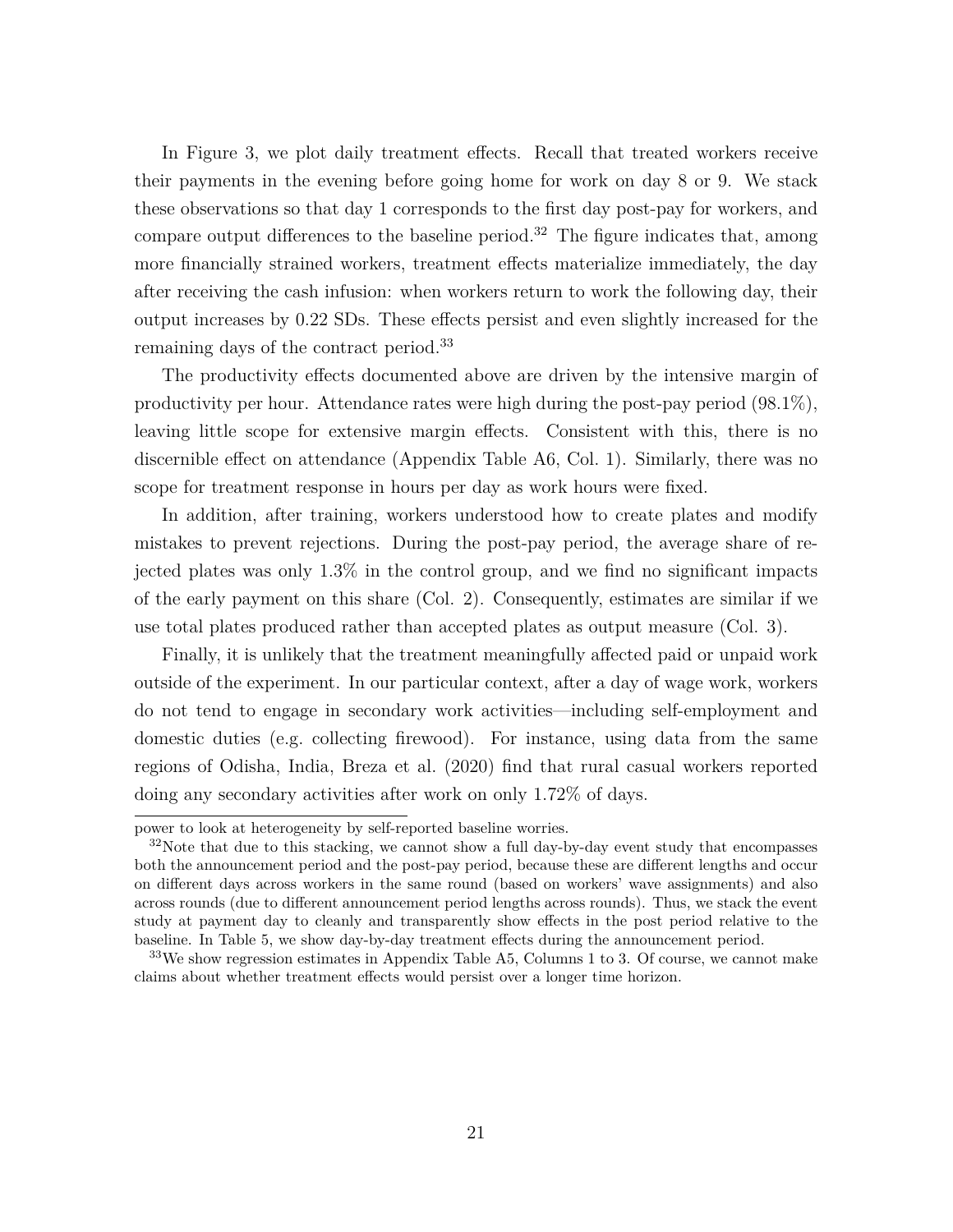#### **5.3 Attentiveness at Work**

More detailed production measures, beyond total output, provide a window into *how* workers produce—into mental lapses during production. As described above, we collected three markers of attentional errors, which we combine into an "attentiveness index" and a "high attentiveness" indicator variable.

Being cash rich increased workers' attentiveness, especially among the more financially strained half of the sample (Table [3\)](#page-43-0). Across all workers, we find suggestive evidence of an increase in the attentiveness index (by 0.080 to 0.087 SDs, Cols. 1-2) and a statistically significant increase in the high attentiveness indicator (by 7.7 to 9.7 percentage points, Cols. 5-6). Mirroring the impacts of the cash infusion on productivity, we find robust evidence that these impacts are concentrated among more financially strained workers (Cols. 3-4, 7-8). Among workers with above median financial strain, receiving an influx of cash increased attentiveness by 0.23 SDs (Col. 4). In contrast, we cannot reject there was no change in attentiveness among less financially strained workers in the sample. Again mirroring the impacts on productivity, the effects on attentiveness also persist over the remaining duration of the contract period (Appendix Table [A5\)](#page-54-0).

These results indicate that after being flush with cash, financially strained workers engaged in better planning and leaf placement, resulting in fewer mistakes that had to be undone or patched. As described in Section [5.2](#page-21-0) above, after training, workers rarely made plates that were rejected. Consequently, the attentiveness index reflects the amount of steps needed for a worker to get to a completed plate, with lower attentiveness increasing the number of steps and therefore time per plate.[34](#page--1-0)

We interpret these findings as suggesting that the productivity effects we observe are at least partly mediated through improvements in workers' cognitive engagement while working.<sup>[35](#page--1-0)</sup> Workers increase their pace of work, reducing time per plate, but do so while simultaneously *reducing* their rate of mistakes. Such attentional impacts are consistent with a potential range of psychological mechanisms—including cash-on-

<sup>34</sup>Note that a plate that scores higher or lower on the attentiveness index is not inherently of different value: contractors and restaurants paid per usable (i.e. accepted) plate.

<sup>&</sup>lt;sup>35</sup>Potentially consistent with the idea that improved attentiveness reflects improved cognition, we find a strong baseline correlation between workers' attentiveness index and their performance on an incentivized memory task, Corsi, a standard cognitive test in psychology (Appendix Table [A7\)](#page-56-0). We undertook this test in the supplementary piece rate rounds only in order to correlate cognitive function with attentiveness. Of course, this is a simple correlation and therefore only suggestive.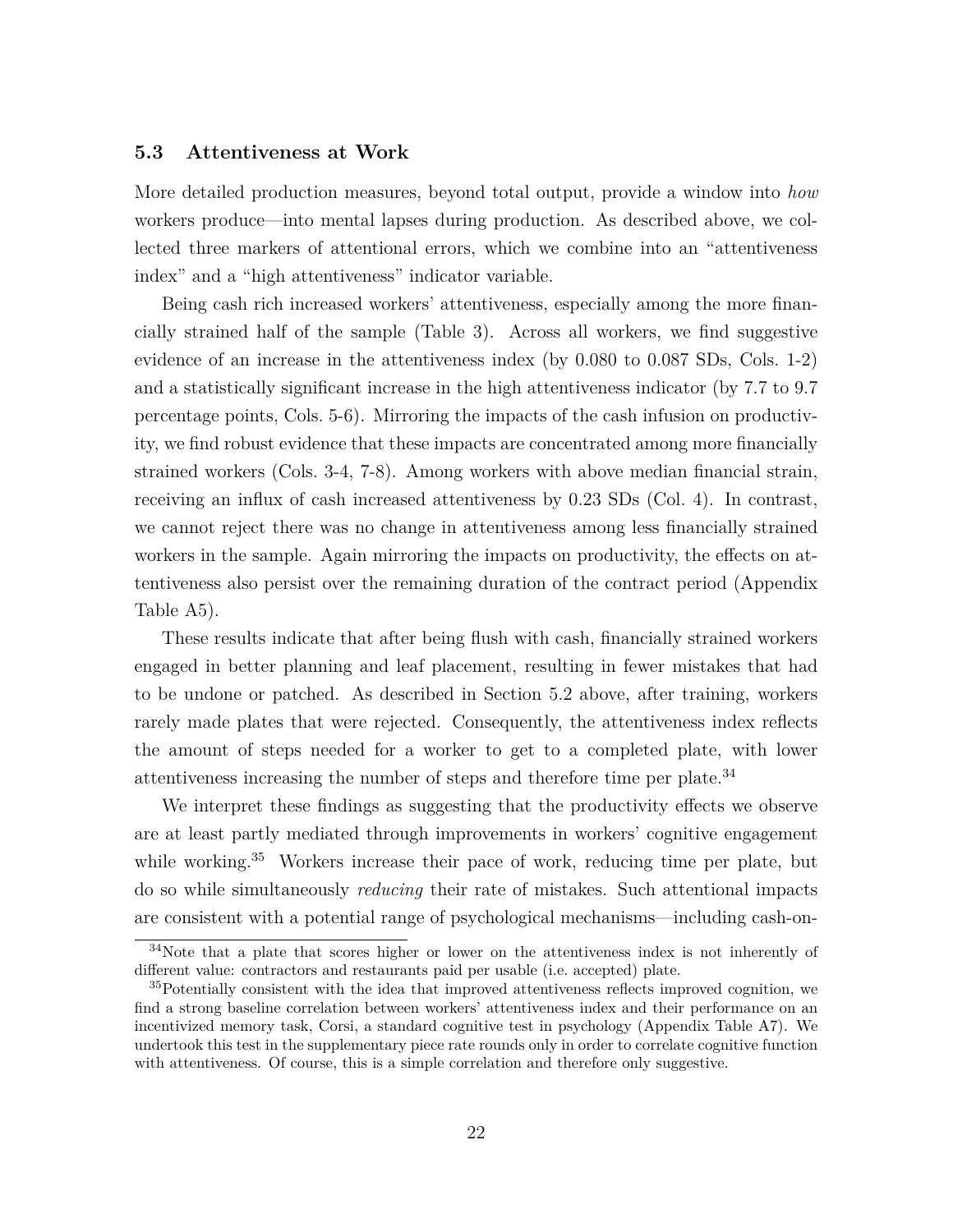hand reducing worries and thus distractions during work, or stress, mental health, or happiness—which could operate by improving attentiveness at work.

#### <span id="page-24-0"></span>**5.4 Piece-Rate Variation: Effort vs. Attentiveness**

We see that early payment increases both the productivity and attentiveness of workers. Perhaps this is happening because workers are simply more motivated; or even more extremely, whenever a worker works harder perhaps both productivity and attentiveness increase. To understand this possibility, it is worth noting that there are two ways workers could change how they make leaf plates. They could increase the pace at which they work: do all the steps required to complete a leaf plate more quickly (e.g. by moving their hands faster), or move more quickly from one leaf plate to the next. Alternatively, they could be more careful—on each plate, planning and focusing, to ensure that fewer errors have to be undone.

This suggests two distinct production inputs: (i) effort and (ii) attentiveness. The concern then might be that more motivated workers generally increase both effort and attentiveness. If this were the case, then we should find that other forms of motivation operate similarly. To study this, we examine the effect of experimentally varied piece rates (see Sections [3.3](#page-12-0) and [3.4\)](#page-14-0). Recall that in these rounds, we adjusted the base wage to hold overall earnings roughly constant across days. Consequently, unlike our main cash infusion manipulation, this variation should not change workers' level of mental burdens. This lets us examine the degree to which motivation itself increases both productivity and attentiveness.

We estimate impacts in Table [4.](#page-44-0) Increasing piece rates modestly but statistically significantly increased productivity (Cols. 1-2). Each 1 rupee increase in the piece rate increased output by  $0.018$  SDs (p=0.026). This moderate impact is consistent with studies in other contexts, which often find modest piece-rate elasticities in real-effort experiments [\(DellaVigna et al., 2019\)](#page-35-3). We interpret the output changes due to piecerate changes as an effort response, i.e. the extent to which output can be changed by conscious effort within the context of our particular task.

In contrast, higher piece-rates did not alter the attentiveness measures (Cols. 3-4). The estimates are close to zero and insignificant. These patterns are similar even when examining effects for high financial strain workers only (Appendix Table [A8\)](#page-57-0).

Finally, we can reject that the output and attentiveness effects are the same: a test of equality of coefficients between Columns 1 and 3 in Table [4](#page-44-0) has a p-value of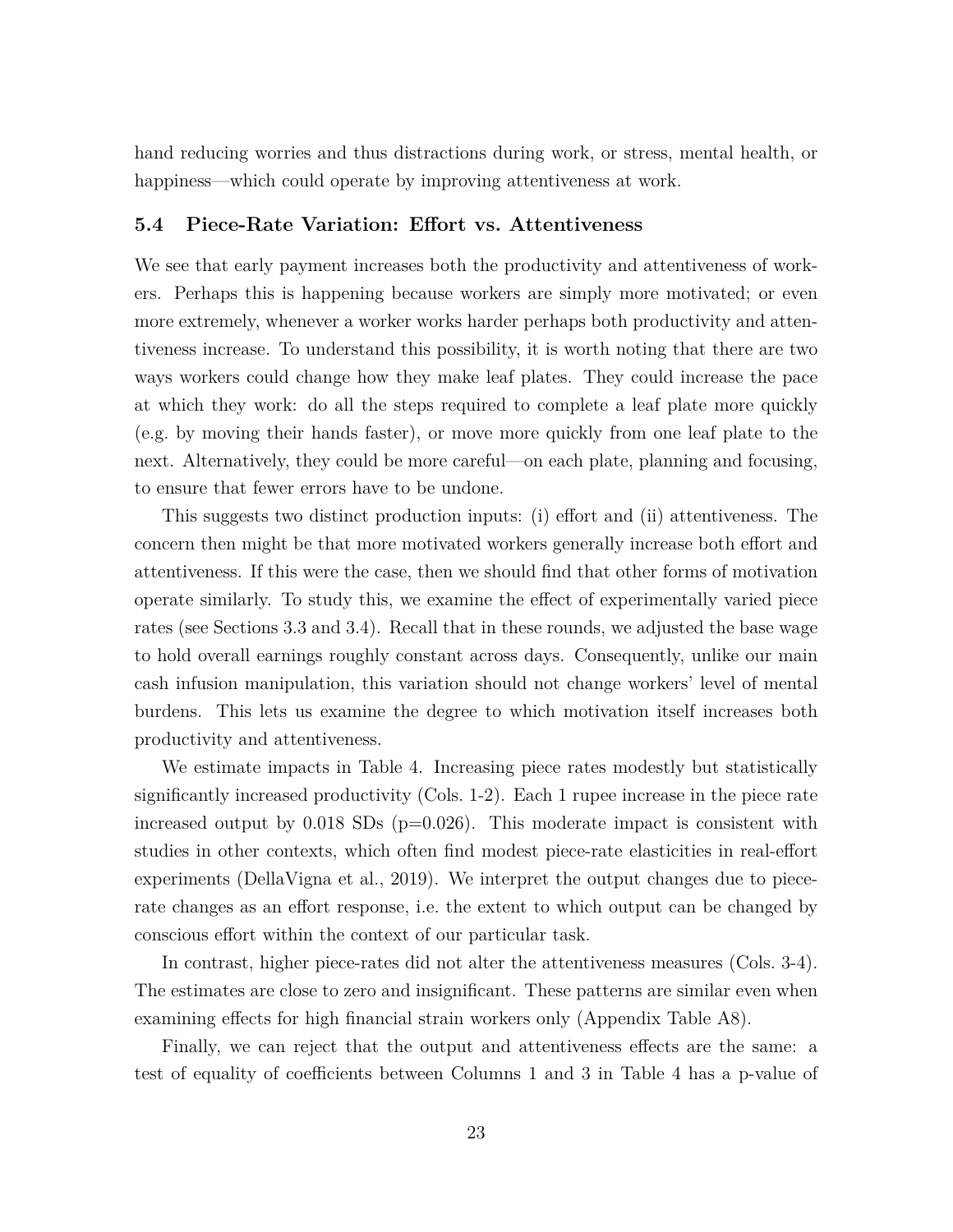0.004. This indicates the two measures do not exhibit an inherent mechanical correlation: output can change without any change in attentiveness, suggesting that the attentiveness effects of the cash infusion in Section [5.3](#page-22-0) are not simply a byproduct of the productivity effects due to increased effort.[36](#page--1-0) Rather, they reflect a change in *how* workers produce plates.

These results are consistent with the idea that channels such as worry are not fully in a worker's control. Consequently, a worker who is more motivated by the piece rate may not be able to simply worry less and engage in better focus, planning, or cognition. This potentially suggests a simple reduced-form model of our findings, one in which productivity depends on both effort and attentiveness. Effort is chosen and responsive to motivators like piece rates, whereas attentiveness is less under direct control. Financial strain, via mechanisms such as worry, may reduce attentiveness and therefore productivity in a way that is not fully in a worker's control. Similarly, being motivated by a higher piece rate does not allow a worker, for example, to simply worry less. While speculative, this interpretation matches the findings above. These findings suggest that piece rates and cash infusions thus boost productivity through distinct channels—and as such the two can have very different properties and magnitudes.

## <span id="page-25-0"></span>**6 Results II: Confounds and Supplementary Tests**

#### **6.1 Announcement Effects and Perceptions of the Employer**

The goal of our intervention was to manipulate cash-on-hand. However, since the manipulation was delivered by the employer—in the form of early payment—this raises potential concerns that the treatment could have changed workers' perceptions towards the employer. In this subsection, we examine two sets of potential concerns in particular: gift exchange or fairness concerns, and trust toward the employer.

**Announcement effects, gift exchange, and fairness.** One possible explanation for these results is based in notions of fairness. Research has suggested that if workers feel they have been given a gift of additional pay ("gift exchange"), they might reciprocate by working harder; conversely, if they feel they have been treated unfairly by being

<sup>36</sup>While attentiveness and output are not mechanically correlated, we do see suggestive evidence in the observational data that the types of workers who exhibit better attentiveness tend to have higher output at baseline (Appendix Table [A7\)](#page-56-0); of course, this is only a correlation.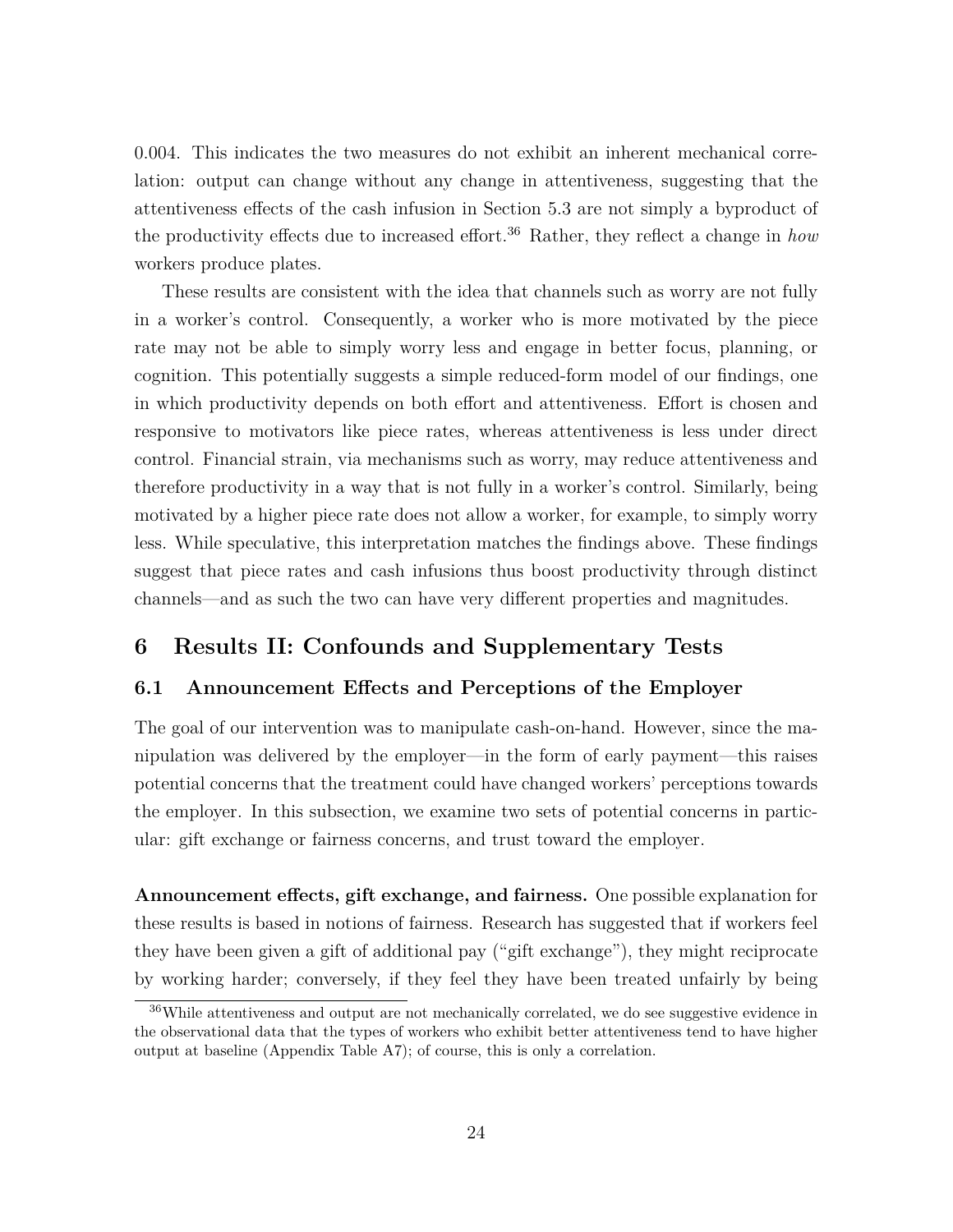given lower pay, they may reciprocate by working less hard.<sup>[37](#page--1-0)</sup> Even though the early payment intervention does not vary the amount of payment, our data suggest workers may value it. Might the act of offering early payment itself therefore be viewed as a gift? Conversely, might workers in the control group who were not offered the early payment view it as an important form of unfairness? While such potential mechanisms are undoubtedly important in a range of settings, four pieces of evidence indicate that these mechanisms are unlikely to drive our observed treatment effects.

First, it is not clear that the most straightforward fairness stories would have predicted our results: that effects are concentrated among more financially strained workers. The gift was the same across all treated workers, so fairness concerns might have suggested all respond to some extent. While ex post one can adjust models to explain this pattern (perhaps by arguing financially strained workers value the "gift" more), it is not obvious ex ante that richer workers should not value it at all.

Second, fairness concerns would need to account for the attentiveness results. Even when motivated for their own personal interest with higher piece rates, workers do not seem to be able to affect attentiveness (Section [5.4\)](#page-24-0). Given this, it is unclear why they would then be able to alter their attentiveness when motivated by a desire to improve output for the employer. In addition, recall that workers were not even aware that any such measures were being collected, making a strategic reason for altering these dimensions less likely. Moving beyond our specific attentiveness measures, workers do not appear to be trying to produce higher-quality plates. In fact, after the cash infusion, treated workers spend *less* time per plate, speeding through faster in order to earn more money. If treatment workers were somehow reciprocating by trying to increase quality, one may expect this time per plate to go up rather than down.

Third, under these alternate mechanisms, we would expect there to be some impact immediately following the pay schedule announcement on day 5. In other words, as soon as treatment workers learn they will be treated "well" or control workers learn they will be treated "unfairly", there should be some change in their behavior. Even if one thought fairness concerns may be more salient after payment is actually delivered, given the large magnitude of our treatment effects post payment, one would expect at least *some* response (even if muted) when the news is delivered on day 5.<sup>[38](#page--1-0)</sup>

 $37$ See, e.g., [Charness and Kuhn](#page-35-11) [\(2011\)](#page-35-11); [Gneezy and List](#page-36-13) [\(2006\)](#page-36-13); [Fehr et al.](#page-35-12) [\(2009\)](#page-35-12); [Kube et al.](#page-36-14) [\(2012\)](#page-36-14); [Cohn et al.](#page-35-13) [\(2015\)](#page-35-13); [Jayaraman et al.](#page-36-15) [\(2016\)](#page-36-15); [Esteves-Sorenson](#page-35-14) [\(2017\)](#page-35-14); [DellaVigna et al.](#page-35-3) [\(2019\)](#page-35-3).

<sup>&</sup>lt;sup>38</sup>Recall that workers were told on day 1 that some would be paid earlier than others, and that schedules would be announced on day 5. On the morning of day 5, workers were again reminded they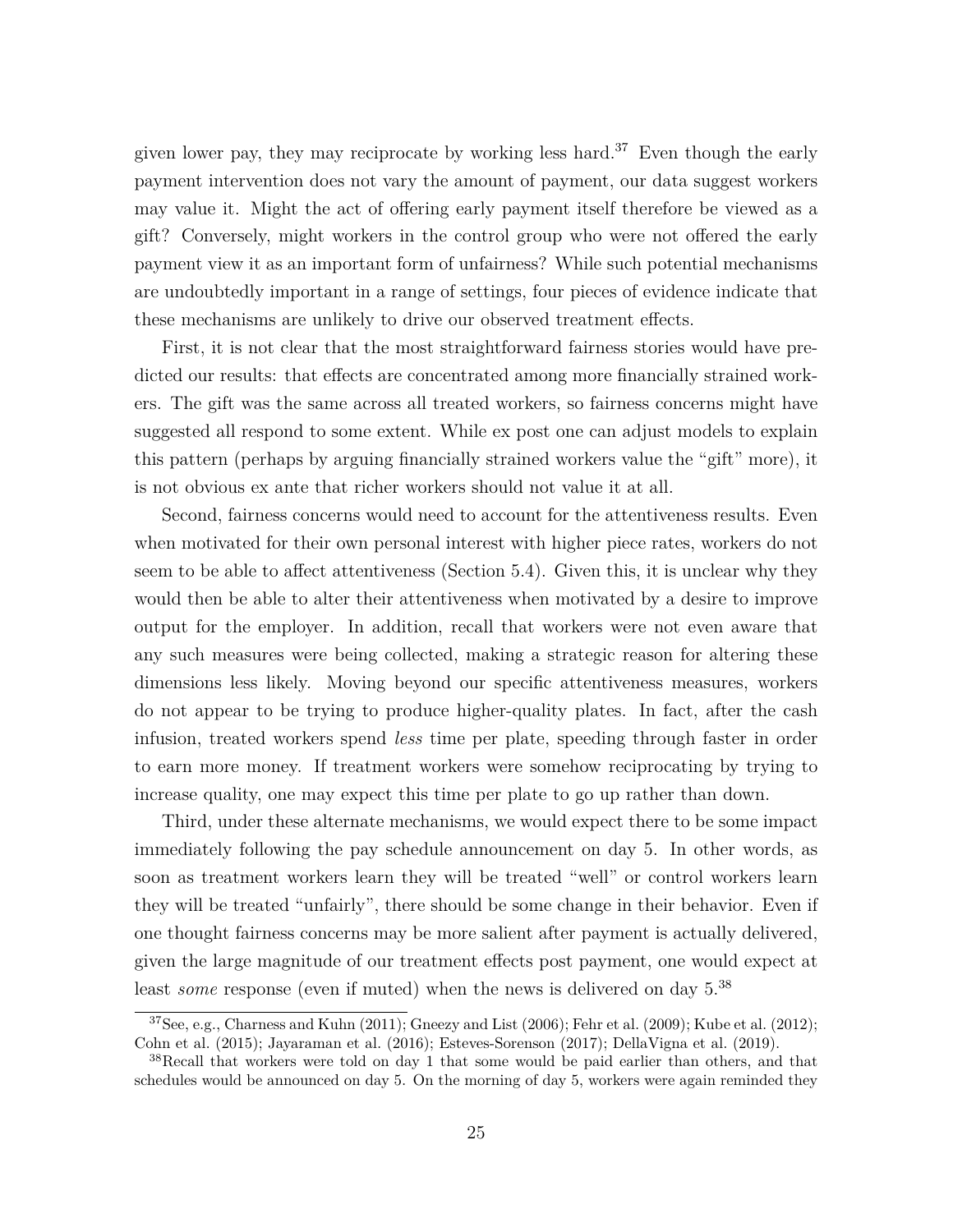We test for announcement effects in Table [5.](#page-45-0) Columns 1 and 2 display differencein-differences regressions comparing the output of the treatment group to that of the control group on the day post the announcement (Cash  $\times$  1 day post announcement) and the day after that  $(Cash \times 2 \text{ days post announcement})$ . We focus on these first two days because not all rounds had longer announcement periods, and we separately estimate output effects on the final day of the announcement period (i.e. the payday, see below).<sup>[39](#page--1-0)</sup> Under gift exchange or fairness concerns, we would expect the announcement effect coefficients to be positive. However, they are small and statistically indistinguishable from zero, and one of the coefficients is even negative. In Column 3, we examine heterogeneity by financial strain, where the first two rows provide estimates for workers with high financial strain. Even among this subset of workers, we do not see discernible announcement effects. In contrast, recall from Table [2](#page-42-0) that the estimated treatment effect on output post early cash payment for high financial strain workers is 0.22 SDs.

Intriguingly, we see suggestive evidence that treated workers begin increasing output on the day that early payment is expected to arrive: The "Cash  $\times$  Payment day" coefficient, which captures the treatment effect on the day when payment arrives in the evening, is positive but statistically insignificant. This suggestive effect may reflect anticipation effects of the payment arriving that evening, with financial relief immediately in sight. It is unlikely to reflect payday effects from present focus, as in [Kaur et](#page-36-12) [al.](#page-36-12) [\(2015\)](#page-36-12), since output on the payday itself did *not* count towards the early payment amount, thus limiting the scope for such effects.[40](#page--1-0)

Finally, one possible concern is that, for some reason, fairness concerns only kick in once payments are actually delivered. Again, this may not be what may expect ex ante under standard fairness models, but one could perhaps construct this prediction by adding features such as salience. As a fourth piece of evidence, we test whether the control group decreases effort *after* early payments are delivered to treatment workers. To test for this, we exploit a feature of our randomization. Recall that we randomized the treatment group into two subgroups: early payment on day 8 (Wave A) vs. day 9

would be told their payment schedules that day, after which each worker was told his schedule.

 $39$ The announcement was made on the morning of day 5. Workers walked or traveled together between the worksites and their villages, so that they would have discussed each other's schedules by the time they returned to work on day 6. Consequently, even if workers must learn the specific schedules of others, we would expect effects on day 2 post announcement (i.e. day 6).

 $^{40}$ Output on the payday itself did not count towards earnings paid on days 8 or 9, in contrast to [Kaur et al.](#page-36-12) [\(2015\)](#page-36-12); we made this decision to avoid large payday effects and for operational ease. Regardless, our estimates suggest that effects before cash arrives are smaller than post cash infusion.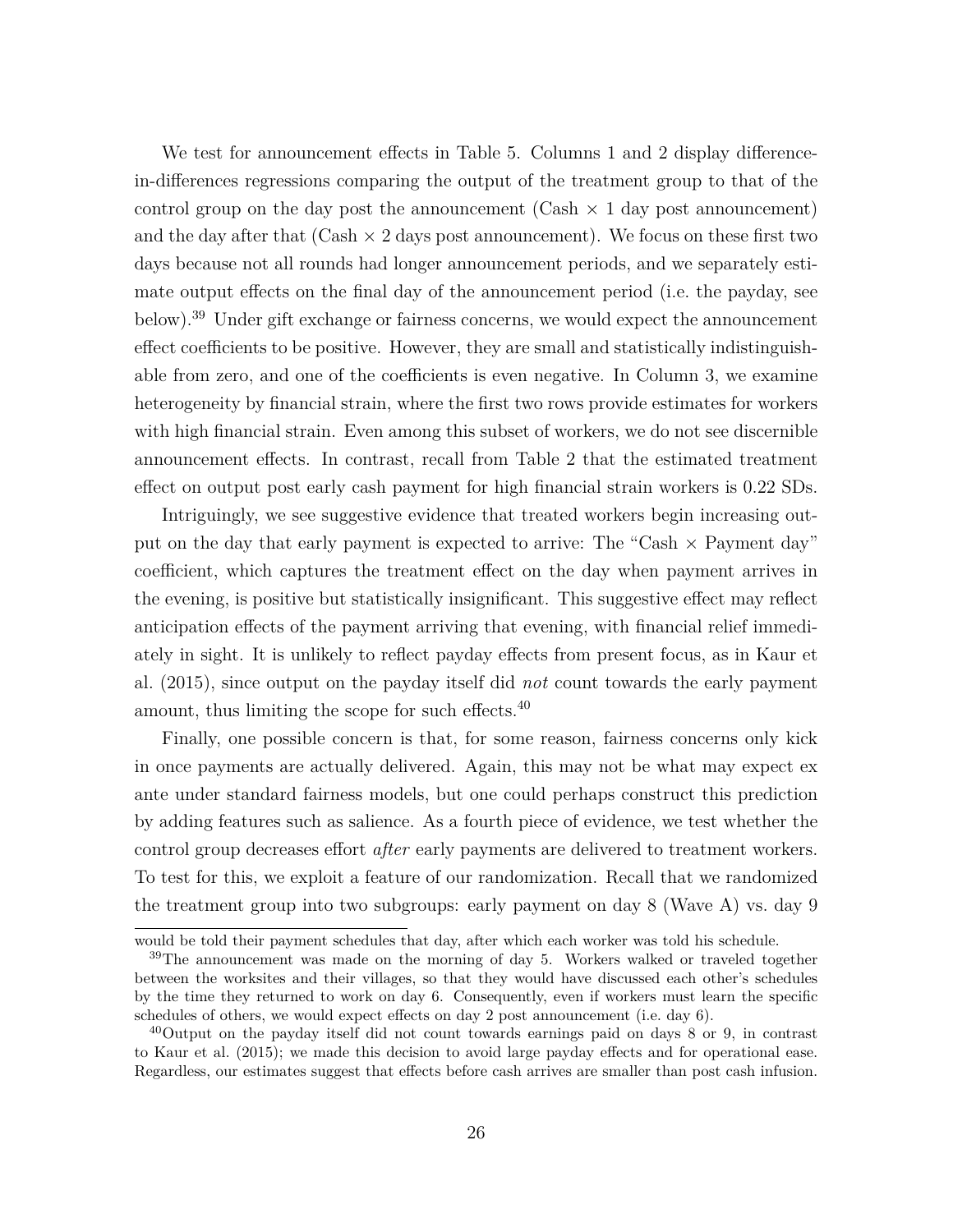(Wave B), as illustrated in the more complete timeline in Appendix Figure [A.2.](#page-48-0) When workers arrive to work on day 9, the Wave A treatment workers have already been paid, and the Wave B treatment workers are going to be paid that evening (and so presumably should not have strong feelings of unfairness). If control workers felt treated unfairly and reduced effort on day 9—and this is what causes the large treatment effects we see post payment—then we should be able to detect this as a differential drop in the control group's output relative to Wave B treatment on day 9.

To capture such effects, we add the triple interaction "Cash  $\times$  Payment day  $\times$ Wave B" in Column 4 of Table [5.](#page-45-0) Under this specification, the double interaction "Cash  $\times$  Payment day" captures the payday effect for Wave A (on day 8). The triple interaction captures any *incremental* payday effect for Wave B (on day 9), i.e. the difference between the payday effect for Wave B vs. the payday effect for Wave A. Under the fairness confound, this triple interaction should be positive: in addition to any potential positive effects for Wave B treatment workers, Wave B control workers would be upset about having witnessed Wave A treatment workers be paid on the previous day and drop effort. However, the coefficient on the triple interaction is negative (though imprecise), inconsistent with the idea that fairness concerns drive the large treatment effects we see. In Column 6, we add heterogeneity by financial strain, and still do not see evidence supporting the fairness story—the interaction term is still not positive when looking only at the more financially strained workers.

Of course, finding a lack of effects from gift exchange or fairness does not detract from their potential relevance in other settings. Rather, we designed our experiment to mitigate the presence of these mechanisms to the extent possible. For example, our setup has several contrasting features with [Breza et al.](#page-34-9) [\(2018\)](#page-34-9), who find negative morale effects in the same cultural setting. Perhaps most importantly, given that, in this setting, fairness norms over pay levels are stronger than norms over amenities [\(Kaur,](#page-36-16) [2019\)](#page-36-16), we designed our study to ensure that there were no actual payment differences across workers (conditional on performance). In addition, we set the reference point so that any shocks were positive (avoiding negative reciprocity or loss aversion effects). The worksites also kept workers socially distanced to mitigate reference group effects.<sup>[41](#page--1-0)</sup>

Finally, while we did not collect data on workers' demand for the different payment

<sup>41</sup>In [Breza et al.](#page-34-9) [\(2018\)](#page-34-9), workers primarily compared themselves to those in the same production unit (3 workers who sat together, ate lunch and took breaks together, etc.), but did not compare themselves to others in the worksite with whom there was little direct interaction. In our setting, the salience of coworkers as a reference group is likely to lie somewhere in between these two extremes.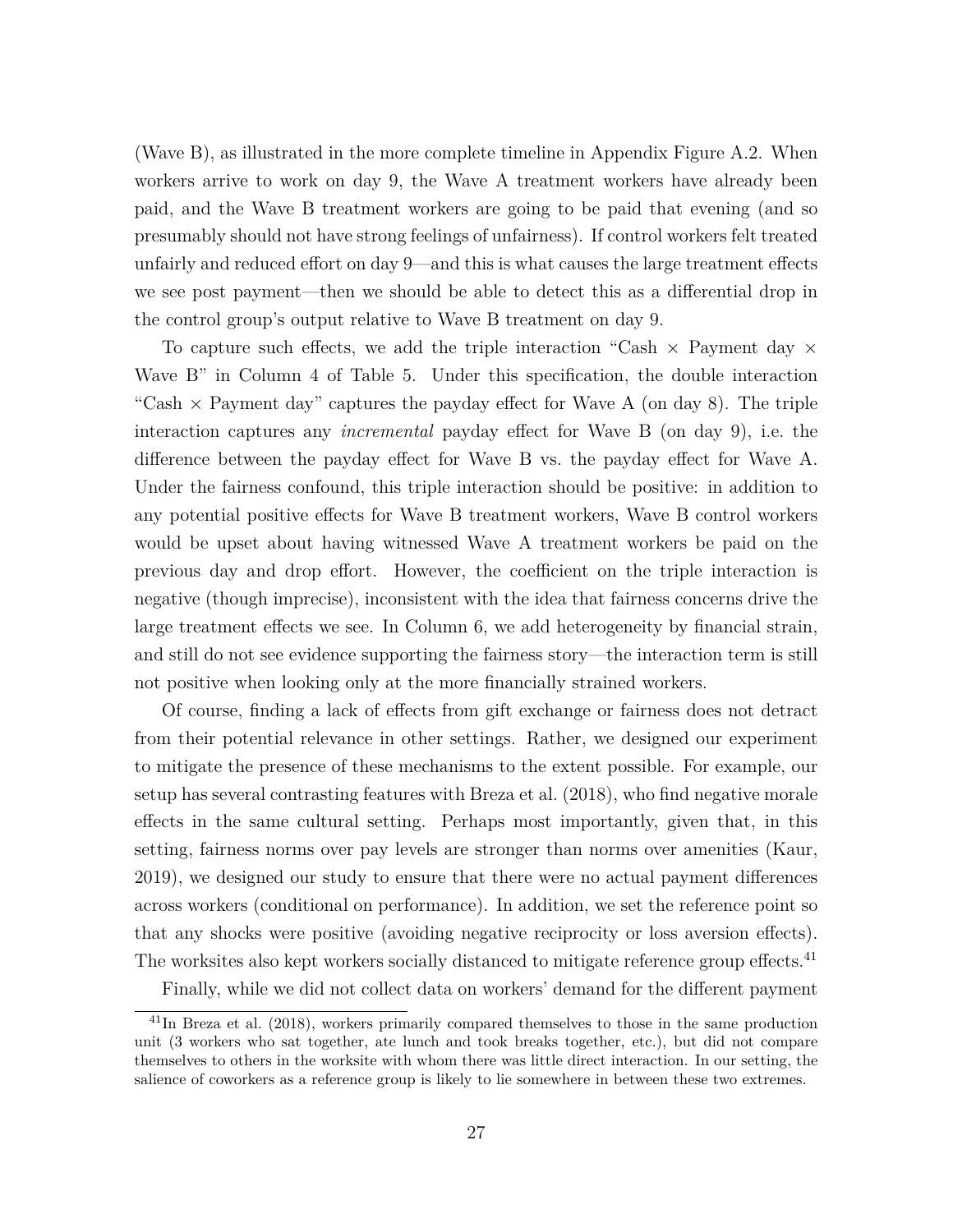regimes, evidence from other settings suggests that at least some workers prefer more infrequent payments as a method of commitment savings [\(Casaburi and Macchiavello,](#page-35-15) [2019\)](#page-35-15), such that the direction of overall preference would be a priori unclear. This may especially be true if workers are not aware of the extent to which relieving mental burdens could affect their productivity (e.g. [Dean, 2020\)](#page-35-16).

**Trust in the employer.** An additional potential concern is that the early payment could have increased workers' trust that they would get paid in the future. This would change the implied piece rate they actually expect to receive, thereby increase effort and earnings. In anticipation of such concerns, we included several operational features in our design to boost trust. For example, we paid all workers at the end of the first day—in accordance with what workers were told during recruiting—to build trust that we would pay when we promised. We also had a worksite calendar that we announced in advance (e.g. payment schedules announced on day 5) and adhered to it meticulously to instill a feeling of predictability in the worksite. However, despite these efforts, one may be concerned that some residual trust issues remained.

While such an explanation could explain increased output, it is inconsistent with other facts — in particular the pattern of results in Table [5.](#page-45-0) Under such a story, we might expect the Wave B treatment workers—who saw Wave A workers being paid—to also update their beliefs when they arrive at work on day 9. So they too should increase their output on their payday even before actually being paid in the evening. This would suggest that the coefficient on the triple interaction—Cash  $\times$  Payment Day  $\times$  Wave B—in Table [5](#page-45-0) should be positive. However, this coefficient is insignificant and actually negative in magnitude. Perhaps more problematic for a trust explanation, when Wave A workers are paid on day 8 as promised, it is unclear why this should not boost *all* workers' confidence that the employer pays out as expected. In other words, it is unclear why seeing some people paid as promised should generate differential changes in relative trust between treatment and control groups. Moreover, such a story would suggest a high rate of responsiveness to increases in the piece rate—a premise that is not supported by the results in Table [4.](#page-44-0)

#### <span id="page-29-0"></span>**6.2 Investment Channels: Nutrition**

The primary goal of our experiment is to examine whether cash-on-hand has a direct and immediate impact on worker productivity—operating outside of the traditional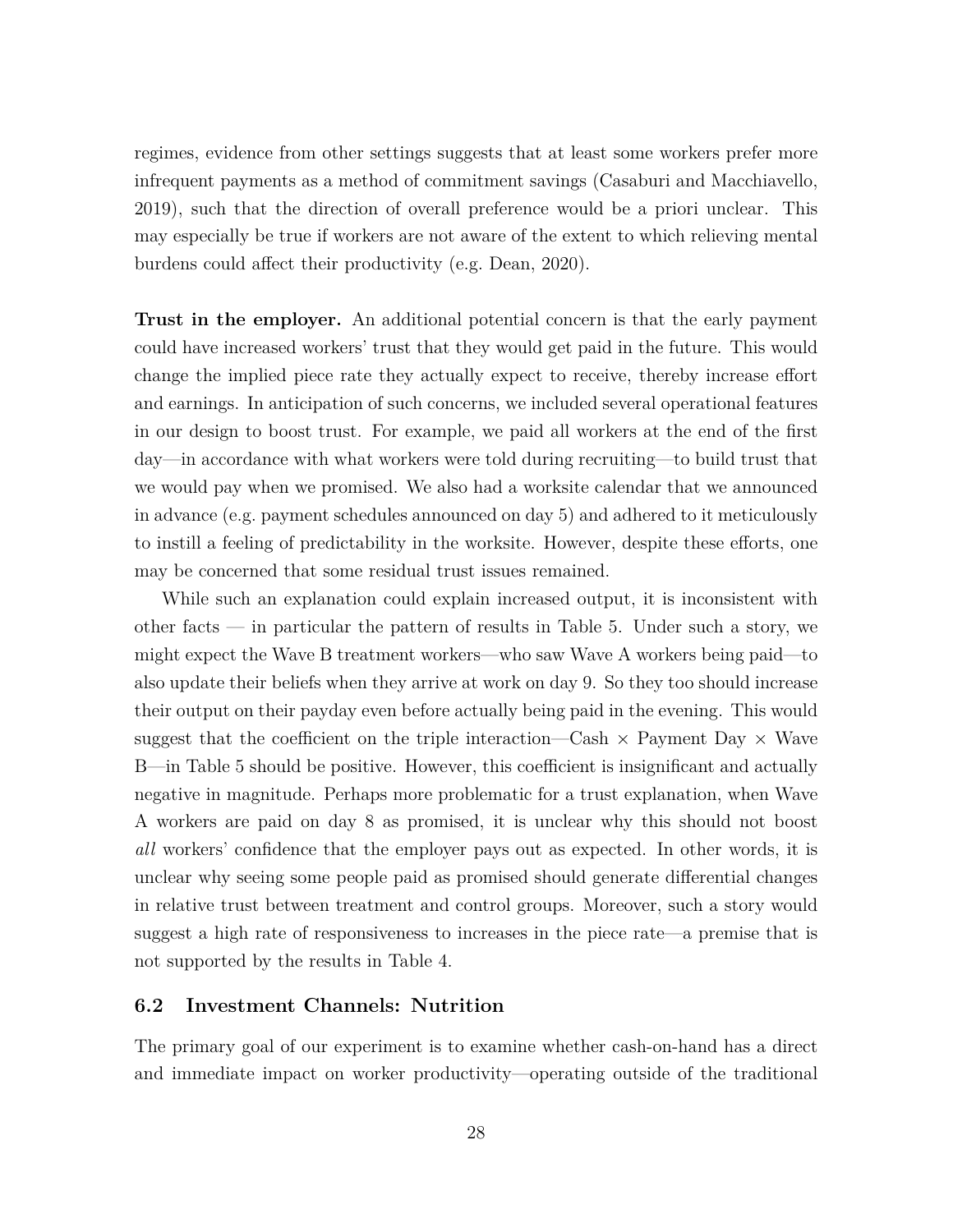investment-based channels that have been discussed in the literature such as human capital, physical capital, or nutrition. By construction, our design rules out human or physical capital changes.[42](#page--1-0) In this section, we discuss whether changes in nutrition could plausibly drive our finding of overnight increases in productivity.

A long literature in development economics has hypothesized the potential for nutrition to affect productivity (e.g. [Dasgupta and Ray, 1986\)](#page-35-5). We find some evidence that workers increase their food expenditures following the cash infusion (Table [1\)](#page-41-0), as discussed in Section [5.1.](#page-19-0) There are two categories of potential pathways: (i) a change in workers' underlying nutritional stock, and (ii) short-run blood sugar increases from increased food intake for workers who would otherwise feel hungry at work.

The first pathway—biological changes for malnourished workers—is unlikely given the immediate nature of productivity effects in our setting. According to the biological and medical literatures on the impacts of increased food intake, such changes cannot occur overnight (e.g. [Gómez-Pinilla, 2008\)](#page-36-2). For example, consistent with slower-moving effects, [Schofield](#page-37-3) [\(2014\)](#page-37-3) finds evidence of increased earnings among workers only starting a week after increasing their caloric intake. In addition, while the workers in our sample are poor, they are not at subsistence; for example, at baseline, 94% of our sample reported not missing any meals in the previous week. This lessens the scope for a severe caloric deficit based explanation for the large productivity gains we see.

The second channel is more plausible ex ante, since it occurs through immediate and short-run changes. In our setting, immediate energy increases from eating would need to occur via breakfast intake—leading treated workers to arrive to the worksite with fuller stomachs. This is because once workers arrive at the worksite, there were no differences between them in food intake. In the rounds where the worksite was open longer than 2 pm, all workers were provided the same exact lunch at their work stations, and in other rounds, they were provided the same snacks at the end of each day. Beyond these, there was no room for snacking since it was difficult for workers to purchase snacks outside given the rural location of the job sites and the structure of the workday (workers were not allowed to go off site during the work day). In addition, any differences in dinner would not biologically alter energy levels 12 to 18 hours later. Consequently, the only way through which increased food purchases could generate biologically-driven changes in productivity overnight is through breakfast consumption.

 $^{42}$ The time horizon does not allow for human capital investments, and there was no scope for workers to bring any implements or physical capital to the worksite.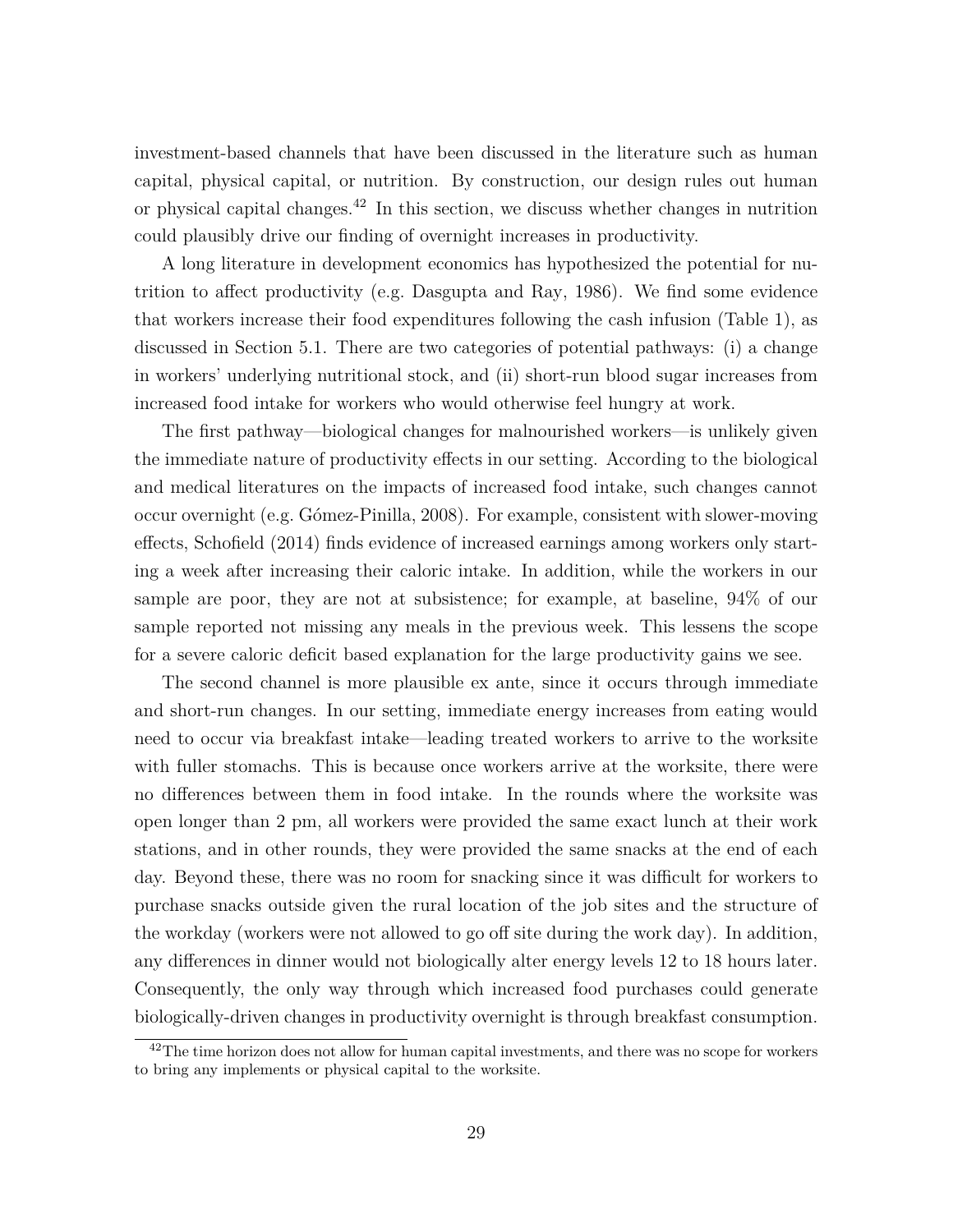We undertook two tests for such a story, shown in Table [6.](#page-46-0) First, in the expenditure survey, we collected measures of daily breakfast consumption for the days following the early payment day. We find no evidence of increased breakfast on any of the dimensions of our survey, including whether workers had breakfast, how much, and what they ate (Cols. 1 to 5). This appears to be because, in this setting, breakfast consumption is fairly inelastic: almost all workers (98 percent) in the control group reported eating breakfast, thus leaving not much room at the extensive margin, and almost everyone (94 percent) reported eating a particular rice dish that is common in the area.

Second, we would expect any impacts of blood sugar spikes due to increased breakfast consumption to wear off by the end of the work day. However, we find persistent impacts of the early-pay treatment throughout the day, including the last couple of hours or the workday, i.e. 5 to 7 hours after eating breakfast (Cols. 6 to 9).

#### **6.3 Priming Treatment**

Our primary test relies on using real income variation to examine the impact of cash constraints on productivity. As a supplementary exercise, we followed the previous literature and implemented a priming intervention intended to direct workers' attention to their finances [\(Mani et al., 2013\)](#page-37-2). This intervention involved asking workers to recall their outstanding loans and think about how they would raise a large sum of money in an emergency. Recall from Section [3.3](#page-12-0) that the priming intervention was cross-randomized with the cash infusion treatment, enabling us to examine the relative effects of priming when workers are relatively cash rich vs. cash poor.

Ex ante, directing workers' attention can have two potentially opposing effects. On the one hand, priming the psychological state that accompanies financial strain may lower worker productivity. On the other hand, focusing workers' attention on their finances could increase workers' perceived marginal value of a dollar—since their effort at work can directly help overcome the problems being primed. Such impacts, resembling reminder effects in [Karlan et al.](#page-36-3) [\(2016\)](#page-36-3), might increase worker effort and thus productivity. Prior work has only focused on the potential negative effects, since the outcomes have been laboratory measures of cognition—providing no scope to examine a positive motivational effect. In our setting, both forces are likely operational, so that the overall effect of priming is ambiguous. Consequently, our (pre-registered) hypothesis was that priming would more negatively affect productivity among cash-poor workers (those who received the priming before being paid) compared to its impact on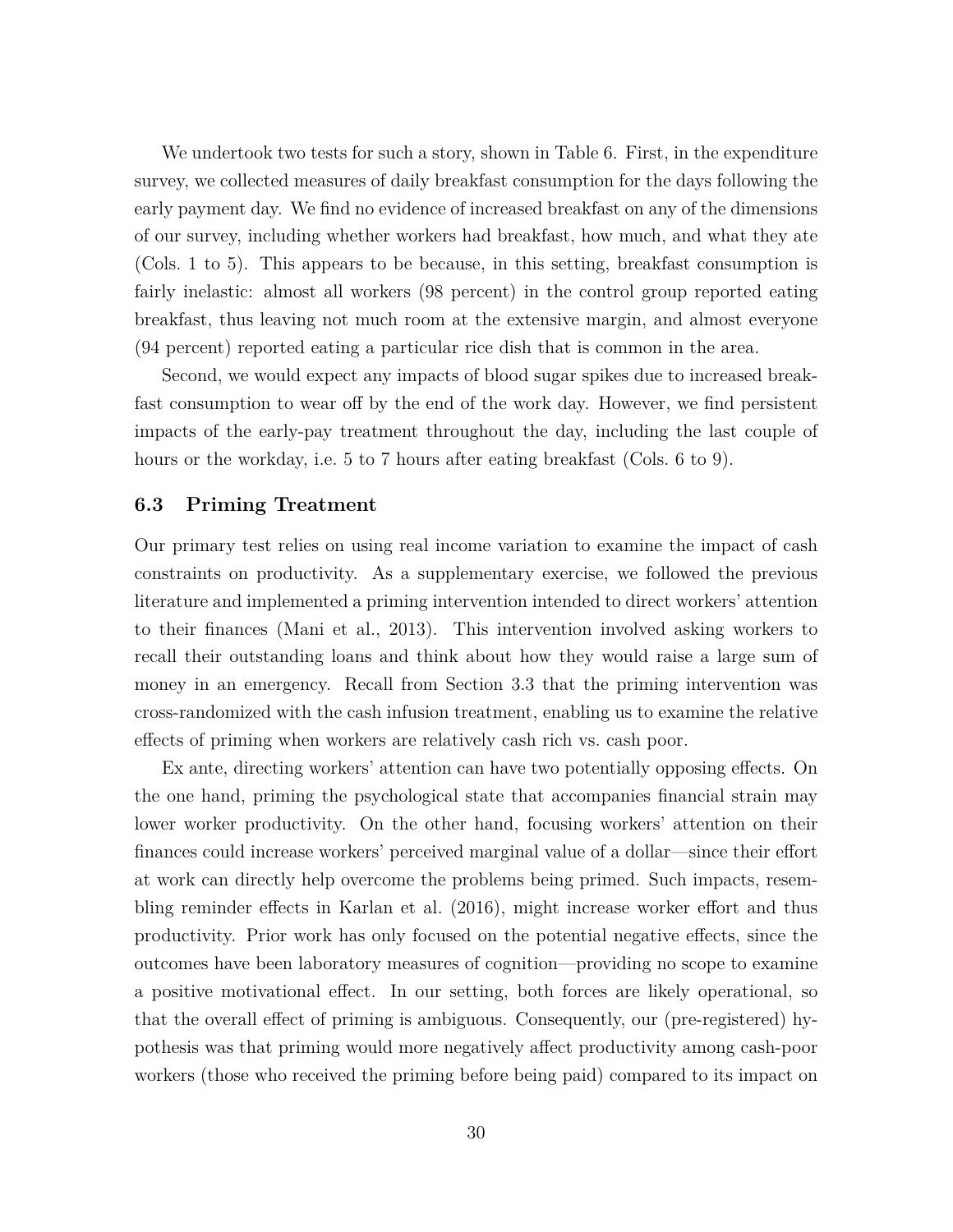cash-rich workers (those who received the priming after being paid early).

In our setting, the overall impact of the priming intervention on worker productivity is positive (Table [A9\)](#page-58-0). After being primed during the first hour of work, hourly production increases by 0.044 SDs (Col. 1) compared to the remaining study sample suggesting that the motivational effect dominates overall. The positive effects are concentrated among workers who were flush with cash, i.e. when priming was administered after the early cash payment; among these workers, priming increased output by up to 0.078 SDs (Col. 2). In contrast, when workers were cash poor (i.e. before their first major payment), we cannot reject that there is no impact (positive or negative) of the priming treatment on worker productivity. While the negative interaction term in Column 2 matches our ex-ante hypothesis, it is not statistically significant.

The heterogeneous treatment effects (Table [A9,](#page-58-0) Cols. 3-4) highlight the difficulties in targeting priming interventions precisely. Our intention was to target poverty, but we may have instead made loans more salient. This interpretation may explain the lack of heterogeneous treatment effects with respect to financial strain (Col. 3) and the clear evidence of heterogeneous impacts with respect to having loans that workers are worried about  $(Col. 4)$ .<sup>[43](#page--1-0)</sup> In our setting, loan amounts and wealth are negatively correlated, potentially helping explain the lack of heterogeneity in Column 3.

Overall, we find an ambiguous set of results of the impact of priming on worker productivity. This accords with the potential messiness of priming highlighted by some psychologists (e.g. [Kahneman, 2012;](#page-36-4) [Molden, 2014\)](#page-37-4).<sup>[44](#page--1-0)</sup> Finally, in understanding the overall level effects of priming, there is an important distinction with our early cash intervention. Priming affects worries, but also directly motivates people by reminding them to work hard to deal with their financial concerns (e.g. [Karlan et al., 2016\)](#page-36-3). Our cash intervention, in contrast, mitigates financial concerns without any overt reminders of the need to work hard. Consequently, even if priming were well-targeted and effective, it need not mimic the (reverse) effects of actual increases in cash-on-hand.

<sup>&</sup>lt;sup>43</sup>Specifically, in Column 4, we see no effects of priming on workers who report having no loans about which they are worried at baseline. Among workers who do have such loans—the workers for whom the priming intervention would be most relevant—priming raises output by 0.178 SDs when workers are flush with cash; when workers are cash-poor the differential effect of priming is -0.250 SDs  $(p=0.020)$ , suggesting a total effect of  $-0.072$  (p=0.148). More generally, these results indicate that it is difficult to raise the salience of only one particular issue of interest.

 $^{44}$ For example, priming is likely to be non-monotonic in its effects. One can only bring worries top of mind if they exist, implying larger impacts for those with more financial strain. However, underlying concerns may already be top of mind for such individiauls, leading instead to smaller effects for them.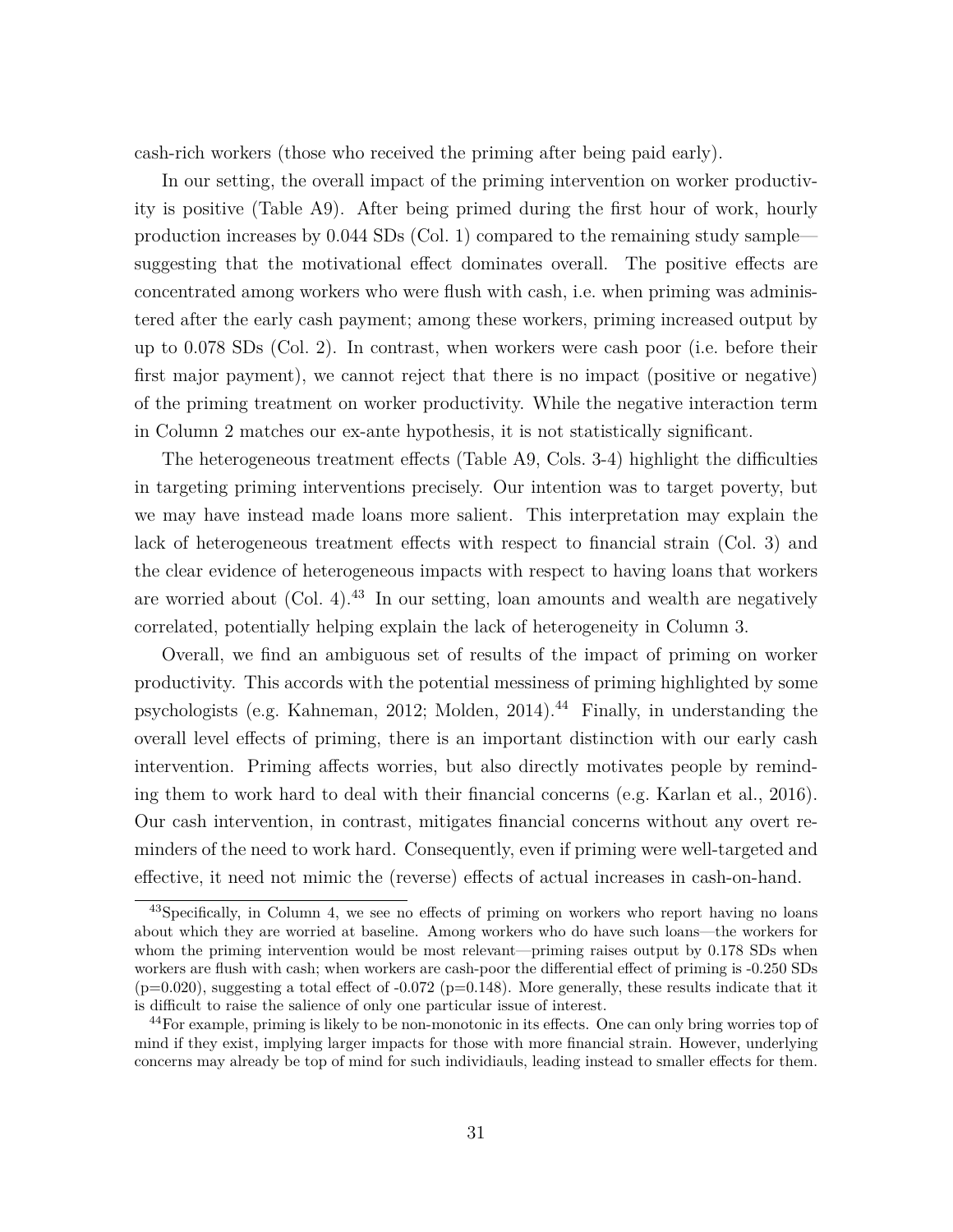## **7 Conclusion**

We are only beginning to understand the psychological consequences of poverty on economic outcomes. The early work has largely been on laboratory measures of cognition, self-reported well-being, or biomarkers such as stress [\(Mani et al., 2013;](#page-37-2) [Carvalho](#page-35-4) [et al., 2016;](#page-35-4) [Chemin et al., 2013;](#page-35-0) [Haushofer and Shapiro, 2016,](#page-36-1) [2018;](#page-36-5) [Ridley et al.,](#page-37-15) [2020\)](#page-37-15). Evidence on economic field behaviors is a necessary next step to understand what implications these have for economic outcomes. Earnings are one such outcome and a particularly important one since its effects are widespread. As such, an impact of financial concerns on earnings could eventually change our thinking about the impediments to escaping poverty and related policies. Though these lessons are down the road, requiring a great deal more empirical work, we suggest three avenues.

First, these effects may cause us to reconsider cash transfer programs (conditional and unconditional). Given our findings, it seems worth revisiting other contexts in search of similar direct effects. For instance, [Fink et al.](#page-36-11) [\(2018\)](#page-36-11) document increases in on-farm labor supply and harvest output following liquidity drops to Zambian farmers; these increases are also accompanied by potential improvements in decision-making [\(Fehr et al., 2020\)](#page-35-1). [Banerjee et al.](#page-34-0) [\(2015\)](#page-34-0) and [Bandiera et al.](#page-34-2) [\(2017\)](#page-34-2) find large and persistent impacts of bundled treatments to support the ultra-poor. Such impacts are often attributed to neoclassical explanations such as credit constraints [\(Matsuyama,](#page-37-16) [2011;](#page-37-16) [Ghatak, 2015\)](#page-36-8). Our evidence suggests that direct effects of changes in financial strain may have contributed to observed impacts in these settings. Moreover, these programs may have broader social returns. Except for self-employed individuals, most workers are not able to internalize the returns of their own productivity. Consequently, transfer programs could have supply-side multiplier effects via higher firm productivity—providing an additional rationale for subsidizing such programs.

Second, we might want to consider more specifically models of worker output that incorporate the effects we have found. For instance, our results could suggest a different interpretation of efficiency wages. Firms may be compelled to voluntarily pay workers more not to enhance nutrition [\(Dasgupta and Ray, 1986\)](#page-35-5), avoid moral hazard [\(Shapiro](#page-37-17) [and Stiglitz, 1984\)](#page-37-17), or improve worker selection [\(Weiss, 1980\)](#page-37-18), but to enhance focus and productivity at work. Disentangling the exact mechanism for our effect could prove fruitful to better understand the nature of these relationships.

Finally, if poverty reduces productivity, it creates a mechanism that amplifies neg-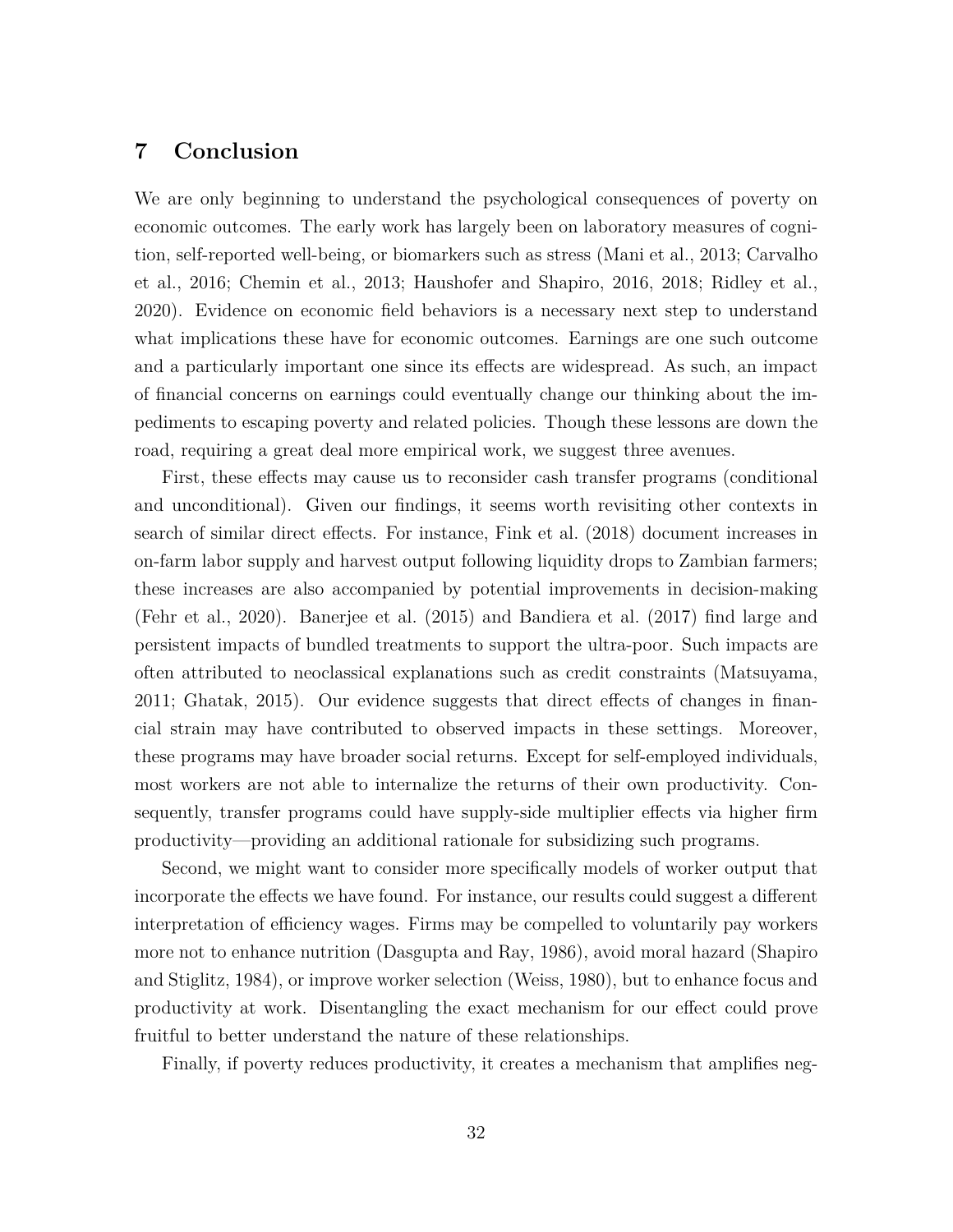ative income or wealth shocks. Faced with a calamity, people would be less productive exactly when they are in greatest need of cash. These problems are especially severe given that in most poor countries, individuals are especially reliant on labor earnings to smooth consumption and self-finance productive investment in their enterprises [\(Kochar, 1999\)](#page-36-17). Accordingly, if poverty negatively affects productivity, then the benefits of reducing volatility (e.g. through stable employment or public workfare programs) or mitigating financial vulnerability (e.g. through credit access or unemployment insurance) could be larger than predicted in the traditional economics literature.

## **References**

- <span id="page-34-10"></span>**Ariely, Dan, Uri Gneezy, George Loewenstein, and Nina Mazar**, "Large Stakes and Big Mistakes," *Review of Economic Studies*, 2009, *76*, 451–469.
- <span id="page-34-3"></span>**Balboni, Clare, Oriana Bandiera, Robin Burgess, Maitreesh Ghatak, and Anton Heil**, "Why Do People Stay Poor?," *mimeo*, 2020.
- <span id="page-34-2"></span>**Bandiera, Oriana, Robin Burgess, Narayan Das, Selim Gulesci, Imran Rasul, and Munshi Sulaiman**, "Labor Markets and Poverty in Village Economies," *Quarterly Journal of Economics*, 2017, *132* (2), 811–870.
- <span id="page-34-7"></span>**Banerjee, Abhijit and Sendhil Mullainathan**, "Limited Attention and Income Distribution," *American Economic Review Papers and Proceedings*, 2008, *98* (2), 489–493.
- <span id="page-34-0"></span>**, Esther Duflo, Nathanael Goldberg, Dean Karlan, Robert Osei, William Pariente, Jeremy Shapiro, Bram Thuysbaert, and Christopher Udry**, "A Multifaceted Program Causes Lasting Progress for the Very Poor: Evidence from Six Countries," *Science*, 2015, *348* (6236).
- <span id="page-34-1"></span>**Banerjee, Abhijit V., Dean Karlan, Hannah Trachtman, and Christopher R. Udry**, "Does Poverty Change Labor Supply? Evidence from Multiple Income Effects and 115,579 Bags," *NBER Working Paper #27314*, 2020.
- <span id="page-34-6"></span>**Bartos, Vojtech, Michael Bauer, Julie Chytilova, and Ian Levely**, "Effects of Poverty on Impatience: Preferences or Inattention?," *mimeo*, 2018.
- <span id="page-34-5"></span>**Bedoya, Guadalupe, Aidan Coville, Johannes Haushofer, Mohammad Razaq Isaqzadeh, and Jeremy Shapiro**, "No Household Left Behind: Afghanistan Targeting the Ultra Poor Impact Evaluation," *mimeo*, June 2019.
- <span id="page-34-4"></span>**Blattman, Christopher, Eric P Green, Julian C Jamison, M Christian Lehmann, and Jeannie Annan**, "The Returns to Microenterprise Support Among the Ultra-Poor: A Field Experiment in Post-War Uganda," *American Economic Journal: Applied Economics*, 2015, *8* (2), 35–64.
- <span id="page-34-9"></span>**Breza, Emily, Supreet Kaur, and Yogita Shamdasani**, "The Morale Effects of Pay Inequality," *Quarterly Journal of Economics*, 2018, *133* (2), 611–663.
- <span id="page-34-8"></span>**, , and** , "Labor Rationing," *mimeo*, 2020.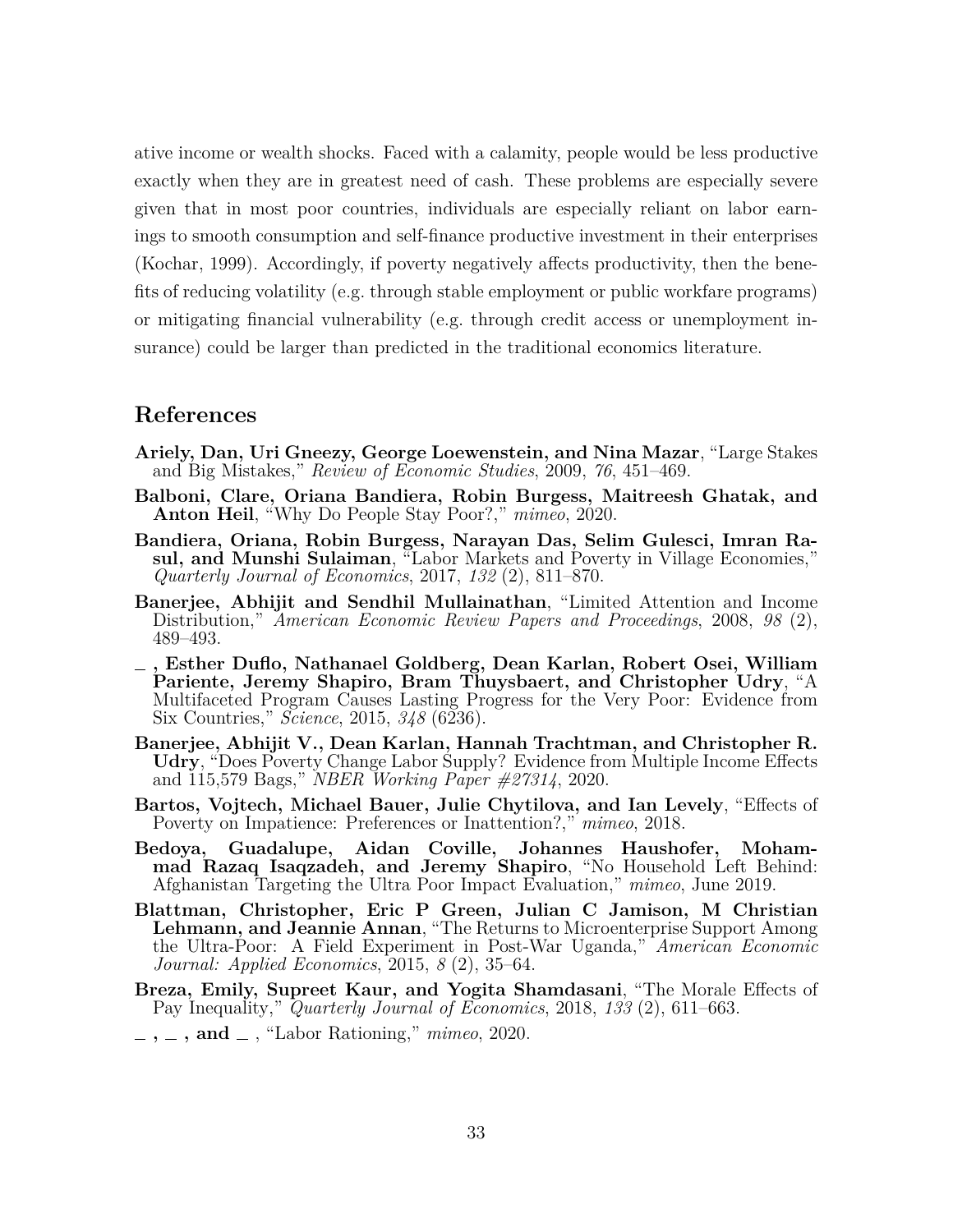- <span id="page-35-17"></span><span id="page-35-4"></span>**Carvalho, Leandro S., Stephan Meier, and Stephanie W. Wang**, "Poverty and Economic Decision-Making: Evidence from Changes in Financial Resources at Payday," *American Economic Review*, 2016, *106* (2), 260–284.
- <span id="page-35-15"></span>**Casaburi, Lorenzo and Rocco Macchiavello**, "Demand and Supply of Infrequent Payments as a Commitment Device: Evidence From Kenya," *American Economic Review*, 2019, *109* (2), 523–555.
- <span id="page-35-11"></span>**Charness, Gary and Peter Kuhn**, "Lab Labor: What Can Labor Economists Learn from the Lab?," in O. Ashenfelter and D. Card, eds., *O. Ashenfelter and D. Card, eds.*, 1 ed., Vol. 4A, Elsevier, 2011, chapter 03, pp. 229–330.
- <span id="page-35-0"></span>**Chemin, Matthieu, Joost de Laat, and Johannes Haushofer**, "Poverty and Stress: Rainfall Shocks Increase Levels of the Stress Hormone Cortisol," *mimeo*, 2013.
- <span id="page-35-13"></span>**Cohn, Alain, Ernst Fehr, and Lorenz Goette**, "Fair Wage and Effort Provision: Combining Evidence from a Choice Experiment and a Field Experiment," *Management Science*, 2015, *61* (8), 1777–1794.
- <span id="page-35-7"></span>**Collins, Daryl, Jonathan Morduch, Stuart Rutherford, and Orlanda Ruthven**, *Portfolios of the poor: how the world's poor live on \$2 a day*, Princeton: Princeton University Press, 2009.
- <span id="page-35-5"></span>**Dasgupta, Partha and Debraj Ray**, "Inequality as a Determinant of Malnutrition and Unemployment," *Economic Journal*, 1986, *96*, 1011–1034.
- <span id="page-35-9"></span>**Dean, Emma Boswell, Frank Schilbach, and Heather Schofield**, "Poverty and Cognitive Function," in Christopher B. Barrett, Michael R. Carter, and Jean-Paul Chavas, eds., *The Economics of Poverty Traps*, Chicago: University of Chicago Press, 2018.
- <span id="page-35-16"></span>**Dean, Joshua T.**, "Noise, Cognitive Function, and Worker Productivity," *mimeo*, 2020.
- <span id="page-35-3"></span>**DellaVigna, Stefano, John List, Ulrike Malmendier, and Gautam Rao**, "Estimating Social Preferences and Gift Exchange with a Piece-Rate Design," *mimeo*, 2019.
- <span id="page-35-6"></span>**Duquennois, Claire**, "Fictional Money, Real Costs: Impacts of Financial Salience on Disadvantaged Students," *Unpublished manuscript*, 2019.
- <span id="page-35-2"></span>**Ellwood-Lowe, Monica E., Ruthe Foushee, and Mahesh Srinivasan**, "What causes the word gap? Financial concerns may systematically suppress child-directed speech," *mimeo*, 2020.
- <span id="page-35-14"></span>**Esteves-Sorenson, Constanca**, "Gift Exchange in the Workplace: Addressing the Conflicting Evidence with a Careful Test," *Management Science*, 2017, *64* (9), 4365– 4388.
- <span id="page-35-10"></span>**Evans, David K. and Anna Popova**, "Cash Transfers and Temptation Goods," *Economic Development and Cultural Change*, 2017, *65* (2), 189–221.
- <span id="page-35-1"></span>**Fehr, Dietmar, Guenther Fink, and Kelsey Jack**, "Poor and Rational: Decisionmaking under Scarcity," *mimeo*, 2020.
- <span id="page-35-12"></span>**Fehr, Ernst, Lorenz Goette, and Christian Zehnder**, "A Behavioral Account of the Labor Market: The Role of Fairness Concerns," *Annual Review of Economics*, 2009, *1*, 355–384.
- <span id="page-35-8"></span>**Fellows, Ian**, "wordcloud: Word clouds," *R package version*, 2012, *2*, 109.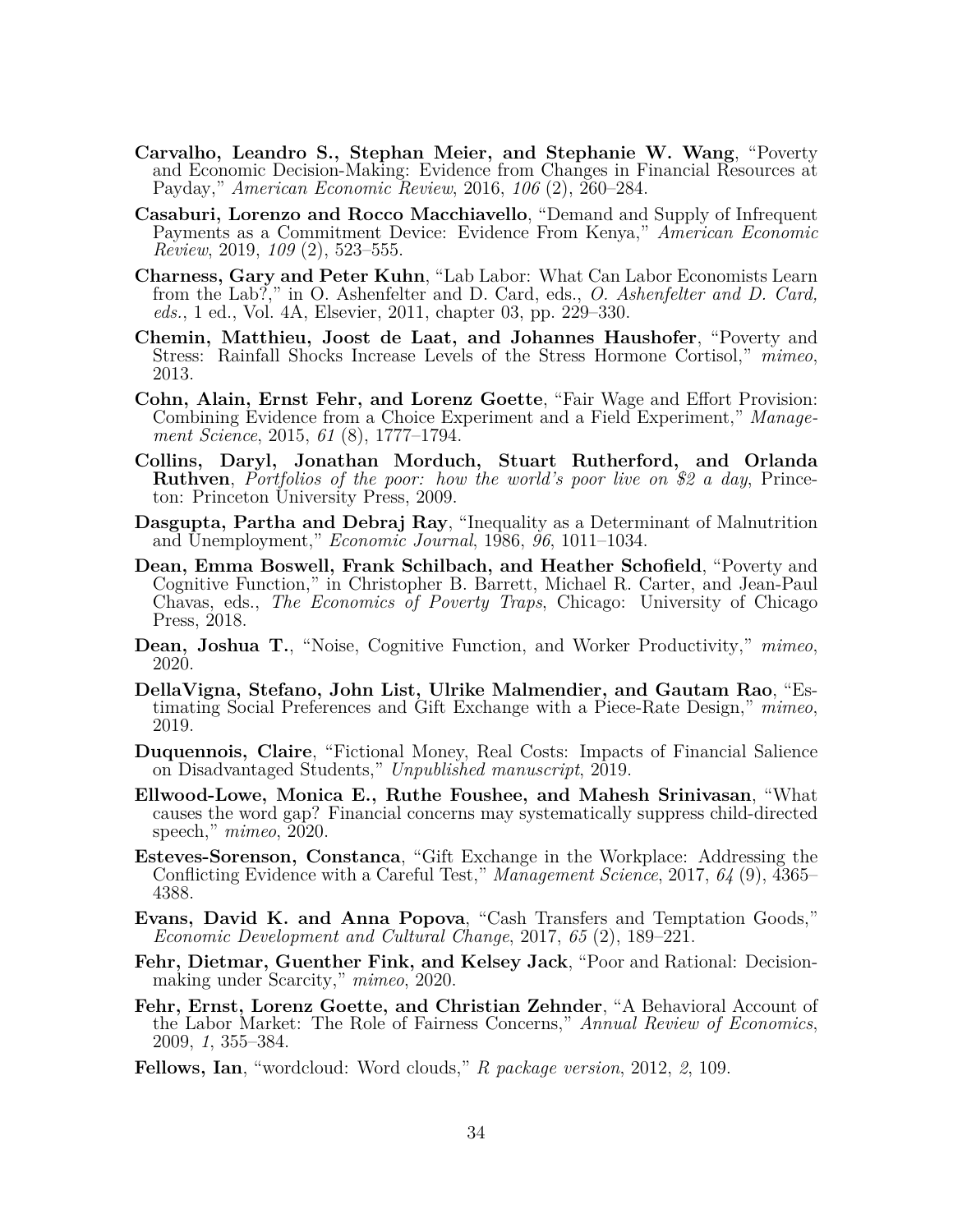- <span id="page-36-11"></span>**Fink, Günther, Kelsey Jack, and Felix Maxiye**, "Seasonal Liquidity, Rural Labor Markets and Agricultural Production," *NBER Working Paper No. 24564*, 2018.
- <span id="page-36-10"></span>**Fresco, David M, Ann N Frankel, Douglas S Mennin, Cynthia L Turk, and Richard G Heimberg**, "Distinct and overlapping features of rumination and worry: The relationship of cognitive production to negative affective states," *Cognitive Therapy and Research*, 2002, *26* (2), 179–188.
- <span id="page-36-8"></span>**Ghatak, Maitreesh**, "Theories of Poverty Traps and Anti-Poverty Policies," *Work Bank Economic Review*, 2015, *29* (Supplement), S77–S105.
- <span id="page-36-13"></span>**Gneezy, Uri and John A. List**, "Putting Behavioral Economics to Work: Testing for Gift Exchange in Labor Markets using Field Experiments," *Econometrica*, 2006, *74* (5), 1365–1384.
- <span id="page-36-2"></span>**Gómez-Pinilla, Fernando**, "Brain foods: the effects of nutrients on brain function," *Nature Reviews Neuroscience*, 2008, *9* (7), 568–578.
- <span id="page-36-6"></span>**Green, E P, C Blattman, J Jamison, and J Annan**, "Does poverty alleviation decrease depression symptoms in post-conflict settings? A cluster-randomized trial of microenterprise assistance in Northern Uganda," *Global Mental Health*, 2016, *3.*
- <span id="page-36-0"></span>**Haushofer, Johannes and Ernst Fehr**, "On the Psychology of Poverty," *Science*, 2014, *344* (6186), 862–867.
- <span id="page-36-1"></span>**and Jeremy Shapiro**, "The Short-Term Impact of Unconditional Cash Transfers to the Poor: Experimental Evidence from Kenya," *Quarterly Journal of Economics*, 2016, *131* (4), 1973–2042.
- <span id="page-36-5"></span>**and** , "The Long-Term Impact of Unconditional Cash Transfers to the Poor: Experimental Evidence from Kenya," *mimeo*, 2018.
- <span id="page-36-15"></span>**Jayaraman, Rajshri, Debraj Ray, and Francis de Véricourt**, "Anatomy of a Contract Change," *American Economic Review*, 2016, *106* (2), 316–358.
- <span id="page-36-4"></span>**Kahneman, Daniel**, "A Proposal to Deal with Questions about Priming," 2012. <https://go.nature.com/3nPea6I>.
- <span id="page-36-3"></span>**Karlan, Dean, Margaret McConnell, Sendhil Mullainathan, and Jonathan Zinman**, "Getting to the Top of Mind: How Reminders Increase Saving," *Management Science*, 2016, *62* (12), 3393–3411.
- <span id="page-36-16"></span>**Kaur, Supreet**, "Nominal wage rigidity in village labor markets," *American Economic Review*, 2019, *109* (10), 3585–3616.
- <span id="page-36-12"></span>**, Michael Kremer, and Sendhil Mullainathan**, "Self-Control at Work," *Journal of Political Economy*, 2015, *123* (6), 1227–1277.
- <span id="page-36-17"></span>**Kochar, Anjini**, "Smoothing Consumption by Smoothing Income: Hours-of-work Responses to Idiosyncratic Agricultural Shocks in Rural India," *Review of Economics and Statistics*, 1999, *81* (1), 50–61.
- <span id="page-36-7"></span>**Kraay, Aart and David McKenzie**, "Do Poverty Traps Exist? Assessing the Evidence," *Journal of Economic Perspectives*, 2014, *28* (3), 127–148.
- <span id="page-36-9"></span>**Kremer, Michael, Gautam Rao, and Frank Schilbach**, "Behavioral Development Economics," in B. Douglas Bernheim, Stefano DellaVigna, and David Laibson, eds., *Handbook of Behavioral Economics: Foundations and Applications*, Vol. 2, Amsterdam: Elsevier/North-Holland, 2019.
- <span id="page-36-14"></span>**Kube, Sebastin, Ernst Fehr, Michel Marechal, and Clemens Puppe**, "The Currency of Reciprocity: Gift Exchange in the Workplace," *American Economic*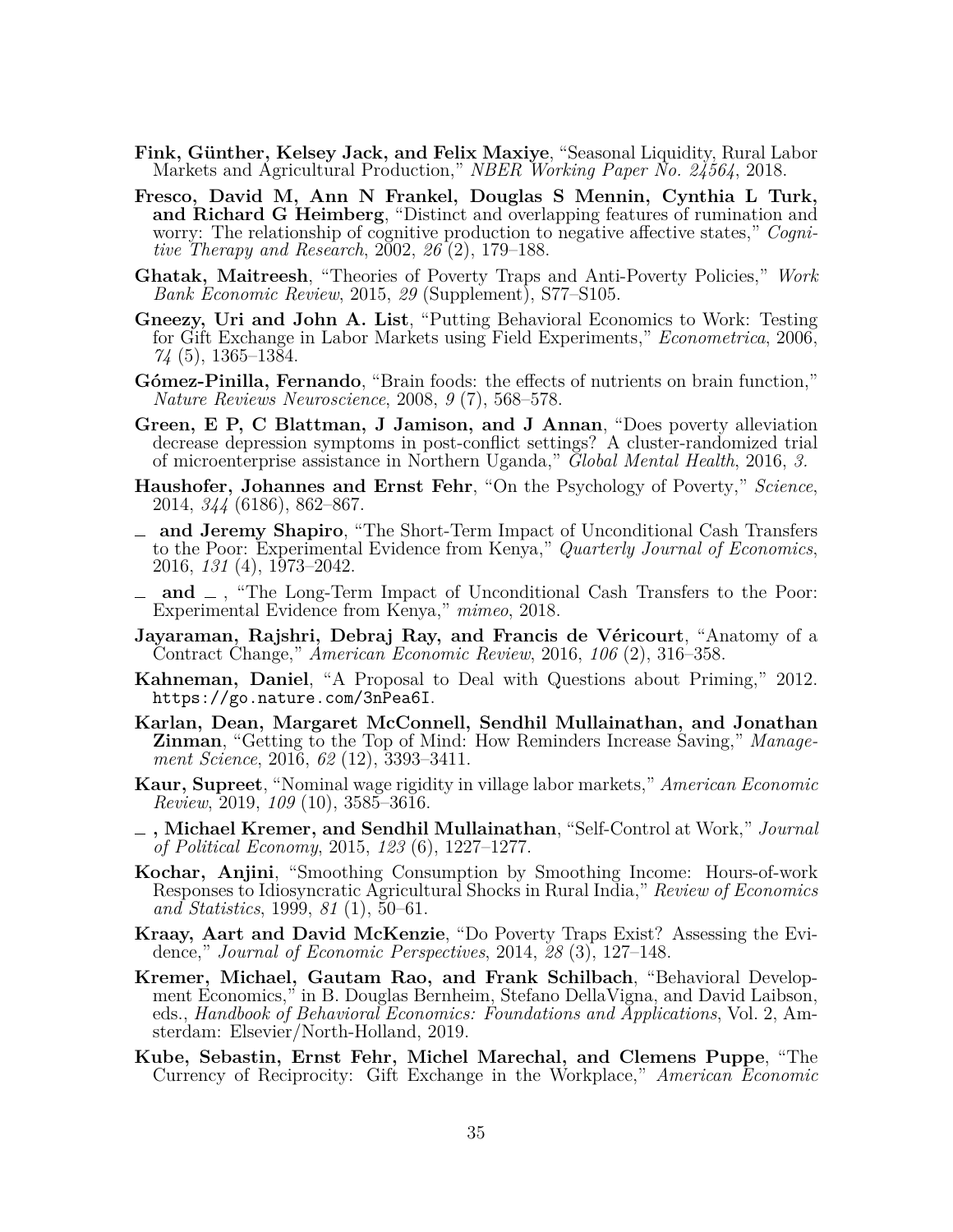*Review*, 2012, *102* (4), 1644–1662.

<span id="page-37-7"></span>**Lichand, Guilherme and Anandi Mani**, "Cognitive Droughts," *mimeo*, 2019.

- <span id="page-37-10"></span>**Lusardi, Annamaria, Daniel J. Schneider, and Peter Tufano**, "Financially Fragile Household: Evidence and Implications," *Brookings Papers on Economic Activity*, 2011, *Spring*, 83–134.
- <span id="page-37-2"></span>**Mani, Anandi, Sendhil Mullainathan, Eldar Shafir, and Jiaying Zhao**, "Poverty Impedes Cognitive Function," *Science*, 2013, *341* (6149), 976–980.
- <span id="page-37-16"></span>**Matsuyama, Kiminori**, "Imperfect Credit Markets, Household Wealth Distribution, and Development," *Annual Review of Economics*, 2011, *3*, 339–362.
- <span id="page-37-4"></span>**Molden, Daniel C.**, "Understanding Priming Effects in Social Psychology: What Is 'Social Priming' and How Does It Occur?," *Social Cognition*, 2014, *32* (Supplement), 1–11.
- <span id="page-37-11"></span>**Morduch, Jonathan and Rachel Schneider**, *The financial diaries: How American families cope in a world of uncertainty*, Princeton: Princeton University Press, 2017.
- <span id="page-37-0"></span>**Mullainathan, Sendhil and Eldar Shafir**, *Scarcity: Why Having Too Little Means So Much*, New York: Macmillan, 2013.
- <span id="page-37-9"></span>**Muralidharan, Karthik, Paul Niehaus, and Sandip Sukhtankar**, "Building State Capacity: Evidence from Biometric Smartcards in India," *American Economic Review*, 2016, *106* (10), 2895–2929.
- <span id="page-37-8"></span>**Ong, Qiyan, Walter Theseira, and Irene Y.H. Ng**, "Reducing Debt Improves Psychological Functioning and Changes Decision-making in the Poor," *Proceedings of the National Academy of Sciences*, 2019, *116* (15), 7244–7249.
- <span id="page-37-15"></span>**Ridley, Matthew, Gautam Rao, Frank Schilbach, and Vikram Patel**, "Poverty, Depression, and Anxiety: Causal Evidence and Mechanisms," *Science*, 2020, *370* (6522).
- <span id="page-37-14"></span>**Schilbach, Frank**, "Alcohol and Self-Control: A Field Experiment in India," *American Economic Review*, 2019, *109* (4), 1290–1322.
- <span id="page-37-6"></span>**, Heather Schofield, and Sendhil Mullainathan**, "The Psychological Lives of the Poor," *American Economic Review*, 2016, *106* (5), 435–440.
- <span id="page-37-3"></span>**Schofield, Heather**, "The Economic Costs of Low Caloric Intake: Evidence From India," *mimeo*, 2014.
- <span id="page-37-5"></span>**Shah, Anuj K., Eldar Shafir, and Sendhil Mullainathan**, "Scarcity Frames Value," *Psychological Science*, 2015, *26* (4), 402–412.
- <span id="page-37-17"></span>**Shapiro, Carl and Joseph E. Stiglitz**, "Equilibrium Unemployment as a Worker Discipline Device," *The American Economic Review*, 1984, *74* (3), 433–444.
- <span id="page-37-1"></span>**Shapiro, Jesse M.**, "Is There a Daily Discount Rate? Evidence From the Food Stamp Nutrition Cycle," *Journal of Public Economics*, 2005, *89* (2-3), 303–325.
- <span id="page-37-18"></span>**Weiss, Andrew**, "Job queues and layoffs in labor markets with flexible wages," *Journal of Political economy*, 1980, *88* (3), 526–538.
- <span id="page-37-13"></span>**Wentura, Dirk and Klaus Rothermund**, "Priming is not Priming is not Priming," *Social Cognition*, 2014, *32* (Special Issue), 47–67.
- <span id="page-37-12"></span>**Zebb, Barbara J and J Gayle Beck**, "Worry versus anxiety: Is there really a difference?," *Behavior modification*, 1998, *22* (1), 45–61.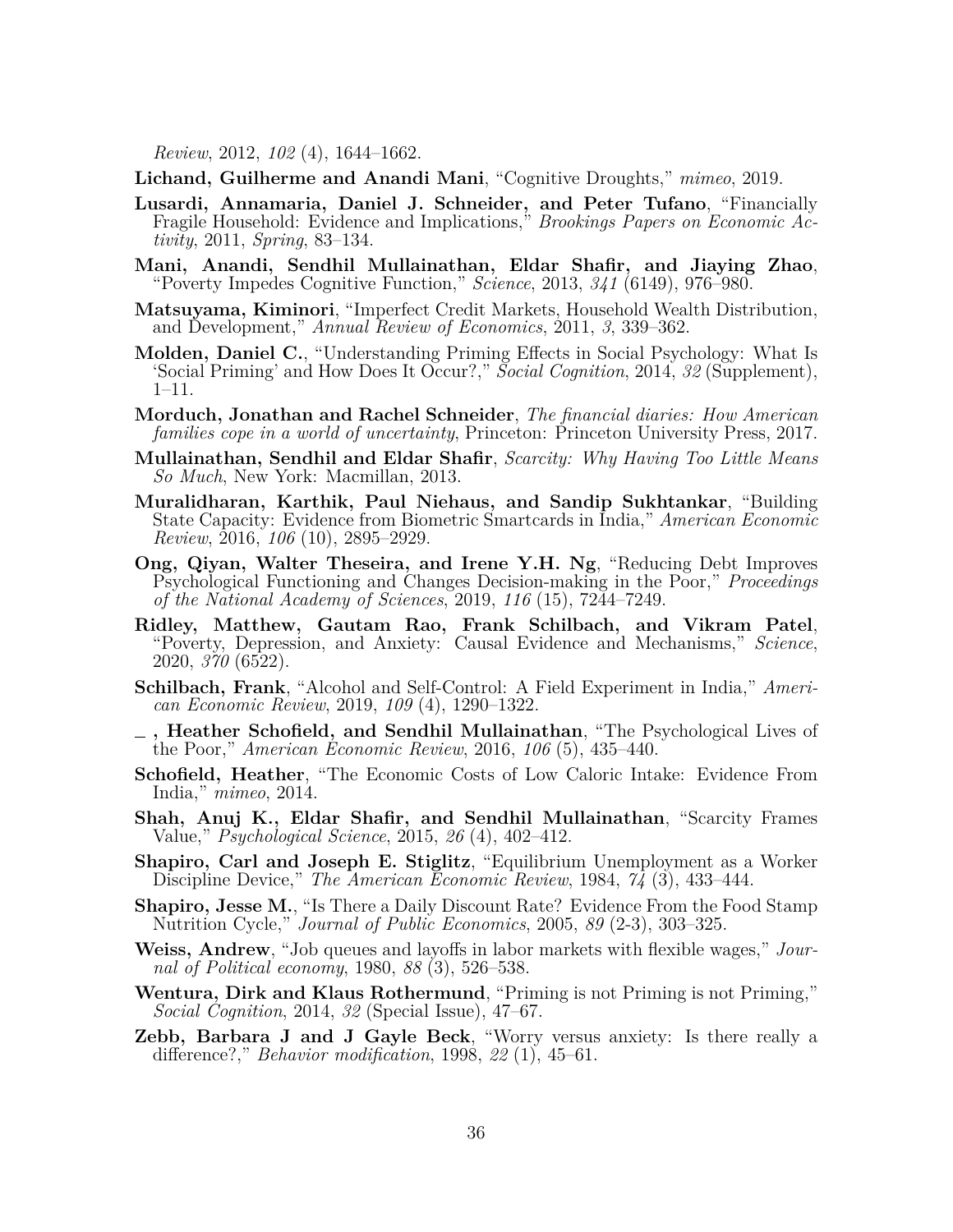<span id="page-38-0"></span>

Panel E. Triggers of financial worries



*Notes:* This figure shows the participants' responses to question related to financial worries and stressors.

- In Panels A to D, we show answers to four questions: (A) "How worried are you about your finances?"  $(N = 352)$ ; (B) "How often do you worry about your finances?" (*N* = 400); (C) "How long do you worry about finances every day?" ( $N = 399$ ); and (D) "What were you thinking about while working?" (unprompted question,  $N = 400$ ). Question (A) was asked during baseline, except in rounds 3 and 4. Questions (B) to (D) were asked during later surveys, so excludes those who were not present on those survey days.
- In Panel E, we show a word cloud representing answers to the question "What makes you worry about money issues?" (*N* = 402). The font size is proportional to the frequency of terms mentioned by participants.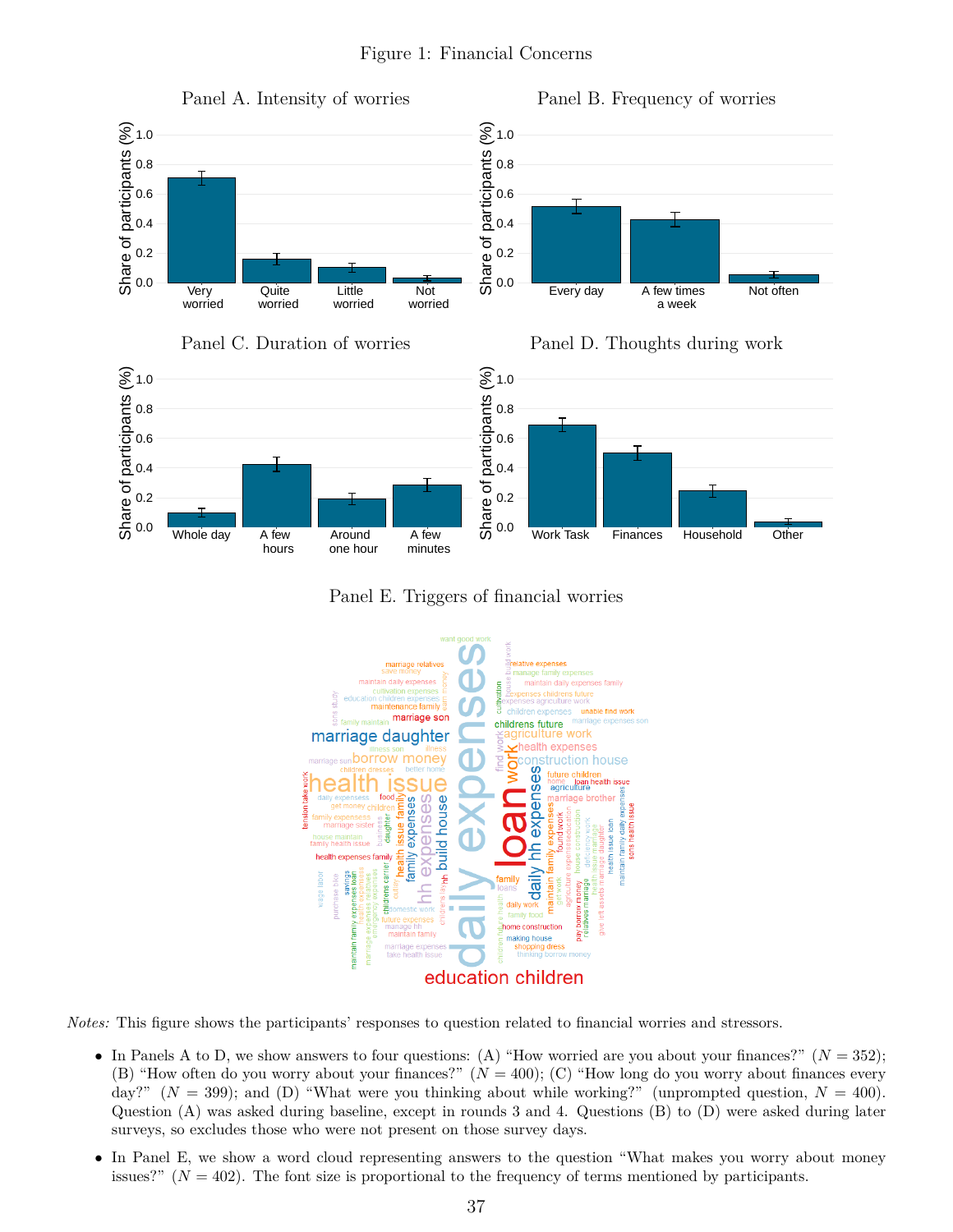# Figure 2: Experimental Design

<span id="page-39-1"></span>

*Notes:* This figure shows the experimental design of the study.

- The lower part of the figure shows the (early payment) treatment group. The upper part of the figure shows the corresponding control group.
- In the control group (upper part of the figure), workers were paid their training wage on day 1, and received the rest of their accrued earnings on day 12.
- In the treatment group (lower part of the figure), workers were paid on their training wage on day 1. They then received an early payment on day 8, comprised of their accrued earnings from days 2 to 7. They received the remainder of their accrued earnings on day 12.
- Within each round, all workers were cross-randomized to Wave <sup>A</sup> or Wave B. The payment schedule for Wave <sup>A</sup> workers is shown here. Wave <sup>B</sup> treatment workers were paid one day later, on day <sup>9</sup> (see Appendix Figure [A.2](#page-48-1) for detailed depiction).
- <span id="page-39-0"></span>• Within each of the treatment and control groups, workers were randomized to receive the priming intervention on day 6, day 10, or not at all for Wave A, and on days 7, 11, or not at all for Wave B.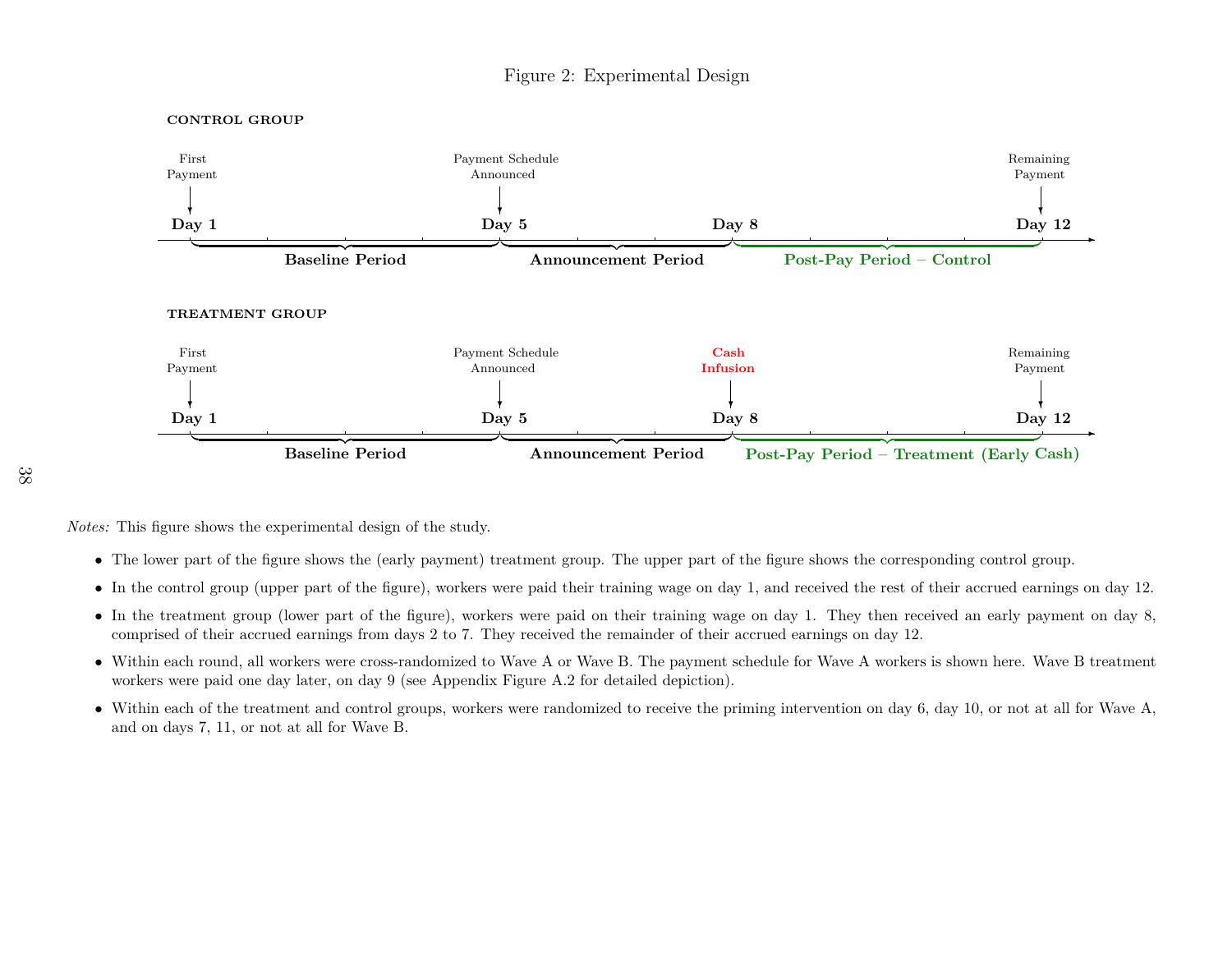<span id="page-40-0"></span>

*Notes:* This figure plots estimated effects of early payment on output, comparing the treatment and control group, separately for workers with above and below median values of the financial strain index.

- The x-axis indexes days so that Day 1 is the first day of the post-payment period (after cash is disbursed to treatment workers in a given wave). Day -1 is the last day of the baseline period (before treatment status is announced), and is the omitted time category in the regression. See Figure [2](#page-39-0) for definitions of the Baseline and Post-payment periods.
- The financial strain index is an average of four binary measures: whether the individual reported owning farmland, living in a non-mud house, not having outstanding credits, and being able to come up with Rs. 1,000 easily in case of an emergency. Lower financial strain is an indicator that equals 1 if the worker has a below median level of financial strain by this index measure (i.e. above median index value).
- The regression controls for shorter production slot lengths, announcement, and priming, and control for worker, day, and round times hour-of-the-day fixed effects. Announcement controls include an indicator that equals 1 during the days after schedule announcement and before cash infusion, and also its interaction with being in the earlypay treatment group. Announcement controls are interacted with an indicator for lower financial strain. Priming controls include a dummy for all slots occurring after any priming intervention on that day, and its interaction with an indicator for whether a worker actually received a priming intervention on that day.
- Standard errors are clustered at the individual level. 95% confidence intervals are shown.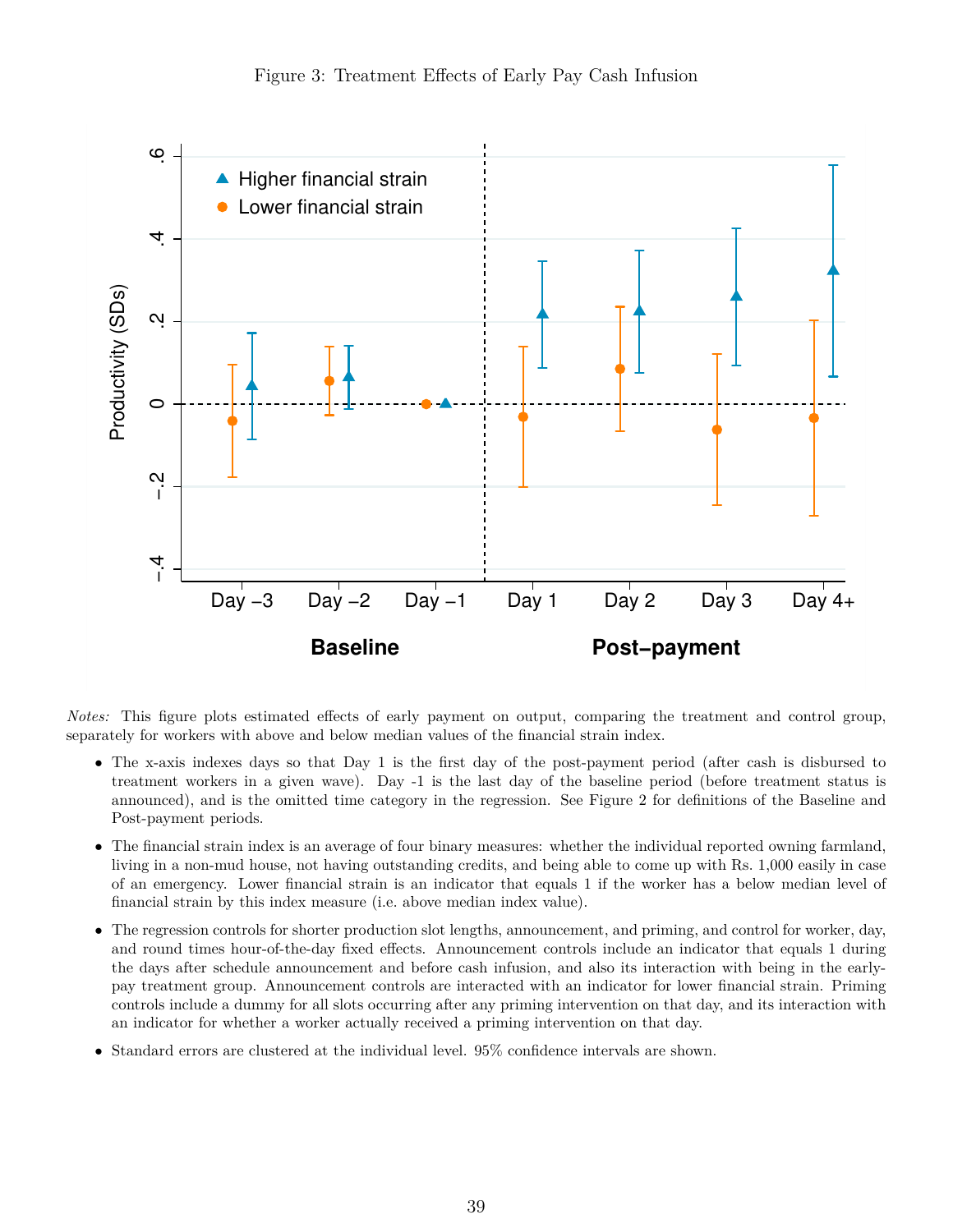#### Table 1: Impact of the Cash Infusion on Expenditure Patterns

#### <span id="page-41-0"></span>**PANEL A: Overall Impacts**

|                       |                       | Loans and Credits           |             | Expenditures                  |
|-----------------------|-----------------------|-----------------------------|-------------|-------------------------------|
|                       | Any<br>Payment<br>(1) | Amount<br>$\left( 2\right)$ | Food<br>(3) | All<br><b>Expenses</b><br>(4) |
| $\operatorname{Cash}$ | $0.40***$             | 270.39***                   | 67.44***    | 370.39***                     |
|                       | (0.04)                | (51.59)                     | (24.15)     | (68.18)                       |
| Control group mean    | 0.18                  | 94.20                       | 269.94      | 572.54                        |
| N: workers            | 402                   | 402                         | 402         | 402                           |

#### **PANEL B: Heterogeneous Treatment Effects**

|                                      |                                     | Loans and Credits           |                           | Expenditures           |
|--------------------------------------|-------------------------------------|-----------------------------|---------------------------|------------------------|
|                                      | Any<br>Payment<br>$\left( 1\right)$ | Amount<br>$\left( 2\right)$ | Food<br>$\left( 3\right)$ | All<br>Expenses<br>(4) |
| $\operatorname{Cash}$                | $0.53***$<br>(0.08)                 | $312.52***$<br>(69.97)      | 59.21<br>(39.23)          | 486.26***<br>(115.95)  |
| $Cash \times Lower financial strain$ | $-0.33**$<br>(0.16)                 | $-103.64$<br>(138.09)       | 18.00<br>(87.61)          | $-289.20$<br>(249.11)  |
| N: workers                           | 401                                 | 401                         | 401                       | 401                    |

<span id="page-41-1"></span> $\zeta$ 

*Notes:* This table presents the impact of the early-pay treatment on expenditure patterns. Regressions are at the worker level, comparing average differences in expenditures in the 3 days following the cash infusion among treatment vs. control workers.

- Panel A shows the overall impacts of the treatment. "Cash" refers to whether an individual is in the early-payment treatment group. The dependent variables in the first two columns are whether the participant made any repayments of loans or credits (Col. 1) and the overall amount of such payments (Col. 2).
- Panel B shows heterogeneous treatment effects by financial strain. "Lower financial strain" is a continuous measure of the worker's financial strain. This index is a simple average of four binary financial strain measures: whether the individual reported owning farmland, living in a non-mud house, not having outstanding credits, and being able to come up with Rs. 1,000 easily in case of an emergency. Higher index values correspond to *lower* financial strain. This index cannot be computed for one worker, who did not complete the baseline survey.

All regressions use survey responses from the end of the contract period. No baseline survey is available for these outcomes. All regressions control for round fixed effects and an indicator for shorter experimental periods. Robust standard errors are reported.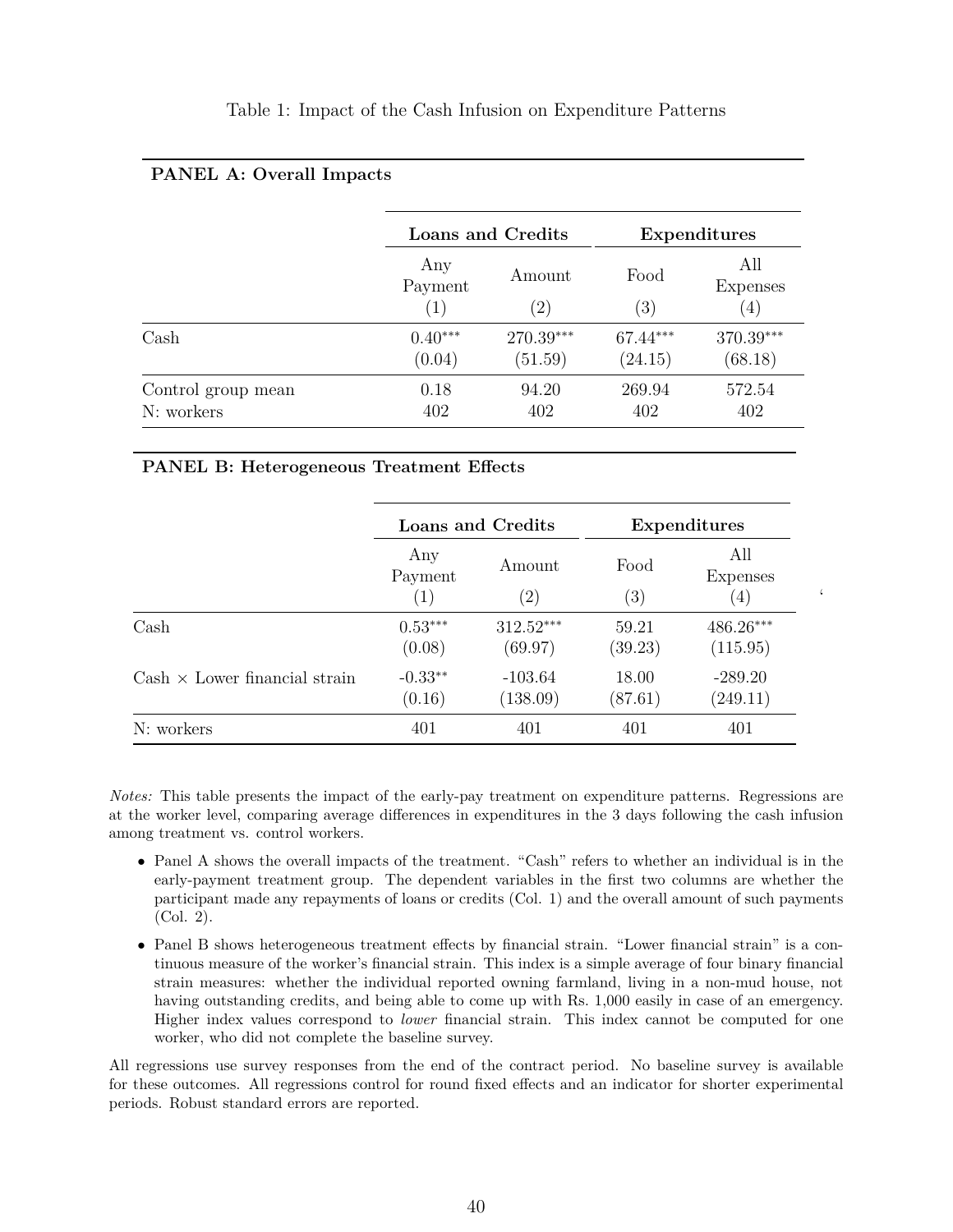|                                                   | <b>Hourly Production Measure</b> |                       |                       |                      |                      |  |  |  |  |  |  |
|---------------------------------------------------|----------------------------------|-----------------------|-----------------------|----------------------|----------------------|--|--|--|--|--|--|
|                                                   | Raw                              |                       |                       | Normalized           |                      |  |  |  |  |  |  |
|                                                   |                                  | $\left( 2\right)$     | (3)                   | $\left(4\right)$     | (5)                  |  |  |  |  |  |  |
| $Cash \times Post$ -pay                           | $0.240***$<br>(0.088)            | $0.102***$<br>(0.037) | $0.115***$<br>(0.058) | $0.115**$<br>(0.058) | $0.114**$<br>(0.058) |  |  |  |  |  |  |
| Control group mean<br>Announcement controls       | 3.843<br>Ν                       | 0.000<br>N            | 0.000                 | 0.000                | 0.000                |  |  |  |  |  |  |
| Priming controls                                  | N                                | N                     | N                     |                      |                      |  |  |  |  |  |  |
| Sample with baseline data only<br>N: worker-hours | N<br>22,849                      | N<br>22,849           | N<br>22,849           | 22,849               | 22,789               |  |  |  |  |  |  |

#### <span id="page-42-1"></span><span id="page-42-0"></span>**PANEL A: Overall Impacts**

#### **PANEL B: Heterogeneous Treatment Effects**

|                                       | Financial Strain Index |               | <b>Asset Proxies</b>           |                                       | <b>Liquidity Proxies</b>                |                                |  |
|---------------------------------------|------------------------|---------------|--------------------------------|---------------------------------------|-----------------------------------------|--------------------------------|--|
|                                       | Continuous<br>(1)      | Binary<br>(2) | Owns land<br>$\left( 3\right)$ | Non-mud<br>house<br>$\left( 4\right)$ | No food<br>credits<br>$\left( 5\right)$ | Get 1k for<br>emergency<br>(6) |  |
| $Cash \times Post$ -pay               | $0.253***$             | $0.215***$    | $0.218***$                     | $0.139**$                             | $0.179**$                               | 0.117                          |  |
|                                       | (0.092)                | (0.079)       | (0.076)                        | (0.070)                               | (0.069)                                 | (0.075)                        |  |
| $Cash \times Post$ -pay               | $-0.365**$             | $-0.211*$     | $-0.177$                       | $-0.133$                              | $-0.141$                                | $-0.048$                       |  |
| $\times$ Lower financial strain       | (0.175)                | (0.117)       | (0.113)                        | (0.110)                               | (0.119)                                 | (0.111)                        |  |
| $P$ -val: cash effect $+$ interaction | 22.789                 | 0.965         | 0.625                          | 0.945                                 | 0.695                                   | 0.397                          |  |
| N: worker-hours                       |                        | 22,789        | 22.789                         | 22,789                                | 22,789                                  | 22,789                         |  |

*Notes:* This table shows the impact of the early-payment treatment on worker productivity.

- Panel A presents average treatment effects across workers. "Cash" refers to whether an individual is in the earlypayment treatment group. "Post-pay" indicates the period after cash infusion. The dependent variable in Col. 1 is the hourly (raw) number of accepted leaf plates produced by each worker. The remaining columns use normalized versions of this variable. The specification in Col. 4 corresponds to regression equation [1](#page-18-0) in Section [4.2.](#page-18-1) Col. 3 estimates this equation without priming controls, and Cols. 1-2 also remove the announcement controls, so that both the Baseline and Announcement periods are pooled as the omitted (baseline) time category. Col. 5 restricts the sample to the workers who answered the baseline survey (i.e. for whom we have data on financial strain), and therefore omits 1 worker from the sample. All regressions control for worker, day, and round times hour-of-the-day fixed effects, as well as dummies for shorter production slot lengths. Announcement controls include an indicator that equals 1 on the days during the announcement period, and also its interaction with "Cash". Standard errors in both panels are clustered by worker.
- Panel B shows heterogeneous treatment effects by financial strain. Regressions correspond to the Panel A Col. 5 specification, but add interactions with a proxy for lower financial strain. Column headings indicate which proxy for financial strain is used in regressions. The financial strain index is a simple average of the four binary proxies in Cols. 3 to 6. Higher values of the index correspond to *lower* financial strain. Col. 1 uses the continuous version of this index; Col. 2 uses an indicator that equals 1 if the worker has a below median level of financial strain (i.e. above median index value).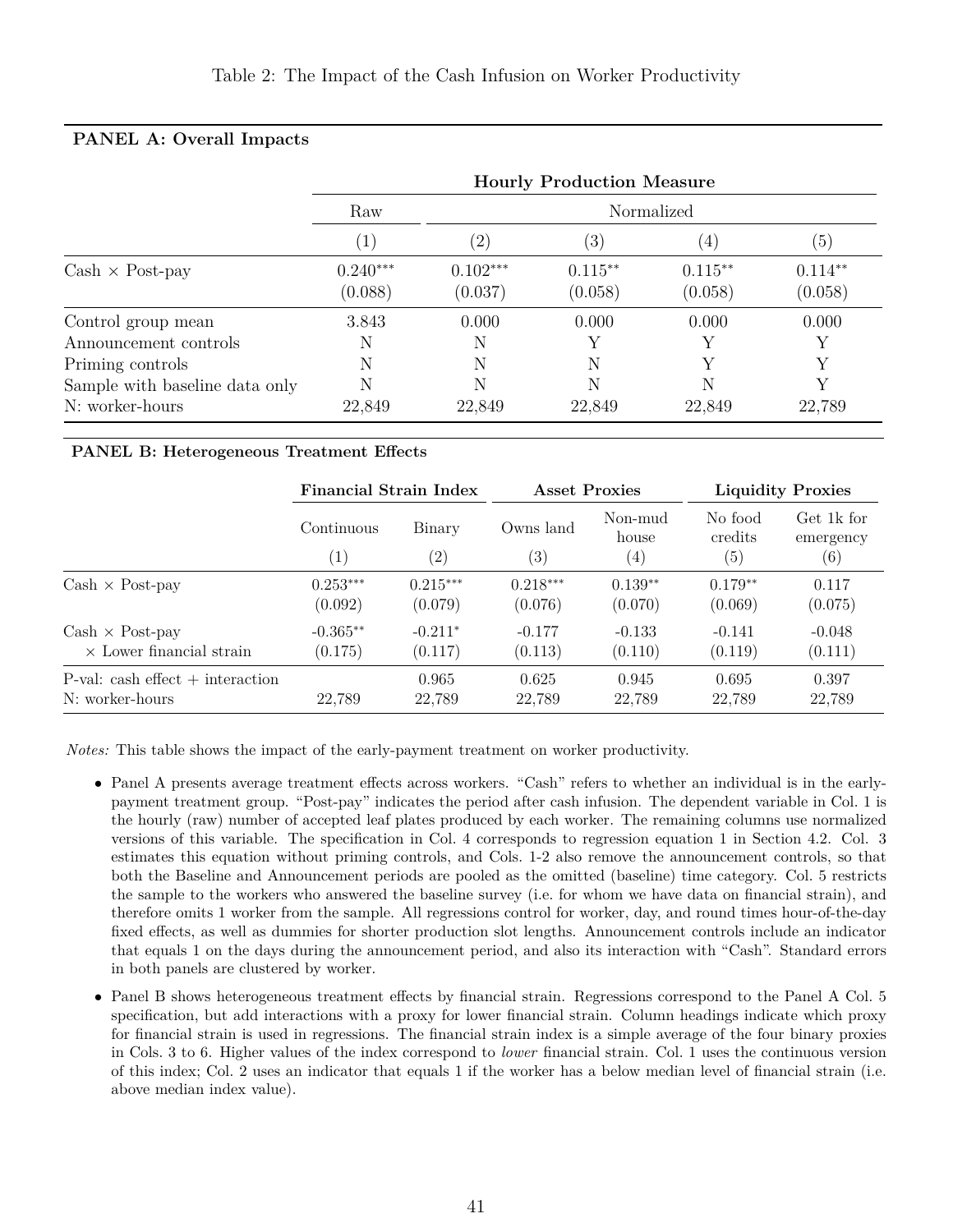<span id="page-43-0"></span>

|                                                         |                      |                  | Attentiveness index   |                       | <b>High attentiveness</b> |                      |                       |                       |  |
|---------------------------------------------------------|----------------------|------------------|-----------------------|-----------------------|---------------------------|----------------------|-----------------------|-----------------------|--|
|                                                         | $\left( 1 \right)$   | (2)              | (3)                   | $\left(4\right)$      | (5)                       | (6)                  | 7)                    | (8)                   |  |
| $Cash \times Post$ -pay                                 | $0.080**$<br>(0.037) | 0.087<br>(0.061) | $0.274**$<br>(0.107)  | $0.229***$<br>(0.086) | $0.077***$<br>(0.025)     | $0.097**$<br>(0.038) | $0.200***$<br>(0.070) | $0.186***$<br>(0.055) |  |
| $Cash \times Post$ -pay $\times$ Lower financial strain |                      |                  | $-0.493**$<br>(0.226) | $-0.287**$<br>(0.122) |                           |                      | $-0.276**$<br>(0.139) | $-0.185**$<br>(0.075) |  |
| Announcement controls                                   | N                    | V                |                       |                       | N                         | $_{\rm V}$           |                       | Y                     |  |
| Financial strain index                                  |                      |                  | Continuous Binary     |                       |                           |                      | Continuous            | Binary                |  |
| $P-value: cash effect + interaction$                    |                      |                  |                       | 0.513                 |                           |                      |                       | 0.985                 |  |
| N: worker-hours                                         | 15,265               | 15,265           | 15,227                | 15,227                | 15,265                    | 15,265               | 15,227                | 15,227                |  |

*Notes:* This table shows the impact of the early-payment treatment on attentiveness.

- The attentiveness index is an average of three proxies for attentiveness: the average number of leaves, stitches, and double holes (each of which signifies that <sup>a</sup> stitch was removed in order to correct <sup>a</sup> mistake) per <sup>p</sup>late during the production hour slot. The three measures are normalized using the control group's production (mean and standard deviation) in the post-pay period. We then take <sup>a</sup> simple average to create the attentiveness index, with the scale reversed (multiplied by -1) so that <sup>a</sup> higher value on the index corresponds to improvedattentiveness. "High attentiveness" indicates that the index value is greater than the sample median.
- The dependent variable is the continuous attentiveness index in Cols. <sup>1</sup> through 4, and the high attentiveness indicator variable in Cols. <sup>5</sup> through 8. "Cash" is <sup>a</sup> binary indicator that equals 1 if an individual is in the early-payment treatment group. "Post-pay" indicates theperiod after cash infusion.
- The financial strain index is <sup>a</sup> simple average of four binary proxies reflecting workers' assets and liquidity (see Section [4.1](#page-17-1) and Table [2\)](#page-42-1). Higher values of the index reflect lower financial strain. Cols. 3 and 7 examine heterogeneity using the continuous index measure. Cols. 4 and <sup>8</sup> examine heterogeneity using binary indicator that equals <sup>1</sup> if the worker has <sup>a</sup> below median level of financial strain (i.e. above medianindex value).
- Regressions in Cols. 2-4 and 6-8 include standard controls: worker, day, and round times hour-of-the-day fixed effects, as well as announcement controls, priming controls, and dummies for shorter production slot lengths. Announcement controls include an indicator that equals 1 on the days during the announcement period, and also its interaction with "Cash". Regressions in Cols. 1 and 5 exclude announcement controls so that both the Baseline and Announcement periods are pooled as the omitted (baseline) time category. Standard errors are clustered byworker.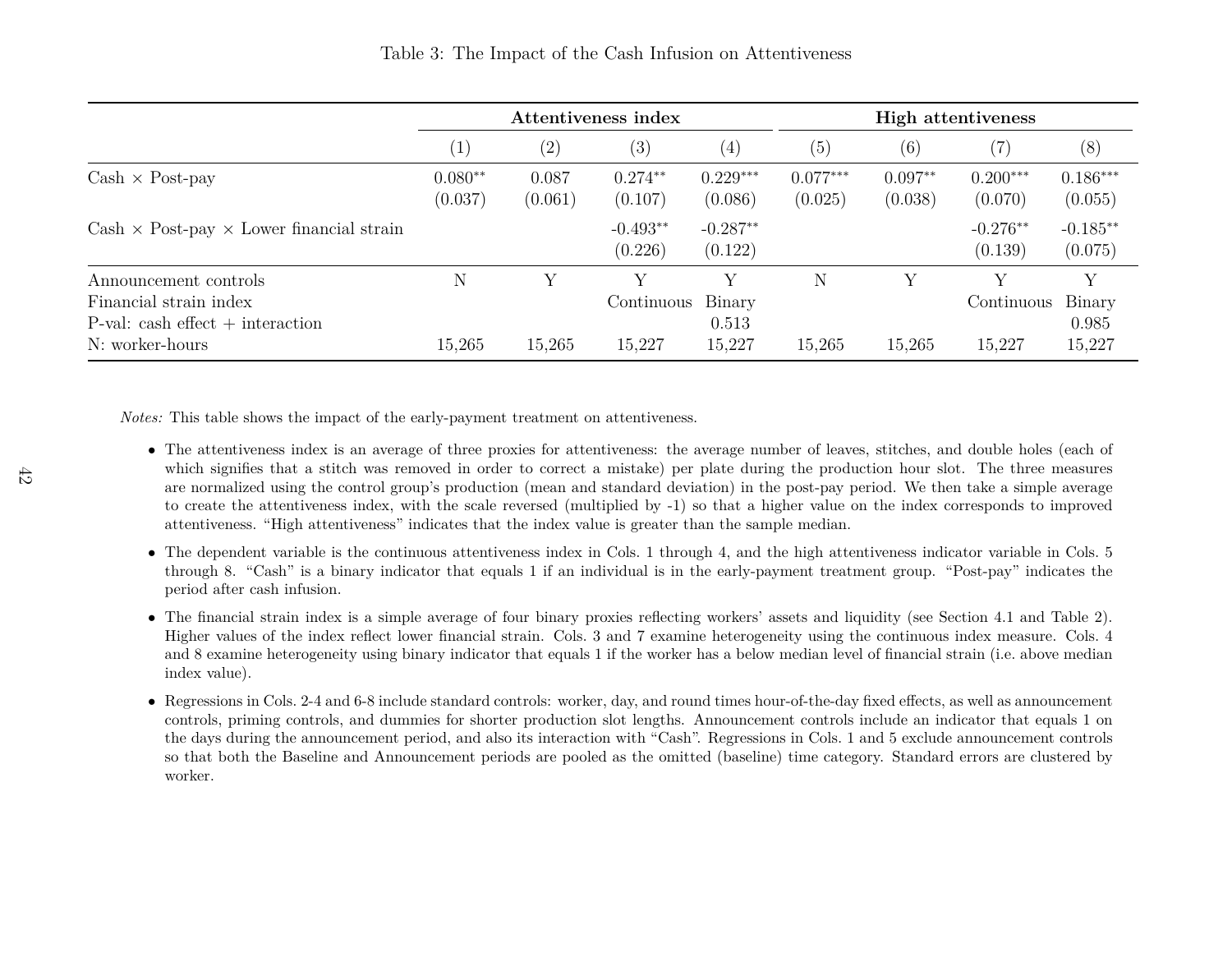<span id="page-44-1"></span>

|                                                                                                         |                      | Hourly production    |                     | Attentiveness index | Attendance       |
|---------------------------------------------------------------------------------------------------------|----------------------|----------------------|---------------------|---------------------|------------------|
|                                                                                                         | (1)                  | $\left( 2\right)$    | (3)                 | (4)                 | (5)              |
| Piece rate                                                                                              | $0.018**$<br>(0.008) |                      | $-0.008$<br>(0.009) |                     | 0.000<br>(0.006) |
| Piece rate $=$ Rs. 3                                                                                    |                      | 0.021<br>(0.015)     |                     | 0.002<br>(0.023)    |                  |
| Piece rate $=$ Rs. 4                                                                                    |                      | $0.036**$<br>(0.016) |                     | $-0.015$<br>(0.019) |                  |
| Include absent workers<br>P-val: equality of coefficients                                               | N                    | N                    | N                   | N                   | Y                |
| Piece rate in $(1)$ and $(3)$<br>Piece rate = Rs. 3 in (2) and (4)<br>Piece rate = Rs. 4 in (2) and (4) | 0.004                | 0.345<br>0.004       |                     |                     |                  |
| N: worker-hours<br>N: worker-days                                                                       | 4,374                | 4,374                | 4,373               | 4,373               | 904              |

Table 4: Impact of Piece Rate Variation on Worker Productivity and Attentiveness

*Notes:* This table shows the impact of changing <sup>p</sup>iece-rates on worker productivity, attentiveness, and attendance. The observations come from supplementary rounds (without the early-pay treatment) with <sup>151</sup> workers.

- The dependent variables are normalized hourly production in Cols. 1-2, the attentiveness index in Cols. 3-4, and attendance in Col. 5. The attentiveness index is an average of three normalized proxies for attentiveness: the average number of leaves, stitches, and double holes (which signify that <sup>a</sup> stitch was removed in order to correct mistake) per <sup>p</sup>late during the production hour slot. The production and attentiveness measures are normalized using the same control group mean and standard deviations as the measures in the main rounds. Attendance is <sup>a</sup> day-level variableindicating whether worker was present at the work site.
- The <sup>p</sup>iece-rate wage was randomized to be either Rs. 2, 3, or 4, so the omitted category in Cols. <sup>2</sup> and <sup>4</sup> is <sup>a</sup> <sup>p</sup>iece-rate wage of Rs. 2.
- <span id="page-44-0"></span>• Regressions in Cols. 1-4 control for individual, day, and round times hour-of-the-day fixed effects, and also include indicators for shorter productionslot lengths. The regression in Col. 5 controls for individual and day fixed effects. Standard errors are clustered by worker.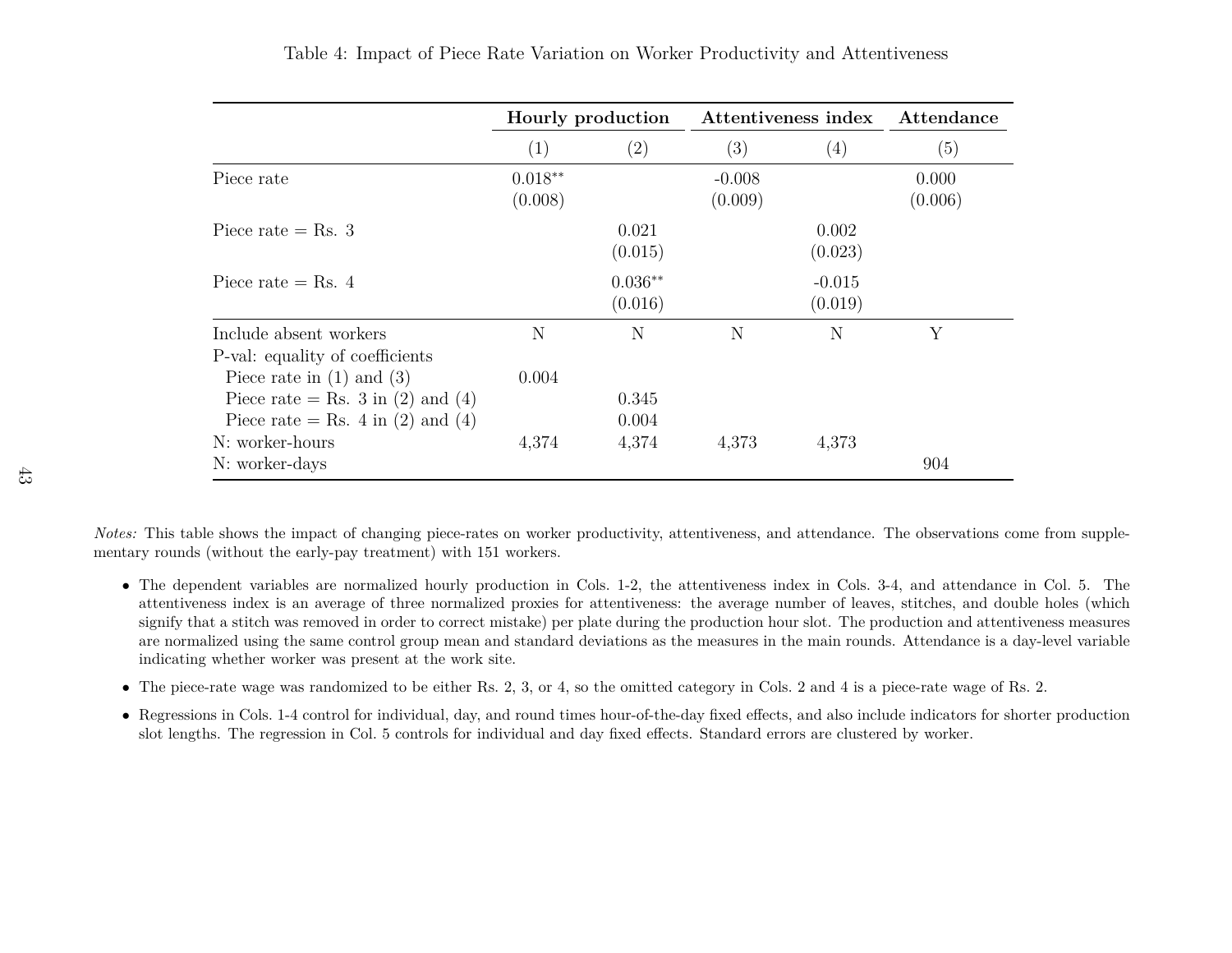|                                                                           |                         |                      | <b>Hourly Production</b> |                         |                      |                      |
|---------------------------------------------------------------------------|-------------------------|----------------------|--------------------------|-------------------------|----------------------|----------------------|
|                                                                           | (1)                     | (2)                  | (3)                      | (4)                     | (5)                  | (6)                  |
| Cash $\times$ 1 day post announcement                                     | $-0.031$<br>(0.034)     | $-0.027$<br>(0.035)  | $-0.058$<br>(0.044)      |                         |                      |                      |
| $Cash \times 2 \text{ days post announcement}$                            | 0.005<br>(0.044)        | 0.011<br>(0.045)     | 0.030<br>(0.045)         |                         |                      |                      |
| $Cash \times 1$ day post announcement $\times$ Lower financial strain     |                         |                      | 0.053<br>(0.059)         |                         |                      |                      |
| $Cash \times 2$ days post announcement $\times$ Lower financial strain    |                         |                      | $-0.041$<br>(0.050)      |                         |                      |                      |
| $Cash \times$ Announcement period                                         |                         |                      |                          | 0.006<br>(0.040)        | 0.008<br>(0.041)     | 0.007<br>(0.041)     |
| $Cash \times Payment$ day                                                 | 0.067<br>(0.053)        | 0.074<br>(0.055)     | 0.073<br>(0.055)         | 0.095<br>(0.067)        | 0.093<br>(0.063)     | $0.120*$<br>(0.061)  |
| $Cash \times Payment day \times Wave B$                                   |                         |                      |                          | $-0.062$<br>(0.069)     | $-0.029$<br>(0.054)  | $-0.069$<br>(0.074)  |
| $Cash \times Payment day \times Lower financial strain$                   |                         |                      |                          |                         |                      | $-0.014$<br>(0.074)  |
| Cash $\times$ Payment day $\times$ Wave B $\times$ Lower financial strain |                         |                      |                          |                         |                      | 0.040<br>(0.108)     |
| $Cash \times Post$ -pay                                                   |                         | $0.117**$<br>(0.059) | $0.113*$<br>(0.059)      |                         | $0.118**$<br>(0.059) | $0.117**$<br>(0.059) |
| Post-payment period<br>N: worker-hours                                    | N <sub>o</sub><br>15207 | Yes<br>22849         | Yes<br>22789             | N <sub>o</sub><br>15207 | Yes<br>22849         | Yes<br>22789         |

*Notes:* This table shows productivity in the treatment and control group after announcement and on the payment day (before payment in the evening).

- "Cash" is an indicator that equals <sup>1</sup> if an individual is in the early-payment treatment group. In Cols. 1-3, <sup>1</sup> day post announcement is an indicator that equals <sup>1</sup> on the day the pay announcement was made (i.e. corresponding to day 5, the day the announcement is made in the morning), and <sup>2</sup> days post announcement is an indicator that equals 1 the day after that. "Payment day" is an indicator that equals 1 on the day when early payment occurred for <sup>a</sup> <sup>g</sup>iven worker's wave (i.e. day <sup>8</sup> for Wave A workers and day <sup>9</sup> for Wave <sup>B</sup> workers). Cash payments were made in the evening after work on these days, so"Cash  $\times$  Payment day" captures effects during the workday before the evening payment was made to treatment workers.
- Cols. 1-3 also include an indicator for 3+ days post announcement (which absorbs any additional announcement days for rounds with longer announcement periods, and equals <sup>1</sup> for days that were <sup>3</sup> days or more post announcement, but before the payment day) interacted with Cash. "Post-pay" is an indicatorfor the Post-payment period for the worker's wave (after early cash payments have been disbursed).
- <span id="page-45-0"></span>• In Cols. 4-6, "Announcement period" is an indicator that equals <sup>1</sup> for all days during the announcement period (post announcement, before pay), *excluding* the payment day. "Wave B" is <sup>a</sup> dummy indicating that participants are assigned to Wave <sup>B</sup> (see Section [3.4](#page-14-1) and Figure [A.2](#page-48-1) for details). "Lower financialstrain" is <sup>a</sup> binary indicator that equals <sup>1</sup> if the worker has <sup>a</sup> below median level of financial strain (i.e. above median index value). Cols. <sup>1</sup> and <sup>4</sup> restrict the sample to exclude the post-payment period; the remaining columns include the full sample. All regressions include worker, day, and round timeshour-of-the-day fixed effects, priming controls, and dummies for shorter production slot lengths. Standard errors are clustered by worker.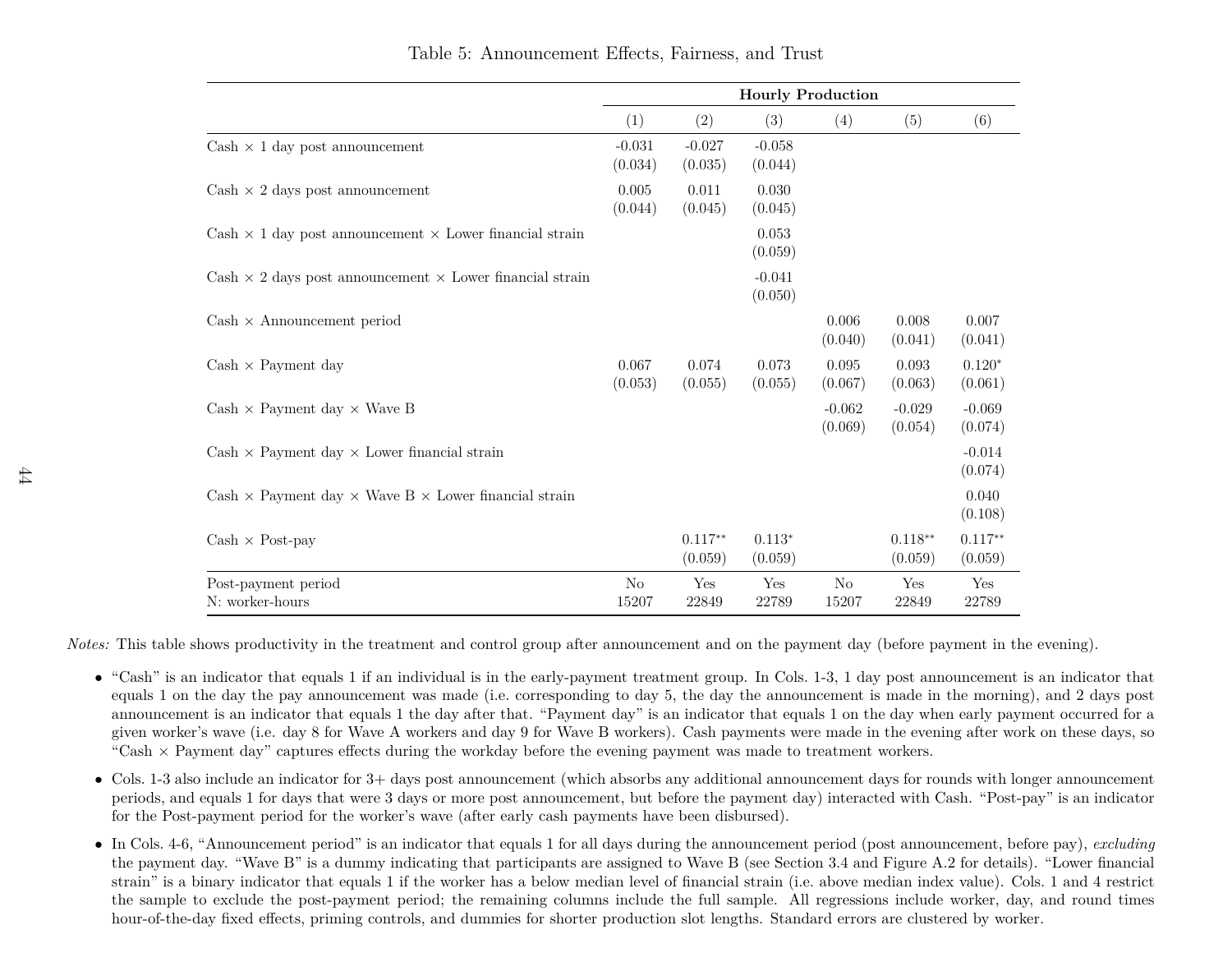|                                                                             |                              |                     | <b>Breakfast Measures</b> |                     |                          | <b>Hourly Production</b> |                       |                     |                     |
|-----------------------------------------------------------------------------|------------------------------|---------------------|---------------------------|---------------------|--------------------------|--------------------------|-----------------------|---------------------|---------------------|
|                                                                             | Had<br>any<br>break-<br>fast | Ate rice            | Amount<br>of rice         | Ate veg-<br>etables | Ate any<br>other<br>item |                          |                       |                     |                     |
|                                                                             | (1)                          | (2)                 | (3)                       | (4)                 | (5)                      | (6)                      | (7)                   | (8)                 | (9)                 |
| $\operatorname{Cash}$                                                       | $-0.007$<br>(0.013)          | $-0.002$<br>(0.025) | $-3.889$<br>(7.154)       | $-0.021$<br>(0.041) | 0.057<br>(0.043)         |                          |                       |                     |                     |
| $Cash \times Post$ -pay                                                     |                              |                     |                           |                     |                          | $0.109*$<br>(0.065)      | $0.263***$<br>(0.092) | $0.112*$<br>(0.060) | $0.112*$<br>(0.058) |
| Cash $\times$ Post-pay $\times$ Hour of day                                 |                              |                     |                           |                     |                          | 0.003<br>(0.007)         | $-0.011$<br>(0.012)   |                     |                     |
| Cash $\times$ Post-pay $\times$ Lower financial strain                      |                              |                     |                           |                     |                          |                          | $-0.301**$<br>(0.133) |                     |                     |
| Cash $\times$ Post-pay $\times$ Hour of day $\times$ Lower financial strain |                              |                     |                           |                     |                          |                          | 0.023<br>(0.015)      |                     |                     |
| Cash $\times$ Post-pay $\times$ Last 2 hours of day                         |                              |                     |                           |                     |                          |                          |                       | 0.004<br>(0.024)    |                     |
| Cash $\times$ Post-pay $\times$ Last 1 hour of day                          |                              |                     |                           |                     |                          |                          |                       |                     | 0.019<br>(0.032)    |
| Control group mean<br>N: workers                                            | $0.98\,$<br>320              | 0.94<br>320         | 180.63<br>320             | 0.76<br>320         | 0.27<br>320              |                          |                       |                     |                     |
| $p$ -value: cash effect $+$ interaction<br>N: worker-hours                  |                              |                     |                           |                     |                          | 22,849                   | 22,789                | 0.04<br>22,849      | 0.05<br>22,849      |

*Notes:* This table shows the impact of the early-payment treatment on breakfast consumption following the cash infusion (Cols. 1-5) and on worker productivitychanges throughout the day in the post-payment period (Cols. 6-9).

- Cols. 1-5 present worker-level regressions where the dependent variables are breakfast measures averaged across the <sup>2</sup> mornings following the early cash payment day for each wave. "Cash" is an indicator that equals 1 if an individual is in the early-payment treatment group. Regressions control for roundfixed effects and an indicator for shorter rounds. Robust standard errors are reported.
- In Cols. 6-9, the dependent variable is normalized hourly output. "Post-pay" is an indicator that equals <sup>1</sup> on the days during the Post-payment period for the worker's wave. "Hour of day" is <sup>a</sup> linear control for the work hour within <sup>a</sup> production day. "Last <sup>1</sup> (2) hour(s) of day" is an indicator for the last one (two) production hours in <sup>a</sup> day (for rounds with 5-hour schedules) or post-lunch production (for rounds with 7-hour schedules). "Lower financialstrain" is an indicator equals <sup>1</sup> if the worker has <sup>a</sup> below median level of financial strain (i.e. above median index value).
- <span id="page-46-0"></span>• Regressions in Cols. 6-9 include controls for worker, day, and round times hour-of-the-day fixed effects, as well as announcement controls, priming controls, and dummies for shorter production slot lengths. Standard errors are clustered by worker.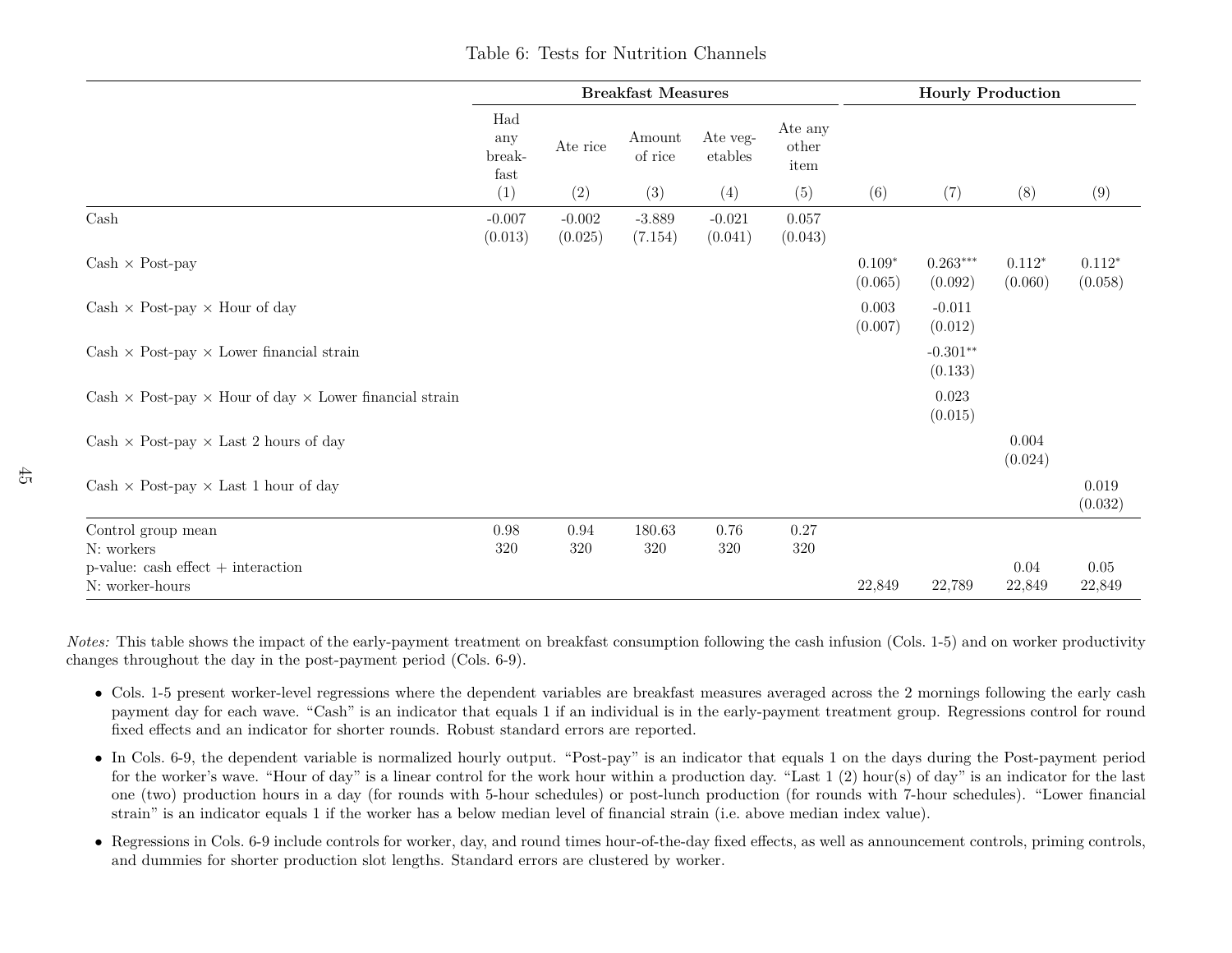# **A Online Appendix**

<span id="page-47-0"></span>**A.1 Appendix Figures and Tables**

## <span id="page-47-1"></span>Figure A.1: Leaf Plate



*Notes:* This figure shows a sal tree leaf plate akin to the ones produced by workers in the experiment. The backside of the plate is shown. In accordance with quality standards set by partnering contractors, leaf plates were required to (i) meet a minimum size requirement, (ii) have no gaping holes, (iii) have all leafstalks (petioles) covered by other leaves, and (iv) have the inner center parts placed underneath the outer rings of the plates.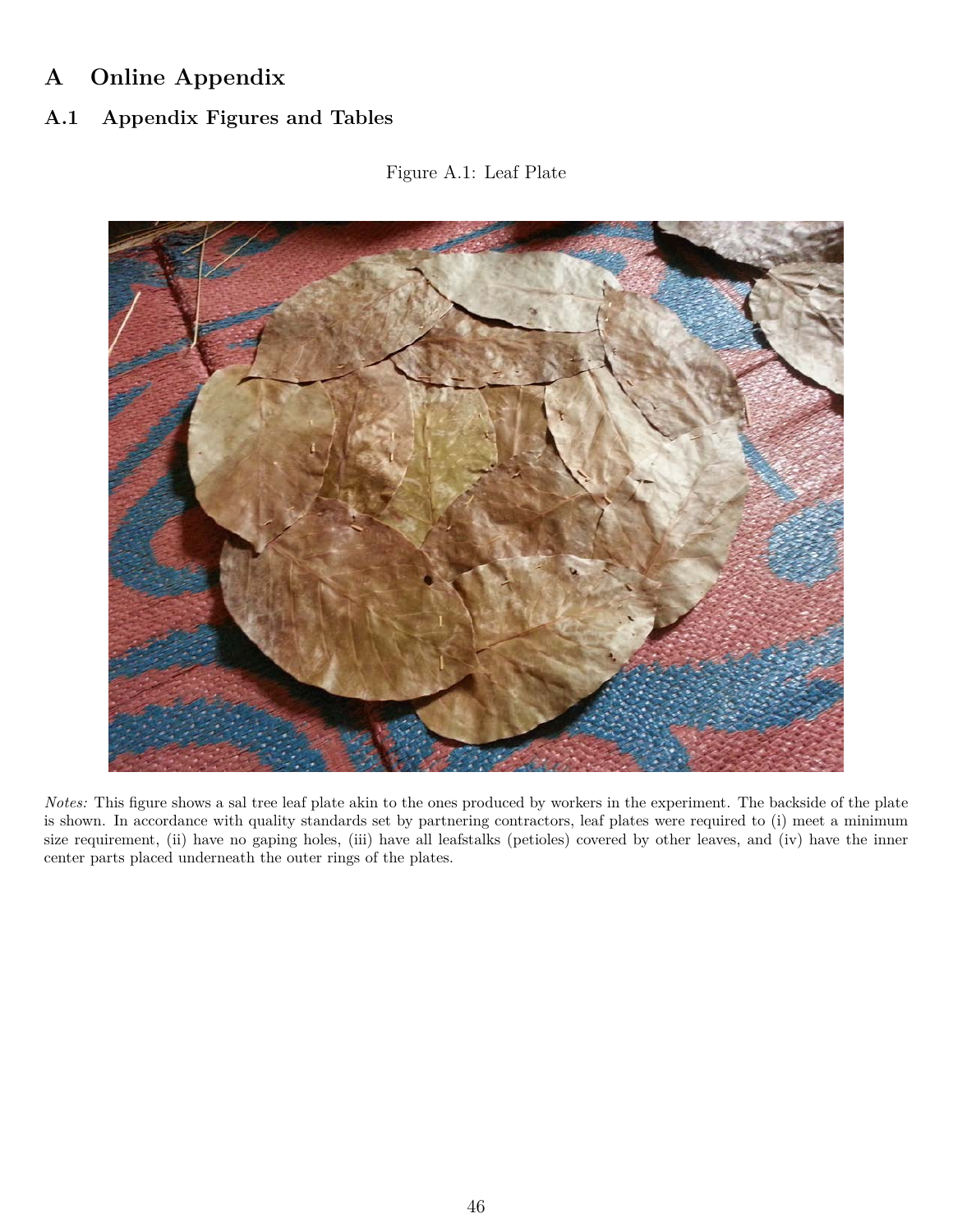

<span id="page-48-1"></span>

<span id="page-48-0"></span>*Notes:* This figure is <sup>a</sup> more detailed version of Figure [2.](#page-39-1) The early payment treatment and control groups are each randomized into Wave <sup>A</sup> and Wave B. Wave <sup>B</sup> is identical to Wave A, expect for that the priming and early payment interventions happened with <sup>a</sup> one-day lag for these workers. In Wave A, the early-pay treatment group receives the early payment onthe evening of day 8, and all workers in Wave A are randomized to be primed on day 6, day 10, or not at all. In Wave B, the early-pay treatment group receives the early payment on the evening of day 9, and all workers in Wave B are randomized to be primed on day 7, day 11, or not at all.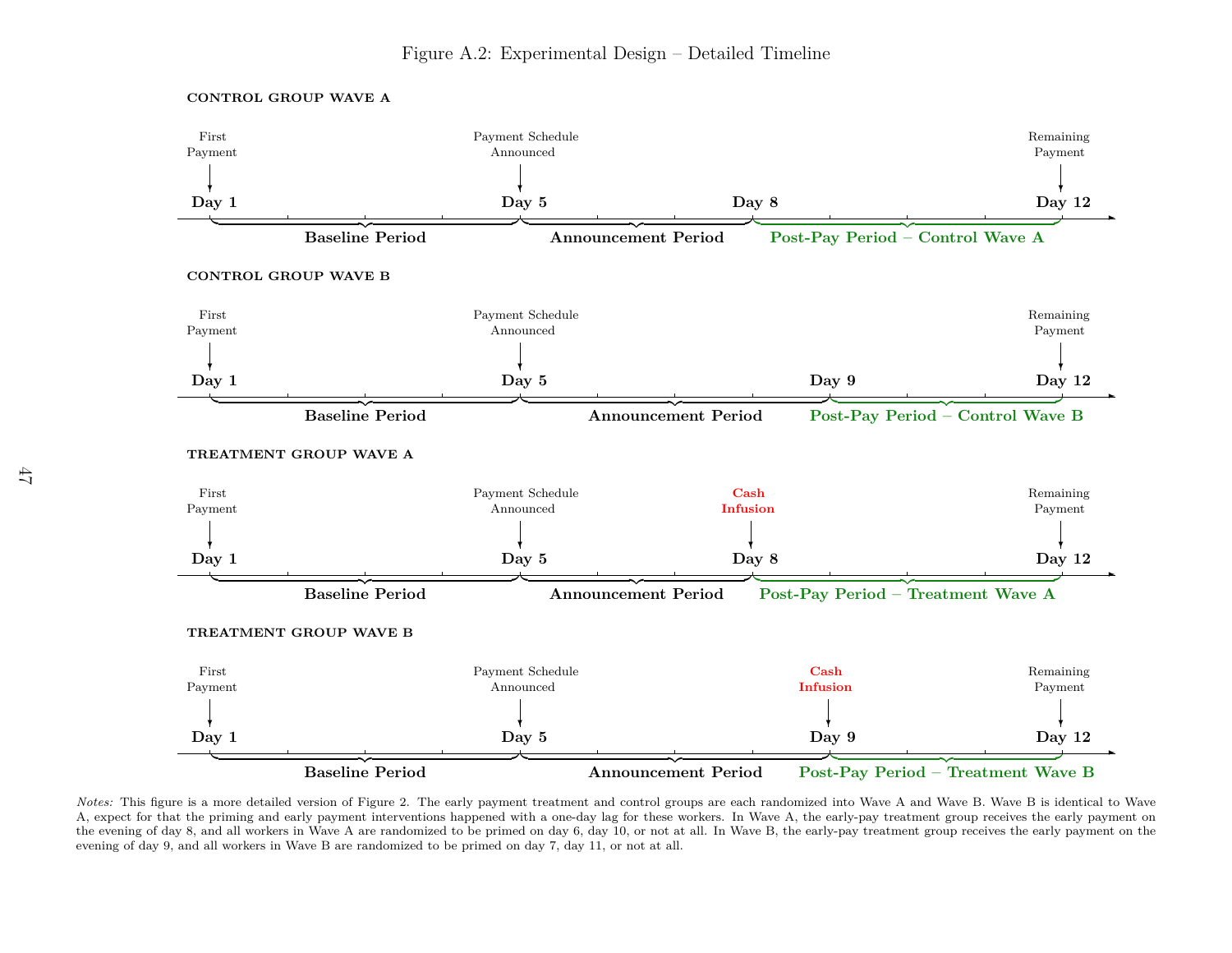<span id="page-49-0"></span>

|                                               |                   | All Sample        |                   | Below median strain |                       | Above median strain |
|-----------------------------------------------|-------------------|-------------------|-------------------|---------------------|-----------------------|---------------------|
|                                               | Control<br>mean   | Coef. on<br>Cash  | Control<br>mean   | Coef. on<br>Cash    | Control<br>mean       | Coef. on<br>Cash    |
|                                               | (1)               | (2)               | (3)               | (4)                 | (5)                   | (6)                 |
| Panel A. Demographics, Labor, and Wealth      |                   |                   |                   |                     |                       |                     |
| Age                                           | 39.19             | $-0.51$           | 38.76             | $-0.43$             | 39.73                 | $-0.71$             |
|                                               | [8.86]            | (0.84)            | [9.15]            | (1.18)              | [8.50]                | (1.19)              |
| Years of education                            | 4.69              | $-0.04$           | 5.01              | $-0.41$             | 4.33                  | 0.15                |
|                                               | [3.47]            | (0.33)            | $[3.48]$          | (0.45)              | [3.47]                | (0.49)              |
| Can read newspaper in Odiya                   | 0.63<br>[0.48]    | 0.02<br>(0.05)    | 0.68<br>[0.47]    | $-0.03$<br>(0.06)   | 0.56<br>[0.50]        | $0.01\,$<br>(0.07)  |
| Primarily daily laborer                       | 0.75              | $-0.05$           | 0.70              | $-0.08$             | 0.81                  | $-0.03$             |
|                                               | [0.43]            | (0.04)            | $[0.46]$          | (0.06)              | $[0.39]$              | (0.07)              |
| Days of paid work in past 7 days              | 1.88              | $-0.16$           | 1.84              | $-0.25$             | 1.94                  | $-0.12$             |
|                                               | [2.12]            | (0.19)            | [2.03]            | (0.26)              | [2.25]                | (0.31)              |
| Days of paid work in past 30 days             | 8.60              | 0.10              | 8.99              | $-0.23$             | $8.10\,$              | $0.85\,$            |
|                                               | $[6.31]$          | (0.70)            | [6.44]            | (0.92)              | [6.14]                | (1.06)              |
| Lower financial strain (continu-<br>ous)      | 0.41              | $-0.00$           | 0.59              | 0.03                | 0.17                  | $-0.01$             |
|                                               | [0.25]            | (0.03)            | [0.14]            | (0.02)              | [0.12]                | (0.02)              |
| Owns farmland                                 | 0.57              | 0.01              | 0.80              | $-0.01$             | 0.26                  | $0.11*$             |
|                                               | $[0.50]$          | (0.05)            | $[0.40]$          | (0.05)              | $[0.44]$              | (0.06)              |
| Non-mud house                                 | 0.24              | $0.00\,$          | 0.37              | 0.07                | 0.07                  | $-0.05$             |
|                                               | [0.43]            | (0.04)            | [0.48]            | (0.06)              | [0.27]                | (0.03)              |
| No outstanding credits                        | 0.46              | $-0.00$           | 0.64              | 0.06                | 0.23                  | $-0.04$             |
|                                               | [0.50]            | (0.05)            | [0.48]            | (0.06)              | [0.42]                | (0.07)              |
| Can get Rs. 1K in emergency                   | 0.36<br>[0.48]    | $-0.04$<br>(0.05) | 0.55<br>[0.50]    | $-0.01$<br>(0.07)   | 0.11<br>[0.32]        | $-0.07$<br>(0.05)   |
| Panel B. Financial Worries and Loans          |                   |                   |                   |                     |                       |                     |
| Very worried about finances                   | 0.69              | 0.03              | 0.66              | $-0.02$             | 0.73                  | 0.10                |
|                                               | [0.46]            | (0.05)            | $[0.48]$          | (0.07)              | $[0.45]$              | (0.07)              |
| Very worried about any loan                   | 0.41              | $-0.02$           | 0.39              | $-0.01$             | 0.42                  | 0.02                |
|                                               | [0.49]            | (0.05)            | $[0.49]$          | (0.06)              | [0.50]                | (0.08)              |
| Amount of loans very worried<br>about         | 6,574             | $96\,$            | 6,855             | 318                 | 5,786                 | 199                 |
|                                               | [12, 645]         | (1,547)           | [13, 943]         | (2,134)             | $\left[10,795\right]$ | (1,887)             |
| Has loans                                     | 0.68              | 0.03              | 0.69              | 0.03                | 0.66                  | $0.03\,$            |
|                                               | [0.47]            | (0.04)            | [0.46]            | (0.06)              | [0.48]                | (0.07)              |
| Has moneylender loans                         | 0.17              | $-0.02$           | 0.15              | 0.02                | 0.21                  | $-0.05$             |
|                                               | [0.38]            | (0.04)            | [0.36]            | (0.05)              | [0.41]                | (0.06)              |
| Panel C. Baseline Attendance and Productivity |                   |                   |                   |                     |                       |                     |
| Attendance                                    | 0.97              | $0.01\,$          | $0.97\,$          | $0.02\,$            | 0.98                  | $-0.00$             |
|                                               | [0.11]            | (0.01)            | [0.13]            | (0.02)              | [0.08]                | (0.01)              |
| Productivity                                  | 2.78              | 0.10              | 2.76              | 0.13                | 2.77                  | 0.02                |
|                                               | $[1.46]$          | (0.11)            | $[1.61]$          | (0.16)              | $[1.26]$              | (0.16)              |
| Attentiveness index (continuous)              | $-0.23$<br>[0.68] | $-0.00$<br>(0.07) | $-0.30$<br>[0.71] | 0.04<br>(0.11)      | $-0.16$<br>[0.65]     | $-0.05$<br>(0.09)   |
| N: workers (Control or Cash)                  | 183               | 224               | 102               | 109                 | 81                    | 115                 |

Table A1: Sample Characteristics and Tests for Baseline Balance

*Notes:* This table reports baseline worker characteristics for the control group and tests for baseline differences between the control group and the (early pay) treatment group. Cols. 1, 3, and 5 show the average value and standard deviation of each variable for the control group. Cols. 2, 4, and 6 show the coefficient of a regression at the worker-level of each variable on a treatment indicator and round fixed effects with robust standard errors. All variables are either baseline characteristics or averages of participants' performance measures *before* payment schedules are announced. To generate the financial strain index, we take a simple average of the last four binary variables in Panel A. Recall that high index values indicate *low* financial strain. To generate the attentiveness index, we normalize each of the three measures of attentiveness (i.e. number of double holes, leaves, or stitches) using the control group's post-pay performance for each measure and take a simple average, with the scale reversed so that a higher value on the index corresponds to improved attentiveness. Appendix Table [A2](#page-50-0) reports additional balance tests.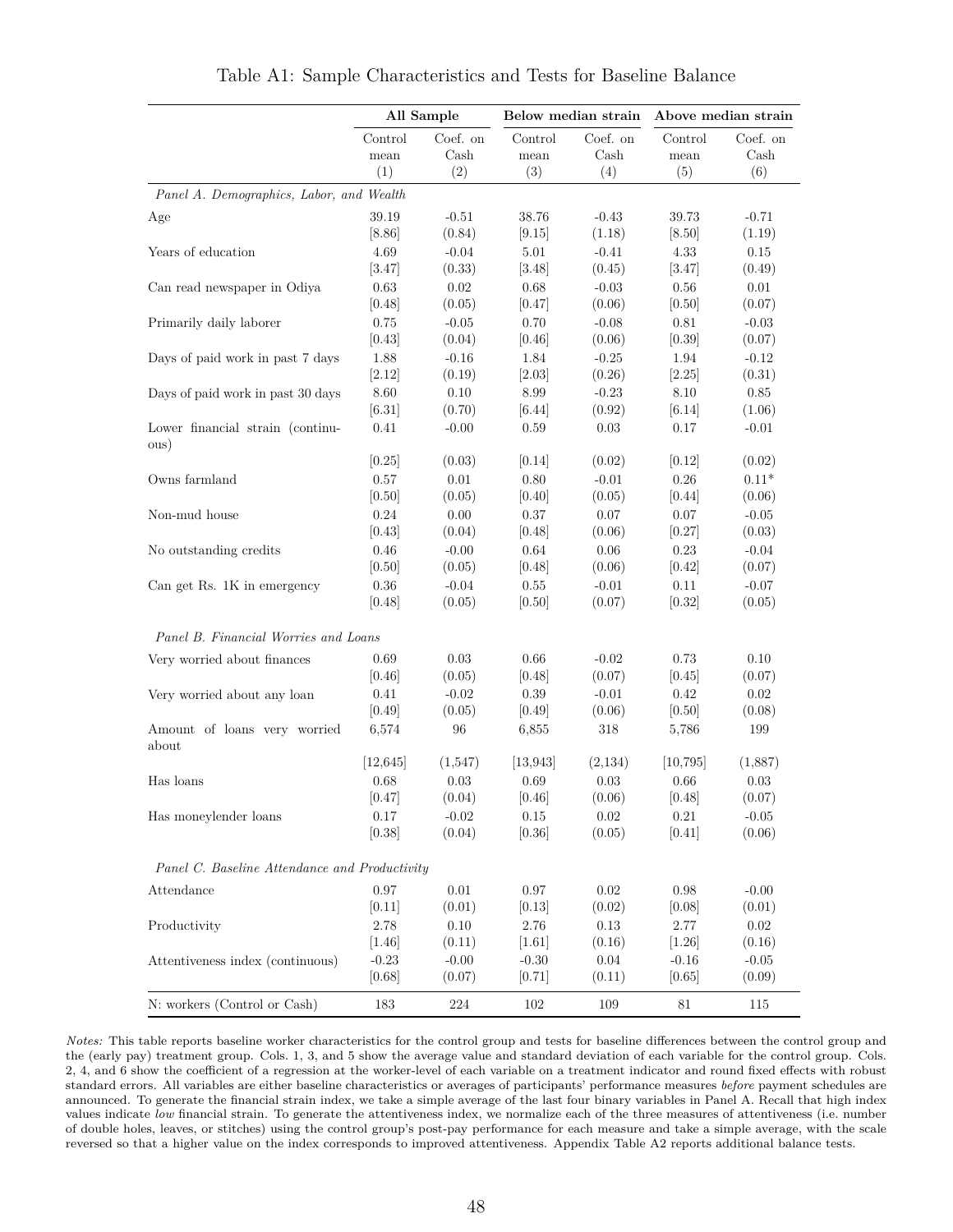|                                          |          | Early-Pay Treatment |         | <b>Priming Treatment</b> |          |          |         |         |                  |  |
|------------------------------------------|----------|---------------------|---------|--------------------------|----------|----------|---------|---------|------------------|--|
|                                          | Control  | Treatment           | $1 = 2$ | Control                  | Early    | Late     | $4 = 5$ | $4 = 6$ | $4 = (5 \cup 6)$ |  |
|                                          | (1)      | (2)                 | (3)     | (4)                      | (5)      | (6)      | (7)     | (8)     | (9)              |  |
| Panel A. Demographics, Labor, and Wealth |          |                     |         |                          |          |          |         |         |                  |  |
| Age                                      | 39.19    | 39.37               | 0.54    | 38.91                    | 39.60    | 39.38    | 0.57    | 0.86    | 0.76             |  |
|                                          | [8.86]   | [9.00]              |         | [9.08]                   | [8.80]   | [8.97]   |         |         |                  |  |
| Years of education                       | 4.69     | 4.36                | 0.89    | 4.41                     | 4.72     | 4.30     | 0.31    | 0.73    | 0.38             |  |
|                                          | [3.47]   | [3.41]              |         | [3.31]                   | $[3.52]$ | $[3.51]$ |         |         |                  |  |
| Can read newspaper in Odiya              | 0.63     | 0.64                | 0.66    | 0.61                     | 0.65     | 0.66     | 0.42    | 0.35    | 0.32             |  |
|                                          | [0.48]   | [0.48]              |         | [0.49]                   | [0.48]   | [0.48]   |         |         |                  |  |
| Primarily daily laborer                  | 0.75     | 0.70                | 0.27    | 0.73                     | 0.71     | 0.74     | 0.84    | 0.77    | 0.99             |  |
|                                          | [0.43]   | [0.46]              |         | [0.45]                   | [0.45]   | [0.44]   |         |         |                  |  |
| Days of paid work in past 7 days         | 1.88     | 1.76                | 0.43    | 1.67                     | 1.88     | 1.95     | 0.34    | 0.27    | 0.24             |  |
|                                          | [2.12]   | [1.77]              |         | $[1.96]$                 | $[1.99]$ | $[1.81]$ |         |         |                  |  |
| Days of paid work in past 30 days        | 8.60     | 8.71                | 0.88    | 8.59                     | 8.67     | 8.75     | 0.96    | 0.89    | 0.92             |  |
|                                          | [6.31]   | [6.47]              |         | [6.90]                   | [5.94]   | [6.26]   |         |         |                  |  |
| Income quartile                          | 2.39     | 2.42                | 0.79    | 2.41                     | 2.46     | 2.31     | 0.70    | 0.49    | 0.95             |  |
|                                          | $[1.09]$ | [1.09]              |         | [1.13]                   | $[1.04]$ | $[1.10]$ |         |         |                  |  |
| Lower financial strain (continuous)      | 0.41     | 0.38                | 0.87    | 0.39                     | 0.40     | 0.39     | 0.54    | 0.75    | 0.56             |  |
|                                          | $[0.25]$ | [0.27]              |         | [0.26]                   | $[0.26]$ | [0.27]   |         |         |                  |  |
| Lower financial strain (binary)          | 0.56     | 0.49                | 0.49    | 0.53                     | 0.54     | 0.46     | 0.83    | 0.55    | 0.90             |  |
|                                          | [0.50]   | [0.50]              |         | [0.50]                   | [0.50]   | [0.50]   |         |         |                  |  |
| Owns farmland                            | 0.57     | 0.56                | 0.76    | 0.56                     | 0.56     | 0.59     | 0.90    | 0.39    | 0.62             |  |
|                                          | [0.50]   | [0.50]              |         | [0.50]                   | [0.50]   | [0.49]   |         |         |                  |  |
| Non-mud house                            | 0.24     | 0.22                | 0.92    | 0.20                     | 0.25     | 0.24     | 0.25    | 0.24    | 0.17             |  |
|                                          | [0.43]   | [0.41]              |         | [0.40]                   | [0.43]   | [0.43]   |         |         |                  |  |
| No outstanding credits                   | 0.46     | 0.46                | 0.98    | 0.47                     | 0.46     | 0.45     | 0.76    | 0.68    | 0.68             |  |
|                                          | [0.50]   | [0.50]              |         | [0.50]                   | [0.50]   | [0.50]   |         |         |                  |  |
| Can get Rs. 1K in emergency              | 0.36     | 0.29                | 0.45    | 0.32                     | 0.35     | 0.26     | 0.46    | 0.61    | 0.76             |  |
|                                          | [0.48]   | [0.45]              |         | [0.47]                   | [0.48]   | [0.44]   |         |         |                  |  |
| N: workers                               | 183      | 224                 |         | 154                      | 160      | 93       |         |         |                  |  |

#### <span id="page-50-1"></span>Table A2: More Detailed Sample Characteristics and Baseline Balance across Experimental Arms

<span id="page-50-0"></span>*Notes:* This table shows tests of differences in worker characteristics across treatment groups before treatments were implemented.

- Cols. 1-3 show balance for the early payment treatment and Cols. 4-9 for the priming treatment. Cols. 1-2 and 4-6 show the average value and standard deviation of each variable for one of the experimental conditions. Cols. 3 and 7-9 show the p-values of the coefficient from regressing eachvariable on indicator variables for the experimental conditions. All regressions control for round fixed effects. Robust standard errors are reported.
- All variables shown are either baseline characteristics or averages of participants' performance before the payment schedule is announced. To generate the financial strain index, we take <sup>a</sup> simple average of the last four binary variables in Panel A. Recall that high index values indicate*lower* financial strain.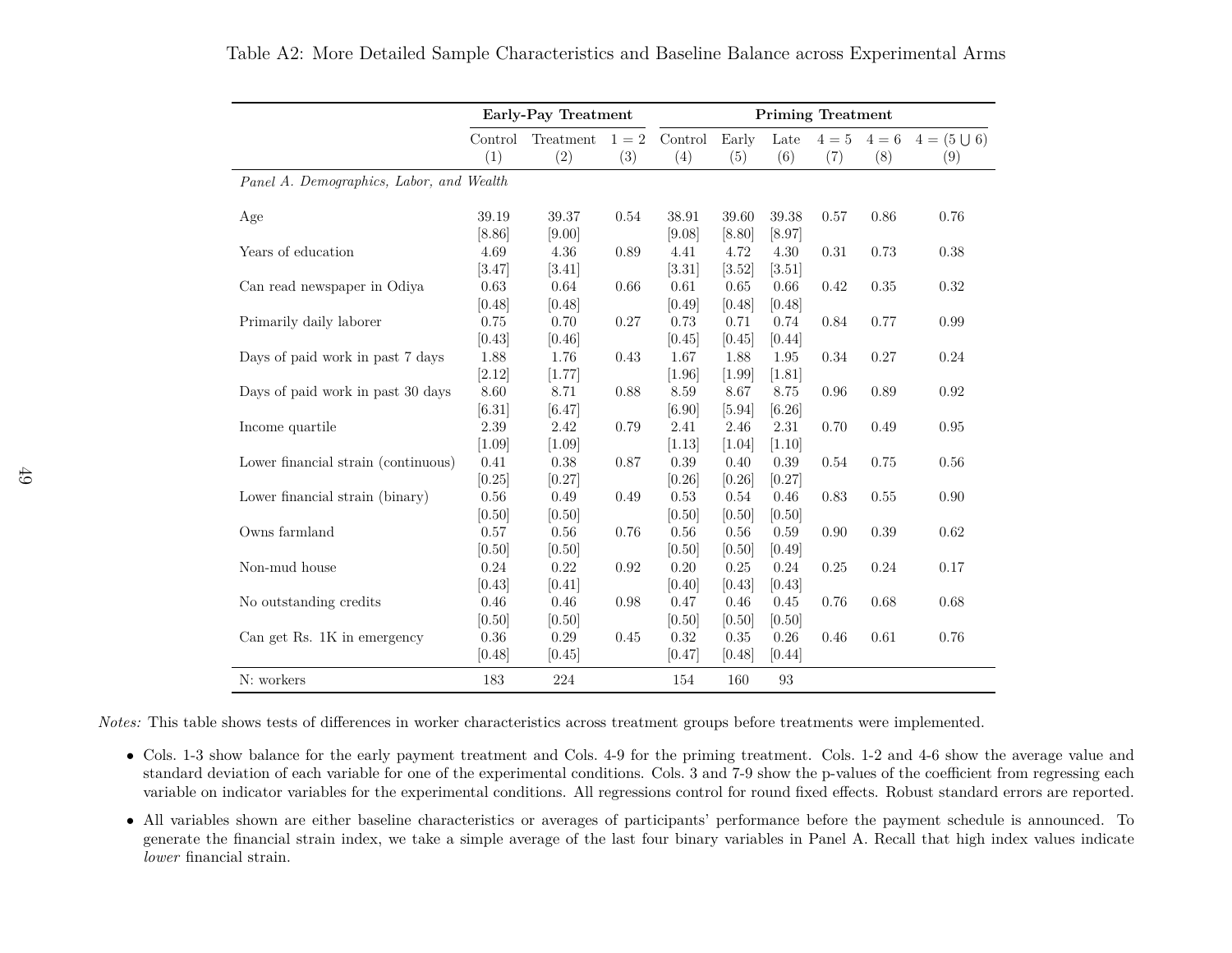|                                               | Early-Pay Treatment |                     |              |                    |                     | <b>Priming Treatment</b> |              |              |                         |  |  |
|-----------------------------------------------|---------------------|---------------------|--------------|--------------------|---------------------|--------------------------|--------------|--------------|-------------------------|--|--|
|                                               | Control<br>(1)      | Treatment<br>(2)    | $1=2$<br>(3) | Control<br>(4)     | Early<br>(5)        | Late<br>(6)              | $4=5$<br>(7) | $4=6$<br>(8) | $4 = (5 \cup 6)$<br>(9) |  |  |
| Panel B. Financial Worries and Loans          |                     |                     |              |                    |                     |                          |              |              |                         |  |  |
| Very worried about finances                   | 0.69<br>[0.46]      | 0.72<br>[0.45]      | 0.57         | 0.66<br>[0.48]     | 0.68<br>[0.47]      | 0.85<br>[0.36]           | 0.76         | 0.00         | 0.13                    |  |  |
| Very worried about any loan                   | 0.41<br>[0.49]      | 0.42<br>[0.49]      | 0.71         | 0.40<br>[0.49]     | 0.38<br>[0.49]      | 0.48<br>[0.50]           | 0.61         | 0.35         | 0.93                    |  |  |
| Loan amounts very worried about (Rs.)         | 6,574<br>[12, 645]  | 7,829<br>[16, 396]  | 0.95         | 6,542<br>[12, 654] | 7,244<br>[15, 658]  | 8,504<br>[16, 674]       | 0.81         | 0.65         | 0.69                    |  |  |
| Has loans                                     | 0.68<br>[0.47]      | 0.73<br>[0.45]      | 0.57         | 0.69<br>[0.46]     | 0.68<br>[0.47]      | 0.80<br>[0.41]           | 0.70         | 0.10         | 0.65                    |  |  |
| Has moneylender loans                         | 0.17<br>[0.38]      | 0.17<br>[0.38]      | 0.60         | 0.16<br>[0.36]     | 0.15<br>[0.36]      | 0.24<br>[0.43]           | 0.80         | 0.20         | 0.63                    |  |  |
| Loan amount $(Rs.)$                           | 10,846<br>[14, 787] | 12,409<br>[17, 263] | 0.80         | 10,829<br>[13,980] | 11,807<br>[17, 507] | 12,992<br>[17,308]       | 0.73         | 0.61         | 0.62                    |  |  |
| Panel C. Baseline Attendance and Productivity |                     |                     |              |                    |                     |                          |              |              |                         |  |  |
| Attendance                                    | 0.97<br>[0.11]      | 0.98<br>[0.09]      | 0.58         | 0.98<br>[0.09]     | 0.97<br>[0.12]      | 0.99<br>[0.06]           | 0.29         | 0.35         | 0.63                    |  |  |
| Productivity                                  | 2.78<br>$[1.46]$    | 3.08<br>$[1.35]$    | 0.39         | 2.98<br>[1.73]     | 2.80<br>[1.15]      | 3.14<br>[1.19]           | 0.10         | 0.86         | 0.24                    |  |  |
| Attentiveness index (continuous)              | $-0.23$<br>[0.68]   | $-0.16$<br>[0.76]   | 0.97         | $-0.30$<br>[0.86]  | $-0.16$<br>[0.62]   | $-0.08$<br>[0.65]        | 0.10         | 0.06         | 0.05                    |  |  |
| High attentiveness (binary)                   | 0.36<br>[0.37]      | 0.40<br>[0.38]      | 0.92         | 0.36<br>[0.38]     | 0.39<br>[0.37]      | 0.42<br>[0.37]           | 0.63         | 0.50         | 0.51                    |  |  |
| N stitches per plate                          | 51.30<br>[10.30]    | 49.06<br>[9.51]     | 0.05         | 51.99<br>[11.04]   | 49.18<br>[9.14]     | 48.56<br>[8.81]          | 0.03         | 0.02         | 0.01                    |  |  |
| N leaves per plate                            | 14.74<br>[2.28]     | 14.50<br>[2.08]     | 0.69         | 14.66<br>$[2.29]$  | 14.66<br>[2.17]     | 14.42<br>$[2.00]$        | 0.92         | 0.71         | 0.92                    |  |  |
| N double holes per plate                      | 1.35<br>$[1.14]$    | 1.43<br>$[1.84]$    | 0.14         | 1.60<br>$[1.96]$   | 1.29<br>$[1.14]$    | 1.23<br>$[1.46]$         | 0.09         | 0.25         | 0.10                    |  |  |
| Joint Orthogonality Test                      |                     |                     | 0.24         |                    |                     |                          |              |              | 0.33                    |  |  |
| N: workers                                    | 183                 | 224                 |              | 154                | 160                 | 93                       |              |              |                         |  |  |

#### Table A2: Sample Characteristics and Baseline Balance across Experimental Arms (Cont'd)

*Notes:* This table is <sup>a</sup> continuation of Table [A2,](#page-50-1) showing tests of differences in worker characteristics before treatments were implemented.

- Cols. 1-3 show balance for the early payment treatment and Cols. 4-9 for the priming treatment. Cols. 1-2 and 4-6 show the average value and standard deviation of each variable for one of the experimental conditions. Cols. 3 and 7-9 show the p-values of the coefficient from regressing eachvariable on indicator variables for the experimental conditions. All regressions control for round fixed effects. Robust standard errors are reported.
- All variables shown are either baseline characteristics or averages of participants' performance before the payment schedule is announced. Joint Orthogonality Test refers to the F-test of <sup>a</sup> regression of the early-pay or priming treatment dummy on all variables present in the balance table.This joint test provides an overall evaluation of the balance between groups being compared across all variables in the table.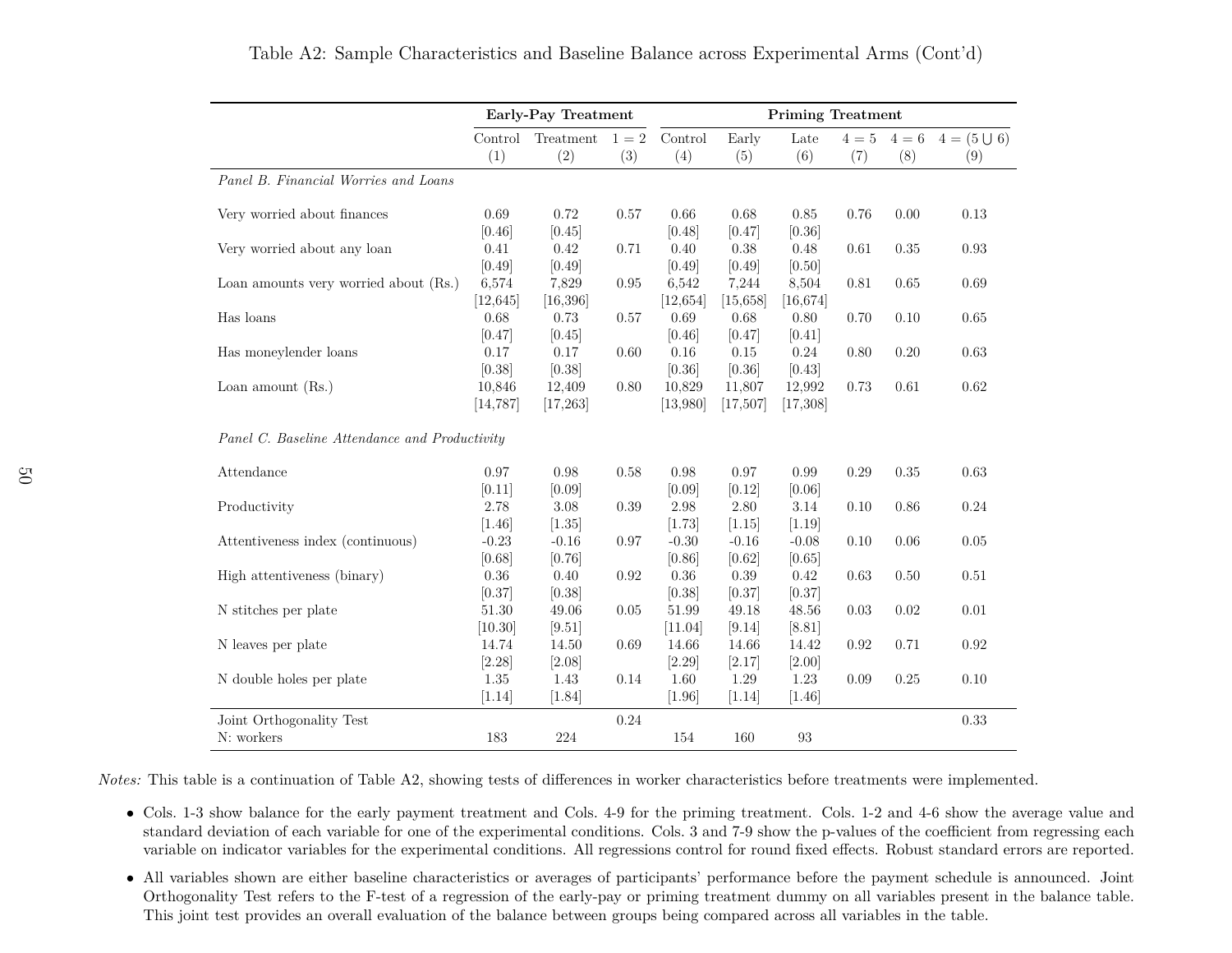<span id="page-52-0"></span>

|  | Table A3: Robustness: Impact of the Cash Infusion on Expenditure Patterns — Heterogeneity by Financial Strain (Binary) |  |  |  |  |  |
|--|------------------------------------------------------------------------------------------------------------------------|--|--|--|--|--|
|  |                                                                                                                        |  |  |  |  |  |

|                                      |                                     | <b>Loans and Credits</b>    | Expenditures              |                        |  |
|--------------------------------------|-------------------------------------|-----------------------------|---------------------------|------------------------|--|
|                                      | Any<br>Payment<br>$\left( 1\right)$ | Amount<br>$\left( 2\right)$ | Food<br>$\left( 3\right)$ | All<br>Expenses<br>(4) |  |
| $\operatorname{Cash}$                | $0.50***$                           | $258.71***$                 | $60.89*$                  | 389.63***              |  |
|                                      | (0.06)                              | (55.45)                     | (31.20)                   | (94.96)                |  |
| $Cash \times Lower financial strain$ | $-0.19**$                           | 25.69                       | 11.15                     | $-34.41$               |  |
|                                      | (0.09)                              | (103.57)                    | (45.62)                   | (134.63)               |  |
| $P$ -val: cash effect + interaction  | 0.000                               | 0.001                       | 0.041                     | 0.000                  |  |
| N: workers                           | 401                                 | 401                         | 401                       | 401                    |  |

*Notes:* This table presents the impact of the early-payment treatment on expenditure patterns.

- Regressions are similar to those in Table [1,](#page-41-1) Panel B. Instead of showing heterogeneous treatment effects using the continuous financial strain index, this table shows interactions with <sup>a</sup> <sup>a</sup> binary indicator that equals 1 if the worker has <sup>a</sup> belowmedian level of financial strain (i.e. above median index value).
- Regressions are at the worker level, comparing average differences in expenditures in the <sup>3</sup> days following the cash infusion. "Cash" refers to whether an individual is in the early-payment treatment group.
- All regressions control for round fixed effects and an indicator for shorter experimental periods. Robust standard errors are reported.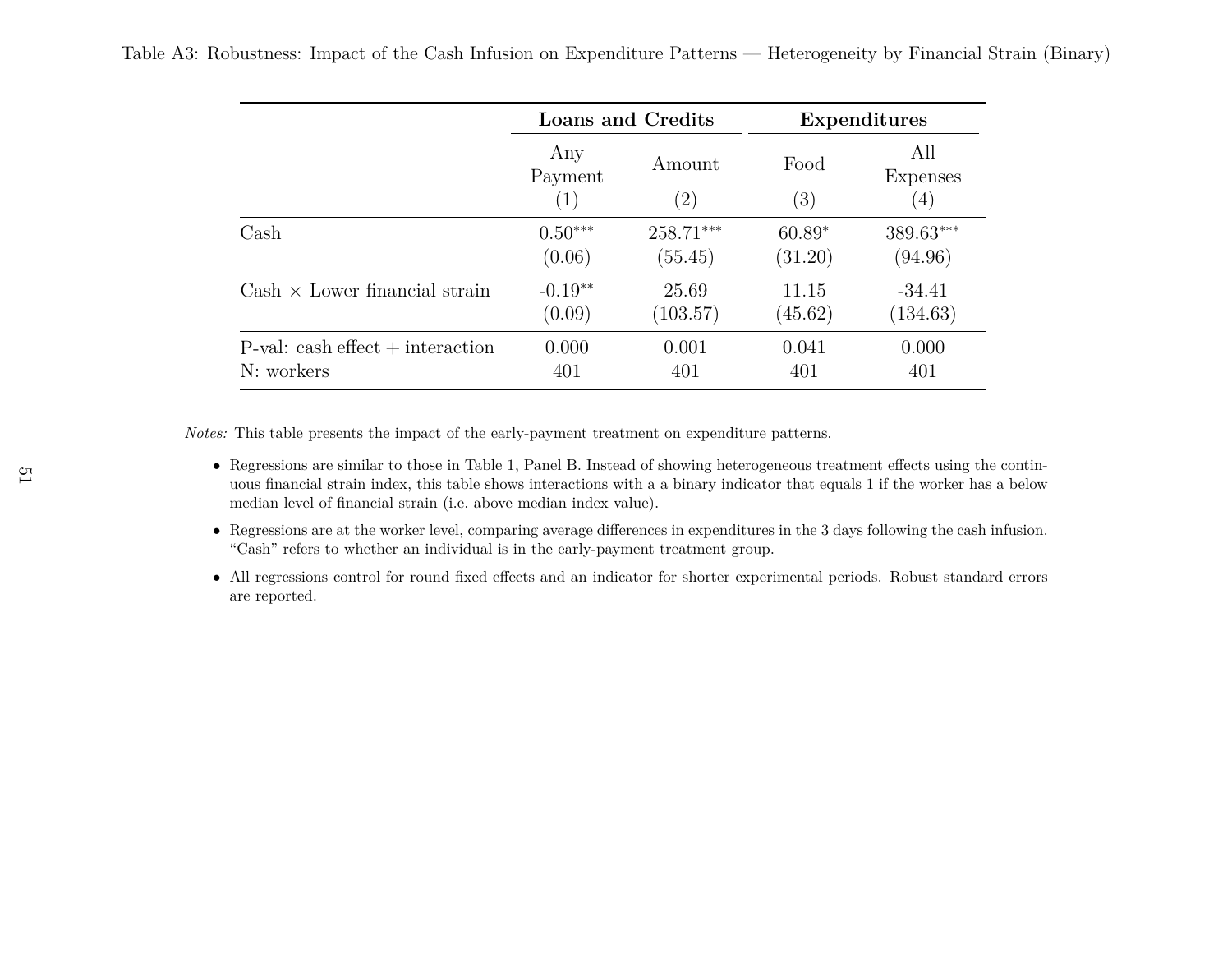|                                                         | <b>Hourly Production</b> |                      |                       |                       |                       |                       |  |
|---------------------------------------------------------|--------------------------|----------------------|-----------------------|-----------------------|-----------------------|-----------------------|--|
|                                                         | $\left( 1\right)$        | (2)                  | (3)                   | (4)                   | (5)                   | (6)                   |  |
| $Cash \times Post$ -pay                                 | $0.250***$<br>(0.082)    | $0.205**$<br>(0.080) | $0.212***$<br>(0.079) | $0.215***$<br>(0.079) | $0.215***$<br>(0.079) | $0.239***$<br>(0.085) |  |
| $Cash \times Post$ -pay $\times$ Lower financial strain | $-0.259**$<br>(0.131)    | $-0.191$<br>(0.117)  | $-0.207*$<br>(0.117)  | $-0.211*$<br>(0.117)  | $-0.211*$<br>(0.117)  | $-0.272**$<br>(0.125) |  |
| Announcement controls                                   | Y                        | $\mathbf{v}$         | $\mathbf{v}$          | Y                     | Y                     | Y                     |  |
| Priming controls                                        | N                        | N                    | N                     | N                     | Y                     | Y                     |  |
| Include absent workers                                  | N                        | N                    | N                     | N                     | N                     | Y                     |  |
|                                                         |                          |                      |                       | Worker,               | Worker,               | Worker,               |  |
| Fixed effects included                                  | Round                    | Worker               | Worker, day           | day,<br>round-hour    | day,<br>round-hour    | day,<br>round-hour    |  |
| N: worker-hours                                         | 22,789                   | 22,789               | 22,789                | 22,789                | 22,789                | 23,217                |  |

Table A4: The Impact of the Cash Infusion on Worker Productivity: Robustness Checks

<span id="page-53-0"></span>*Notes:* This table shows robustness of the early-payment treatment effects to alternate specifications.

- Col. <sup>5</sup> of this table corresponds to the exact specification in Col. <sup>2</sup> of Table [2](#page-42-1) Panel B. The remaining regressions show robustness to alternate specifications. Standard errors are clustered by worker in all regressions.
- "Cash" refers to whether an individual is in the early-payment treatment group. "Post-pay" indicates the period after cash infusion. "Lower financial strain" is an indicator that equals 1 if the worker has <sup>a</sup> below median level of financial strain by this index measure(i.e. above median index value).
- In Col. 1, regressions include announcement controls, round fixed effects, and dummies for shorter production slot lengths. Regressions in Cols. 2-4 are similar to the one in Col. 1, but successively includes more controls for worker, day, and round timeshour-of-the-day fixed effects. The regression in Col. 5 additionally includes priming controls.
- The regression in Col. <sup>6</sup> adds in worker-days when <sup>a</sup> worker was absent, with output coded as zero for that day. The specificationin this column is otherwise the same as that in Col. 5.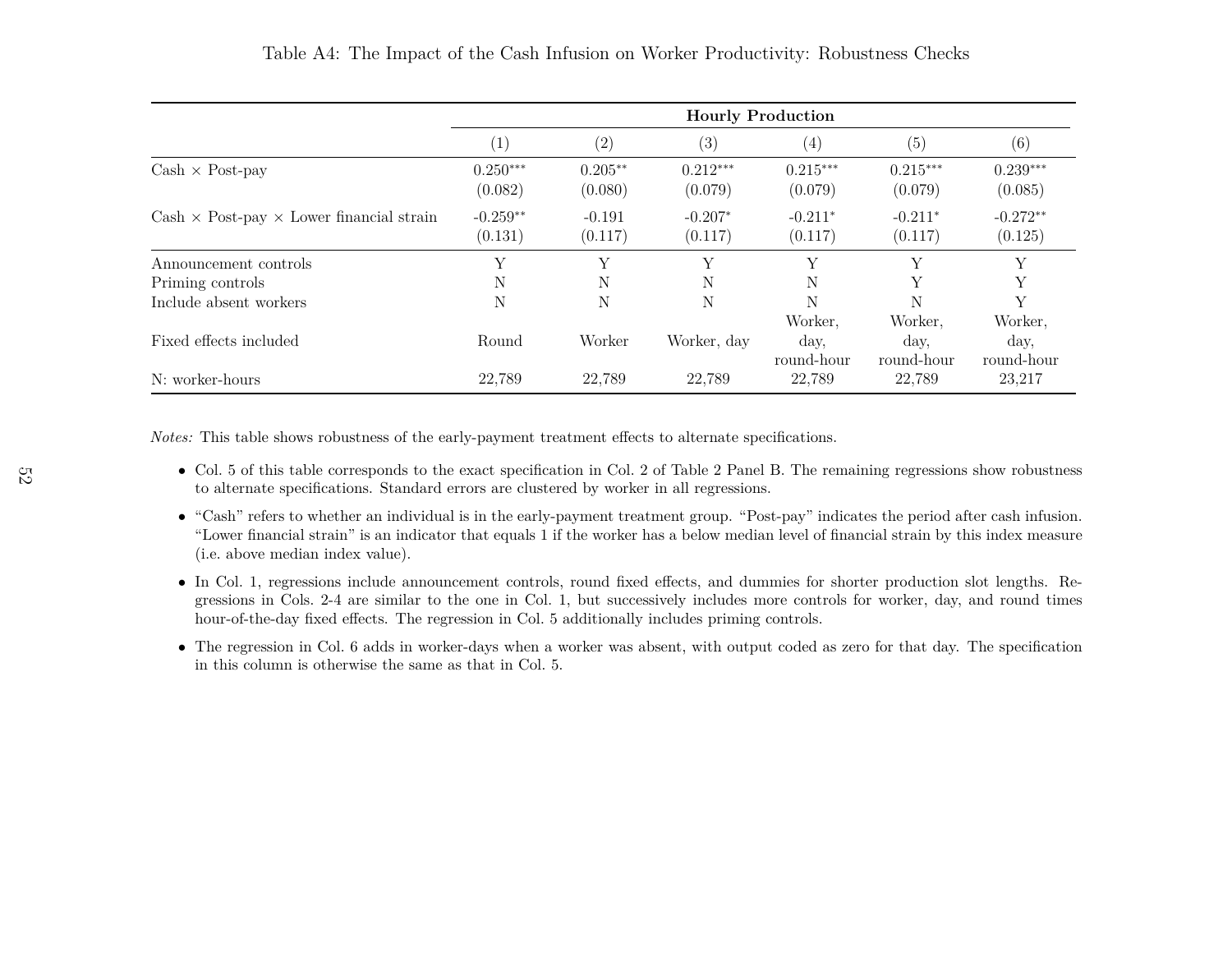|                                                                     | Hourly production    |                       | Attentiveness index   |                     |                       | High<br>attentiveness |                        |
|---------------------------------------------------------------------|----------------------|-----------------------|-----------------------|---------------------|-----------------------|-----------------------|------------------------|
|                                                                     | (1)                  | (2)                   | (3)                   | (4)                 | (5)                   | (6)                   | (7)                    |
| Cash $\times$ 1 day post-pay                                        | $0.130**$<br>(0.065) | $0.225**$<br>(0.095)  | $0.203**$<br>(0.083)  | $0.107*$<br>(0.061) | $0.286***$<br>(0.108) | $0.251***$<br>(0.085) | $0.178***$<br>(0.056)  |
| $Cash \times 2 \text{ days post-pay}$                               | $0.152**$<br>(0.060) | $0.276***$<br>(0.098) | $0.238***$<br>(0.085) | 0.086<br>(0.064)    | $0.280***$<br>(0.108) | $0.226***$<br>(0.087) | $0.220***$<br>(0.057)  |
| $Cash \times 3 + days$ post-pay                                     | 0.066<br>(0.061)     | $0.252***$<br>(0.097) | $0.203**$<br>(0.081)  | 0.023<br>(0.083)    | 0.203<br>(0.141)      | 0.163<br>(0.114)      | 0.099<br>(0.070)       |
| $Cash \times 1$ day post-pay $\times$ Lower financial strain        |                      | $-0.250$<br>(0.177)   | $-0.152$<br>(0.122)   |                     | $-0.475**$<br>(0.221) | $-0.293**$<br>(0.121) | $-0.164**$<br>(0.077)  |
| $Cash \times 2 \text{ days post-pay} \times Lower financial strain$ |                      | $-0.331*$<br>(0.184)  | $-0.180$<br>(0.123)   |                     | $-0.515**$<br>(0.229) | $-0.282**$<br>(0.124) | $-0.203***$<br>(0.076) |
| Cash $\times$ 3+ days post-pay $\times$ Lower financial strain      |                      | $-0.481**$<br>(0.200) | $-0.286**$<br>(0.121) |                     | $-0.458$<br>(0.316)   | $-0.271*$<br>(0.156)  | $-0.174*$<br>(0.094)   |
| Financial strain index<br>N: worker-hours                           | 22,849               | Continuous<br>22,789  | Binary<br>22,789      | 15,265              | Continuous<br>15,227  | Binary<br>15,227      | Binary<br>15,227       |

*Notes:* This table shows treatment effects of the early-pay treatment separately for each day of the Post-pay period.

- The dependent variables are normalized hourly production (Cols. 1-3), the attentiveness index (Cols. 4-6), and <sup>a</sup> dummy for whether the attentiveness index is above the median (Col. 7).
- "1 day (2 or 3+ days) post-pay" is <sup>a</sup> dummy capturing whether the participant received payment <sup>1</sup> day ago (2 or 3+ days ago). We interact these variables with the continuous financial strain index (Cols. <sup>2</sup> and 5) and the lower financial strain binary indicator (Cols. 3, 6, and 7).
- <span id="page-54-0"></span>• All regressions include our standard set of controls: worker, day, and round times hour-of-the-day fixed effects, as well as announcement controls, priming controls, and dummies for shorter production slot lengths. Standard errors are clustered by worker.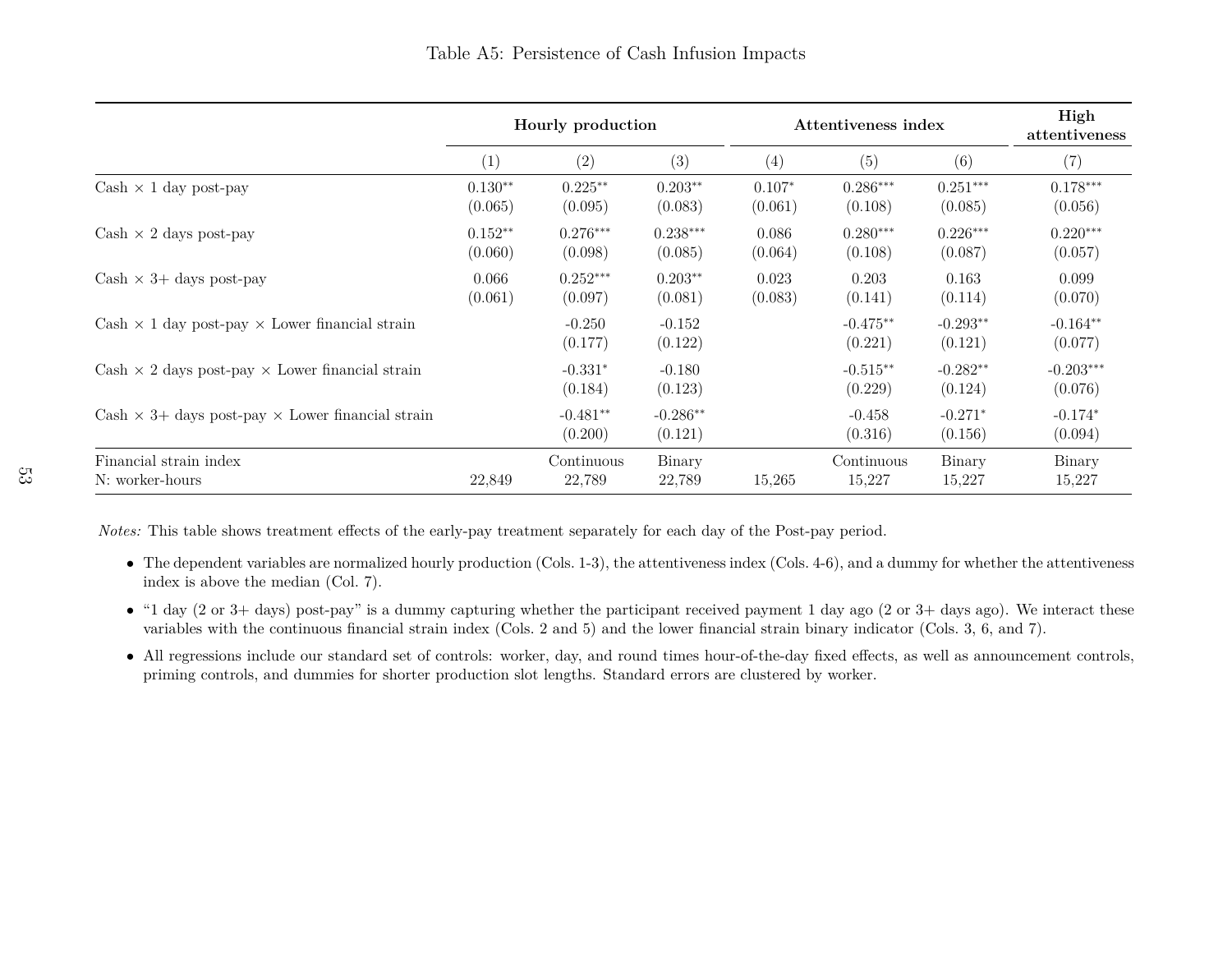|                                          | Attendance<br>$\left( 1\right)$ | Share of<br>rejections<br>(2) | Normalized<br>hourly<br>production<br>(3) |
|------------------------------------------|---------------------------------|-------------------------------|-------------------------------------------|
| $Cash \times Post$ -pay                  | $-0.012$<br>(0.016)             | 0.009<br>(0.006)              | $0.118**$<br>(0.057)                      |
| Control group mean<br>Include rejections | 0.983                           | 0.013                         | 0.031<br>Y                                |
| N: worker-days<br>N: worker-hours        | 4,039                           | 22,722                        | 22,849                                    |

Table A6: Impact of the Cash Infusion on Worker Productivity: Additional Outcomes

<span id="page-55-0"></span>*Notes:* This table shows the impact of the early-payment treatment on worker attendance and productivity using alternate sample restrictions and productivity measures.

- In Col. 1, the dependent variable is attendance, <sup>a</sup> day-level variable indicating whether worker was present at the work site. Regressions control for worker and day fixed effects, as well as announcement controls.
- In Col. 2, the dependent variable is the share of rejections, which corresponds to the number of <sup>p</sup>lates that did not meet qualitystandards (see Figure [A.1\)](#page-47-1) out of all the <sup>p</sup>lates produced in the hour.
- Col. <sup>3</sup> corresponds to Col. <sup>4</sup> in Panel A, Table [2,](#page-42-1) but the dependent variable is normalized hourly production including rejections. The total number of <sup>p</sup>lates produced per hour (including rejections) is normalized using the control group's total production (mean andstandard deviation) in the post-pay period.
- In Col. 2-3, regressions include our standard set of controls: worker, day, and round times hour-of-the-day fixed effects, as well as announcement controls, priming controls, and dummies for shorter production slot lengths. Standard errors in all columns are clusteredby worker.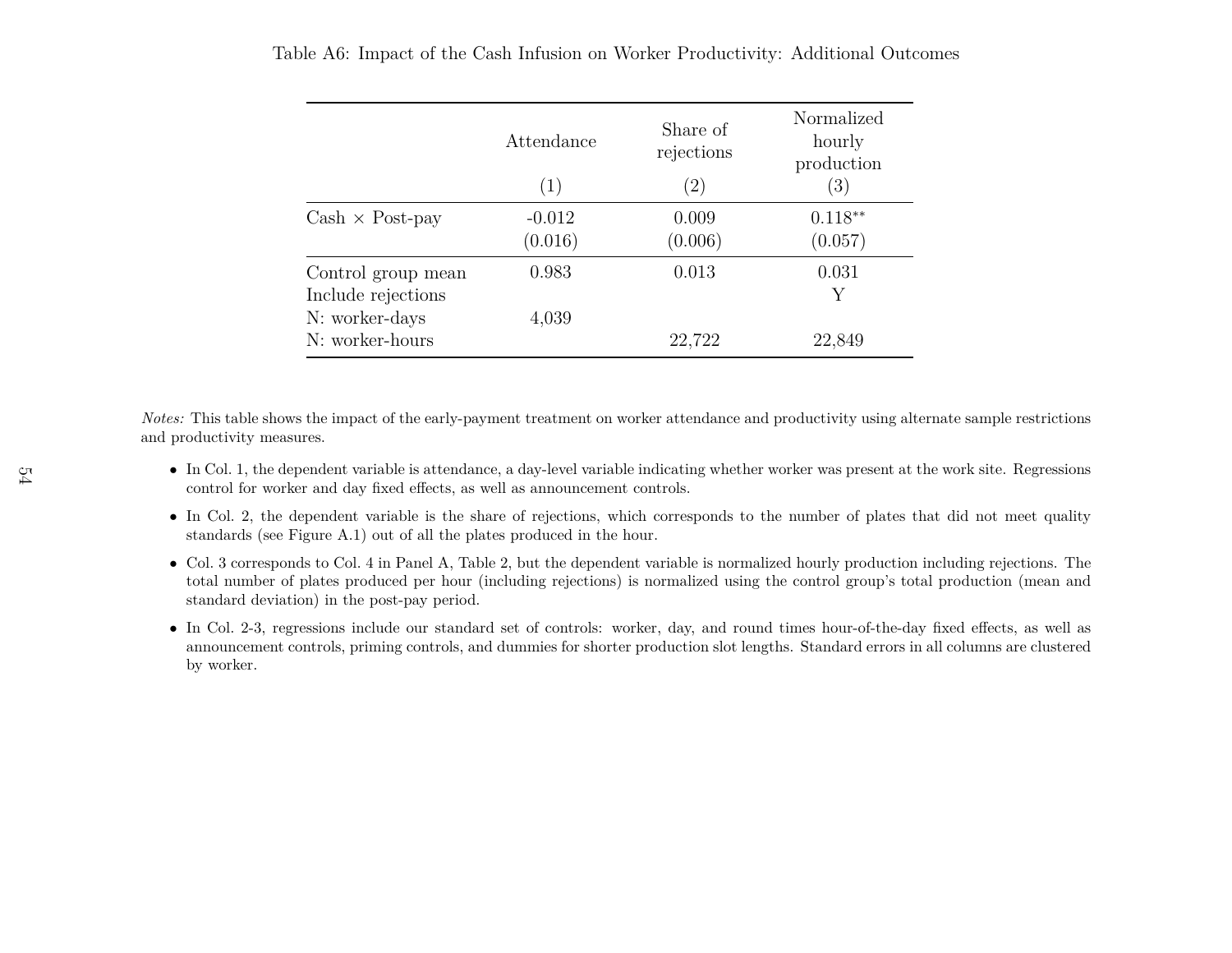|                   | Attentiveness | High atten-       | Number of         | Number of   | Number of    |
|-------------------|---------------|-------------------|-------------------|-------------|--------------|
|                   | index         | tiveness          | leaves            | stitches    | double holes |
|                   | (1)           | $\left( 2\right)$ | $\left( 3\right)$ | (4)         | (5)          |
| Hourly production | $0.422***$    | $0.190***$        | $-0.337***$       | $-0.728***$ | $-0.519***$  |
|                   | (0.072)       | (0.039)           | (0.089)           | (0.186)     | (0.115)      |
| N: workers        | 340           | 340               | 340               | 259         | 340          |

#### **PANEL A: Main rounds—Productivity and Attentiveness**

#### **PANEL B: Supplementary rounds—Productivity, Attentiveness, and Cognition**

|                   | Attentiveness<br>index<br>$\left( 1\right)$ | High atten-<br>tiveness<br>$\left( 2\right)$ | <b>CORSI</b><br>performance<br>$\left( 3\right)$ | Attentiveness<br>index<br>$\left( 4\right)$ | High atten-<br>tiveness<br>(5) |  |
|-------------------|---------------------------------------------|----------------------------------------------|--------------------------------------------------|---------------------------------------------|--------------------------------|--|
| Hourly production | $0.384***$<br>(0.070)                       | $0.236***$<br>(0.041)                        | $1.289***$<br>(0.284)                            |                                             |                                |  |
| CORSI performance |                                             |                                              |                                                  | $0.044***$<br>(0.015)                       | $0.027***$<br>(0.010)          |  |
| N: workers        | 150                                         | 150                                          | 145                                              | 145                                         | 145                            |  |

<span id="page-56-0"></span>*Notes:* This table shows the cross-sectional relationships between worker productivity, attentiveness, and cognition.

- Panel <sup>A</sup> shows the relationship between baseline productivity and attentiveness using baseline (i.e. pre-announcement) observations from the main experiment sample. Data are from the longer rounds with full baseline periods, i.e. rounds 1-12. Worker-level averages are calculated using observations prior to announcement. The attentiveness index is an average of three normalized proxies for attentiveness: the average number of leaves, stitches, and double holes (which signify that <sup>a</sup> stitch was removed in order to correct mistake) per <sup>p</sup>late during the production hour slot. The scale is reversed so that <sup>a</sup> higher value on the index corresponds to improved attentiveness (i.e. fewer double holes, leaves, or stitches). High attentiveness indicates that the index value is greater thanthe sample median.
- Panel <sup>B</sup> shows the relationship between productivity, attentiveness, and cognitive function using the data from the supplementary <sup>p</sup>iece rate rounds. Worker-level averages are calculated using observations after the first (training) day. Corsi performance is worker's score on an incentivized memory test (Corsi Span Test, see <sup>a</sup> detailed description in [Dean](#page-35-17) et al. [\(2018\)](#page-35-17)). Average score was <sup>9</sup> out of <sup>15</sup> with standard deviation of 2.4. All regressions control for round fixed effects.Standard errors are clustered by worker.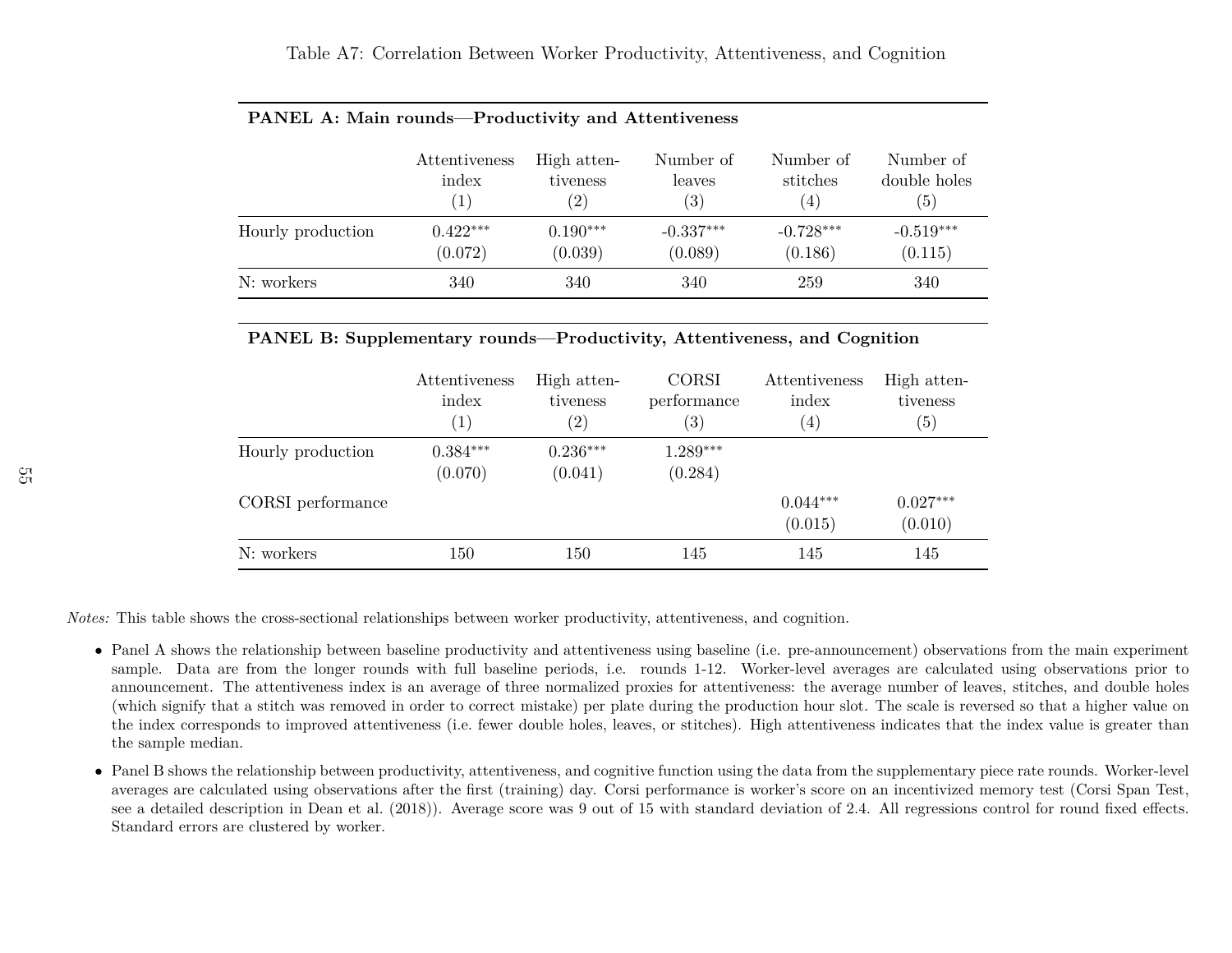|                                                                   |                     | Hourly production   | Attentiveness index |                     | Attendance          |
|-------------------------------------------------------------------|---------------------|---------------------|---------------------|---------------------|---------------------|
|                                                                   | (1)                 | (2)                 | (3)                 | (4)                 | (5)                 |
| Piece rate                                                        | 0.017<br>(0.013)    |                     | $-0.011$<br>(0.014) |                     | 0.001<br>(0.012)    |
| Piece rate $=$ Rs. 3                                              |                     | $0.040*$<br>(0.022) |                     | 0.039<br>(0.039)    |                     |
| Piece rate = Rs. $4$                                              |                     | 0.035<br>(0.026)    |                     | $-0.023$<br>(0.028) |                     |
| Piece rate $\times$ Lower financial strain                        | $-0.000$<br>(0.017) |                     | 0.005<br>(0.019)    |                     | $-0.001$<br>(0.013) |
| Piece rate = Rs. $3 \times$ Lower financial strain                |                     | $-0.034$<br>(0.029) |                     | $-0.065$<br>(0.049) |                     |
| Piece rate = Rs. $4 \times$ Lower financial strain                |                     | $-0.000$<br>(0.033) |                     | 0.011<br>(0.038)    |                     |
| Include absent workers                                            | N                   | N                   | N                   | $\mathbf N$         | Y                   |
| P-val: equality of coefficients                                   |                     |                     |                     |                     |                     |
| Piece rate in $(1)$ and $(3)$                                     | 0.056               |                     |                     |                     |                     |
| Piece rate = Rs. 3 in (2) and (4)                                 |                     | 0.995               |                     |                     |                     |
| Piece rate = Rs. 4 in (2) and (4)                                 |                     | 0.054               |                     |                     |                     |
| Piece rate $\times$ Lower financial strain in (1) and (3)         | 0.772               |                     |                     |                     |                     |
| Piece rate = Rs. $3 \times$ Lower financial strain in (2) and (4) |                     | 0.473               |                     |                     |                     |
| Piece rate = Rs. $4 \times$ Lower financial strain in (2) and (4) |                     | 0.765               |                     |                     |                     |
| N: worker-hours                                                   | 4,344               | 4,344               | 4,343               | 4,343               |                     |
| N: worker-days                                                    |                     |                     |                     |                     | 898                 |

*Notes:* This table shows the impact of changing <sup>p</sup>iece-rates on work outcomes. The table closely follows Table [4](#page-44-1) and additionally includes interactions with thefinancial strain index.

- The dependent variables are normalized hourly production in Cols. 1-2, the attentiveness index in Cols. 3-4, and attendance in Col. 5. The production and attentiveness measures are worker-hour level variables, normalized using the same control group mean and standard deviations as the measures inthe main rounds. Attendance is <sup>a</sup> worker-day level variable indicating whether worker was present at the work site.
- <span id="page-57-0"></span>• "Lower financial strain" is <sup>a</sup> binary indicator that equals <sup>1</sup> if the worker has <sup>a</sup> below median level of financial strain (i.e. above median index value). Regressions in Cols. 1-4 control for individual, day, and round times hour-of-the-day fixed effects, and also include controls for shorter production slotlengths. The regression in Col. 5 controls for individual and day effects. Standard errors are clustered by worker.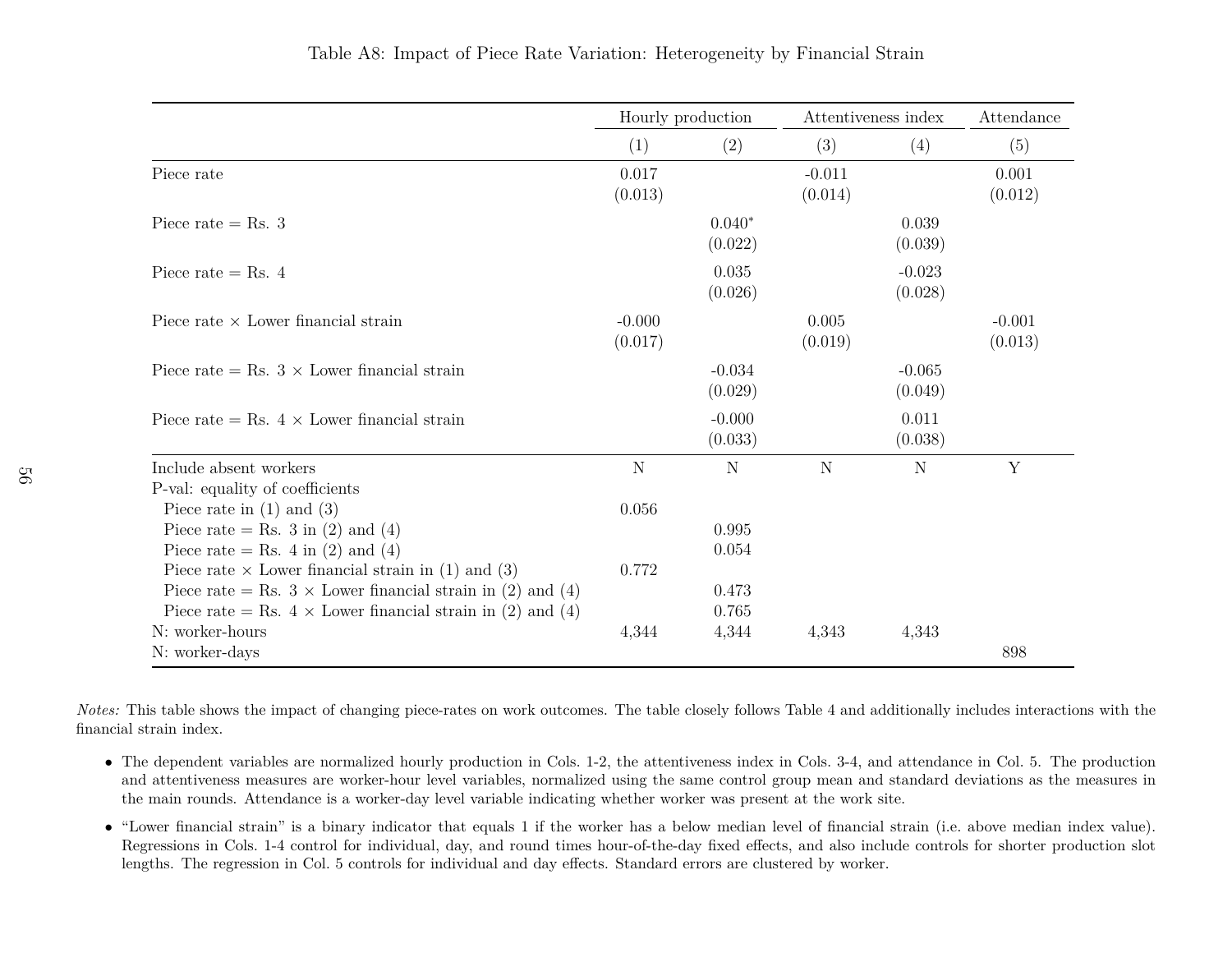|                                                                           | (1)                  | (2)                 | (3)                 | (4)                   |
|---------------------------------------------------------------------------|----------------------|---------------------|---------------------|-----------------------|
| Post-priming                                                              | $0.044**$<br>(0.022) | $0.078*$<br>(0.045) | 0.084<br>(0.059)    | $-0.008$<br>(0.059)   |
| Post-priming $\times$ Pre-payment                                         |                      | $-0.055$<br>(0.057) | $-0.071$<br>(0.069) | 0.057<br>(0.078)      |
| Post-priming $\times$ Lower financial strain                              |                      |                     | $-0.056$<br>(0.082) |                       |
| Post-priming $\times$ Pre-payment $\times$ Lower financial strain         |                      |                     | 0.084<br>(0.105)    |                       |
| Post-priming $\times$ High worrisome loans                                |                      |                     |                     | $0.178**$<br>(0.088)  |
| Post-priming $\times$ Pre-payment $\times$ High worrisome loans           |                      |                     |                     | $-0.250**$<br>(0.107) |
| P-val: sum of top two coefficients<br>P-val: sum of all four coefficients |                      | 0.407               | 0.706<br>0.337      | 0.230<br>0.418        |
| N: worker-hours                                                           | 22,849               | 22,849              | 22,789              | 22,730                |

*Notes:* This table shows the impact of the priming intervention on worker productivity.

- "Post-priming" is an indicator that equals <sup>1</sup> if the individual received the priming intervention earlier that day. "Pre-payment" is an indicator that equals 1 on the days before the Post-payment period for the worker's wave.
- "Lower financial strain" is an indicator that equals <sup>1</sup> if the worker has <sup>a</sup> below median level of financial strain (i.e. above median index value). "Highworrisome loans" indicates that the total amount of loans about which the worker reported being very worried at baseline is greater than sample median.
- <span id="page-58-0"></span>• All regressions include variables to account for the effects of the early-payment treatment, i.e. an indicator for the post-payment period and its interaction with being in the early-payment treatment group. Regressions also include controls for worker, day, and round times hour-of-the-day fixed effects, as wellas announcement controls, priming controls, and dummies for shorter production slot lengths. Standard errors are clustered by worker.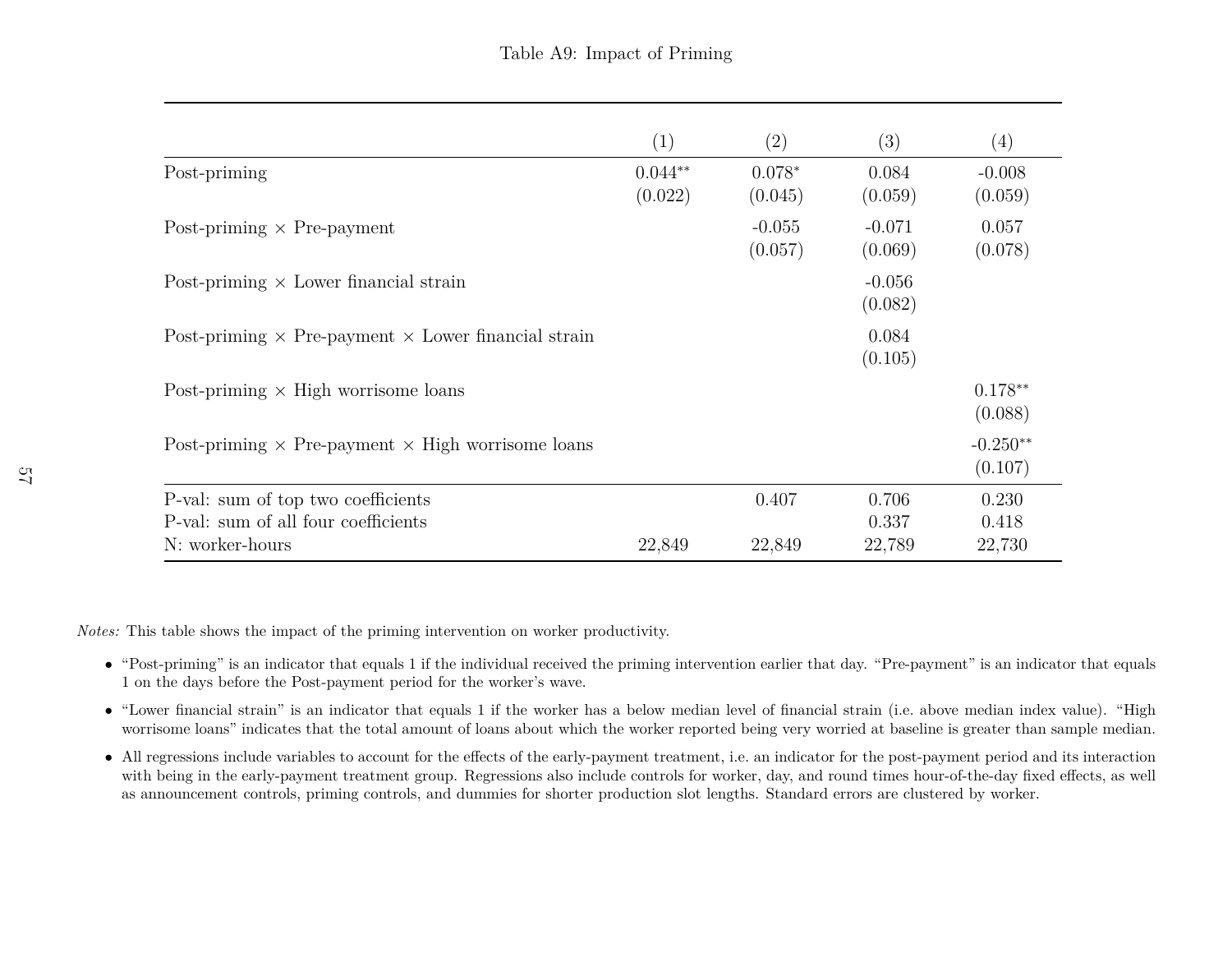## <span id="page-59-0"></span>**A.2 Protocols Appendix**

This appendix provides additional detail on the study protocols.

**Standard round timing.** The standard schedule refers to the 12-day, 5-hour work schedule with a base rate of Rs. 200 and a piece rate of Rs. 3 per plate, implemented for rounds 4 to 12 of the study. In those rounds, the payment schedule was announced at the beginning of day 5. Within each round, the treatment and control groups were each divided into two Wave A and Wave B:

- For Wave A treatment workers, the early payment happened at the end of the day 8. For those assigned to receive either early or late priming in Wave A, priming sessions were conducted on day 6 or 10.
- For Wave B treatment workers, the early payment occurred on day 9. For Wave B treatment and control workers who were assigned to receive priming, priming sessions were randomized to occur a day later than Wave A, on day 7 or 11.
- For the early pay treatment, workers received wages earned up to one day before the payday, i.e. payment lag was one day.

Any deviations from this standard schedule is described below and are summarized in Panel A of Appendix Table [A10.](#page-61-0)

**Deviations.** There were several deviations from from the standard schedule:

- Rounds 1-3, which were conducted in March-June of 2017, had a number of deviations from the standard schedule and wage rates, which were later finalized and then implemented during March-June of 2018. During these rounds, each workday contained 7 hours of work and a lunch break, rather than 5 continuous hours of work without lunch. Both types of work day schedules are common in the local region. Some workers expressed their preferences for shorter work days due to hot weather, so the daily schedules were updated in 2018. Workers with the 5-hour schedules still received a snack at the end of each day.
- The later rounds (rounds 12-14) were shortened in order to avoid running the experiment into the transplanting season. Round 12 follows the standard schedule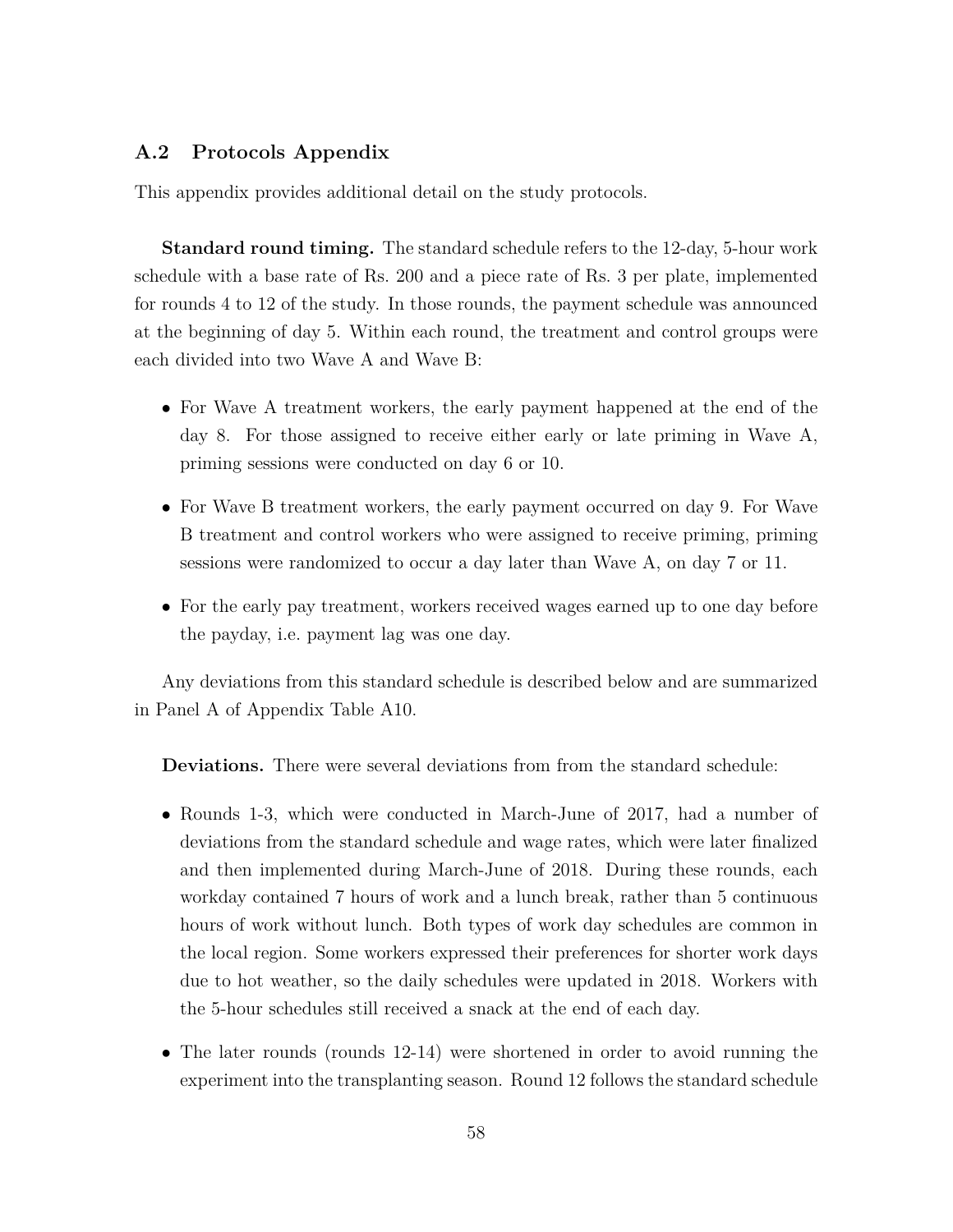but is shortened by one day. Its schedule is equivalent to skipping day 5 and having the announcement of the payment schedule on day 6.

- Round 13-14 were shorted to 6 days. The payment schedule was not separately announced during round 13, but was announced on day 2 in round 14. In order to make the size of the early payments comparable to the other rounds, the earlypay group's initial payment included a bonus of Rs. 200 in addition to all wages earned up to the payment day (i.e. including the first day's wage). The control group received this bonus on the last day, along with other payments. Workers also received an attendance bonus of Rs. 200 if they missed none of the last five workdays.
- While most rounds had consecutive work days, some rounds had one-day breaks in the first half of the rounds due to local events and religious festivals. Specifically, there were one-day breaks after day 5 in round 2, after day 2 of round 3, and after day 3 of round 12.

**Supplementary piece rate rounds.** In the supplementary piece-rate rounds (conducted after the 14 main experimental rounds had been completed), there was no variation in the payment schedule: all workers were paid all their post-training earnings on the final day. During these rounds, we induced random variation in piece rates across days. As in the main experimental rounds, workers received a flat wage of Rs. 250 with no piece-rate component on the first day. In the remaining six days, workers were paid a piece rate of Rs. 2, 3, and 4. Each workers received each of the three piece rates for two consecutive days, with the order of piece rates randomized across workers. The base wage was adjusted so that average daily earnings would be approximately similar for all three piece rates. To do this, we calibrated the base wage based on workers' average productivity during the main rounds. The base wage rates for each round are described in Panel B of Appendix Table [A10.](#page-61-0)